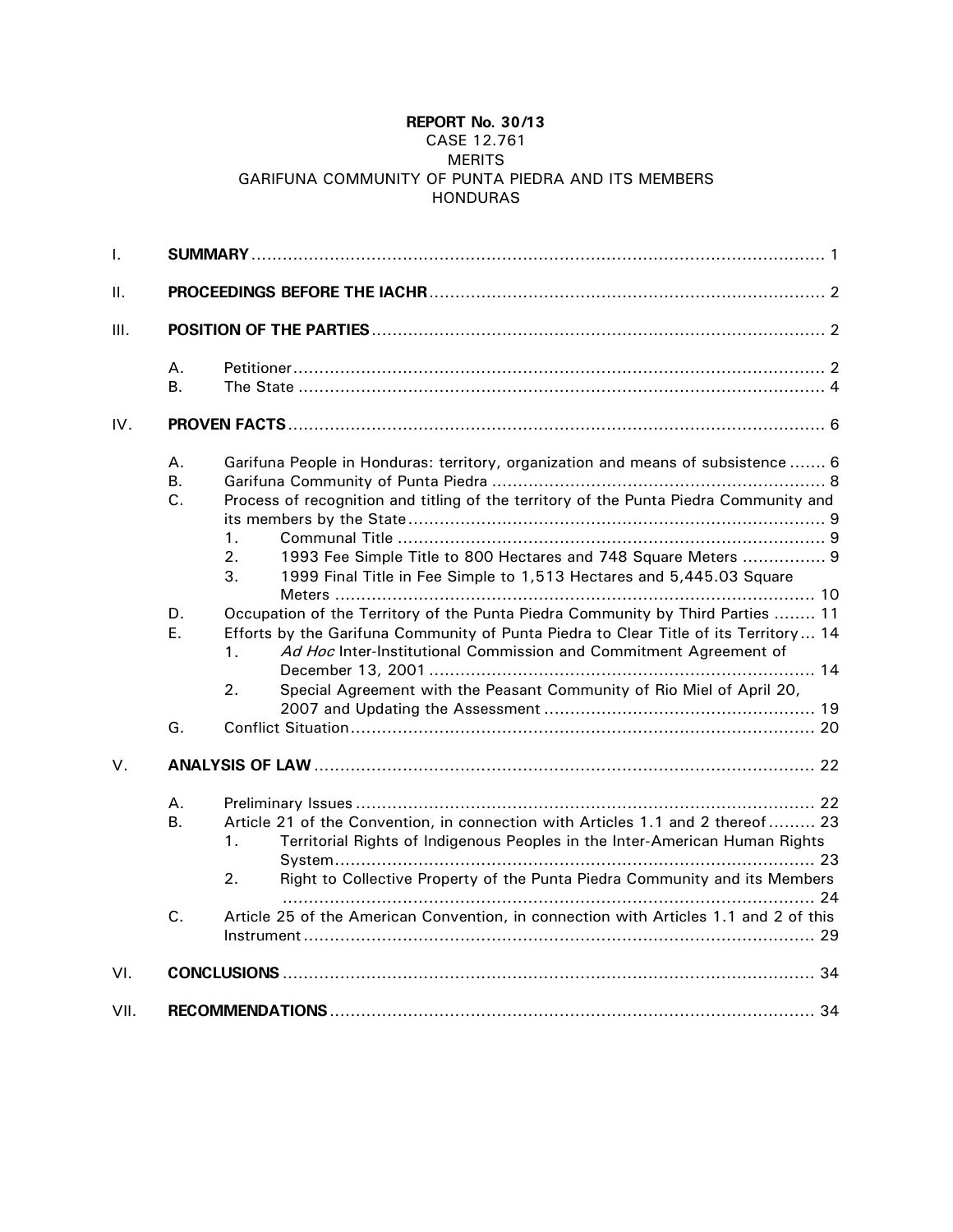# **REPORT No. 30/13** CASE 12.761 **MERITS** GARIFUNA COMMUNITY OF PUNTA PIEDRA AND ITS MEMBERS HONDURAS March 21, 2013

# **I. SUMMARY**

<span id="page-1-0"></span>1. On October 29, 2003, the Inter-American Commission on Human Rights (hereinafter "Inter-American Commission," "Commission" or "IACHR") received a petition lodged by the Organización Fraternal Negra Hondureña (hereinafter the "petitioner" or "OFRRANEH"), against the State of Honduras (hereinafter the "Honduran State," "Honduras" or the "State") for violation of Articles 8, 21 and 25 of the American Convention on Human Rights (hereinafter the "American Convention" or the "Convention"), in connection with Article 1.1 of this international instrument and, for purposes of interpretation, International Labor Organization Convention 169 on Indigenous and Tribal Peoples in Independent Countries (hereinafter "ILO Convention 169"), to the detriment of the Garifuna Communities of Cayos Cochinos, Punta Piedra and Triunfo de la Cruz, and their members.

2. On December 19, 2003, the IACHR decided to sever the claims submitted by each Garifuna Community, and assign each one a separate case number. The petition of the Garifuna Community of Punta Piedra was assigned 1119-03. With respect to the Garifuna Community of Punta Piedra and its members (hereinafter the "Punta Piedra Community," "Punta Piedra" or the "Community"), on March 24, 20[1](#page-1-1)0, the IACHR issued Admissibility Report No.  $63/10$ , If inding that it was competent to hear the petition and deciding to admit the claim on the alleged violation of Articles 21 and 25 of the American Convention, in connection with Articles 1 and 2 of this international instrument.

3. In the instant case, the petitioner argued that even though the ancestral territory of the Punta Piedra Community has been recognized and titled by the State, the State has not ensured the Community's effective and quiet enjoyment of its territory. This is because a group of individuals has been intruding onto the territory since 1993, and the State has not taken any of the necessary steps to clear the property title and the State's inaction has given rise to a climate of conflict.

4. In response, the State claimed that it has not violated the rights of the Punta Piedra Community because it has granted two property titles in fee simple over an area totaling 2,314.18 hectares and has undertaken numerous efforts to clear title to the territory. Additionally, it asserts that investigations are being conducted into the crimes of violence reported to the relevant authorities.

5. In this report, after examining the positions of the parties and analyzing the evidence in the case file, the IACHR concludes, pursuant to Article 50 of the American Convention, that the Honduran State is responsible for the violation of the rights set forth in Articles 21 and 25 of the American Convention, in connection with Articles 1.1 and 2 of this instrument, to the detriment of the Punta Piedra Community and its members.

<span id="page-1-1"></span> <sup>1</sup> IACHR, Admissibility Report No. 63/10, March 24, 2010, Petition 1119-03, Garifuna Community of Punta Piedra and its Members, Honduras.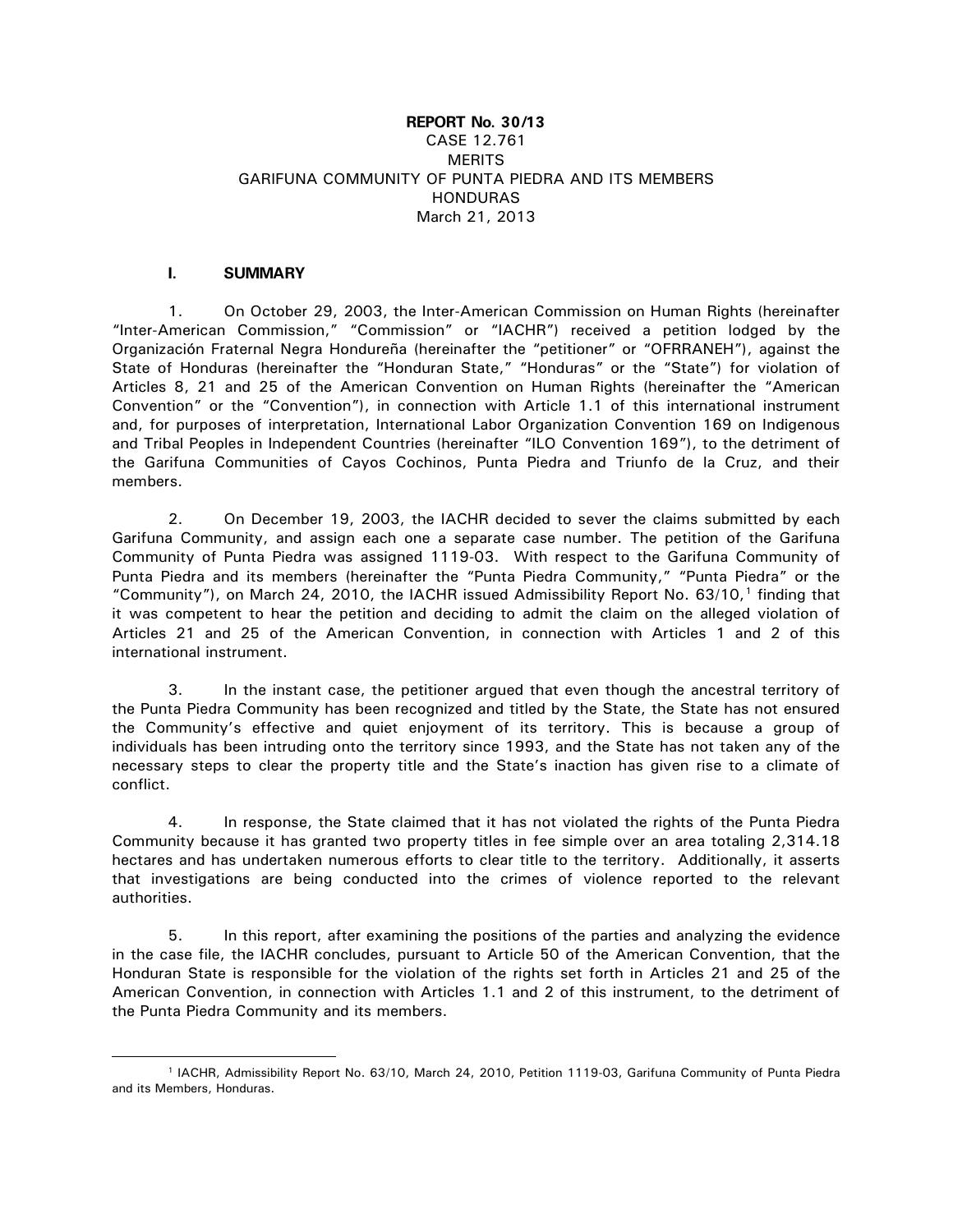### **II. PROCEEDINGS BEFORE THE IACHR**

<span id="page-2-0"></span>6. On March 24, 2010, the IACHR approved Admissibility Report No. 63/10, finding the petition pertaining to the Garifuna Community of Punta Piedra and its members to be admissible. The report was forwarded to the parties on April 16, 2010, and in accordance with Article 37.4 of its Rules of Procedure, the Commission placed itself at the disposal of the parties in order to facilitate a possible process of friendly settlement to the matter.

7. Following notification of the admissibility report, the IACHR received information from the petitioner on the following dates: August 6 and September 27, 2010, January 3 and May 2, 2011, and November 19, 2012. The IACHR received observations from the State on the following dates: October 13, 2010, February 18 and August 22, 2011. These communications were duly forwarded to the parties.

8. During the proceedings before the Commission, a public hearing was held on March 7, 2006, at the 124<sup>th</sup> regular session, where the petitioner offered the testimony of the following three members of the Punta Piedra Community: Doroteo Tomas, Edito Suazo and Benito Bernárdez.<sup>[2](#page-2-3)</sup> Additionally, two working meetings were held: on March 5, 2007, during the 127<sup>th</sup> regular period of sessions and on July 19, 2007, during the 128<sup>th</sup> regular period of sessions of the IACHR.

### **- Friendly Settlement Procedure**

10. At the public hearing held on March 7, 2006, the parties agreed to engage in a friendly settlement procedure. On March 8, 2006, the IACHR received the proposed friendly settlement put forth by the petitioner. On March 26, 2007, the petitioner expressed its interest in withdrawing from the effort to reach a friendly settlement and going forward with the processing of the petition, alleging failure to make any progress. At the working meeting of July 20, 2007, which was attended by both parties, the petitioners reiterated their decision.

#### - **Precautionary Measure 109-07**

11. On June 15, 2007, the petitioner requested the adoption of precautionary measures on behalf of the Garifuna Community of Punta Piedra and, in particular, one of its members, Marcos Bonifacio Castillo, because he had been the target of death threats. On August 20, 2007, the IACHR granted precautionary measures on behalf of Marcos Bonifacio Castillo.<sup>[3](#page-2-4)</sup> On September 13, 2007, Honduras forwarded its reply. As of the date of the instant report, the IACHR is continuing to monitor compliance with the precautionary measures it granted.

### <span id="page-2-1"></span>**III. POSITION OF THE PARTIES**

### **A. Petitioner**

<span id="page-2-2"></span>9. The petitioner claims that the presence of the Garifuna people in Honduras dates back to 1797 and that, in particular, the Garifuna Community of Punta Piedra has occupied its territory for approximately two centuries, located in what is currently the Municipality of Iriona,

<span id="page-2-3"></span> <sup>2</sup> IACHR, Public Hearing on March 7, 2006 in re "Petition 1119/03 – Garifuna Community of Punta Piedra, Honduras," 124<sup>th</sup> regular session of the IACHR.

<span id="page-2-4"></span><sup>&</sup>lt;sup>3</sup> Specifically, the Commission requested the Honduran State 1) to Adopt the necessary measures to ensure the life and safety of Mr. Marcos Bonifiacio Castillo; 2) Arrange for the mesures to be adopted along with the beneficiary and the petitioners and, 3) report on the actions adopted in order to clarify by judicial means the incidents that warrant adoption of precuationary measures.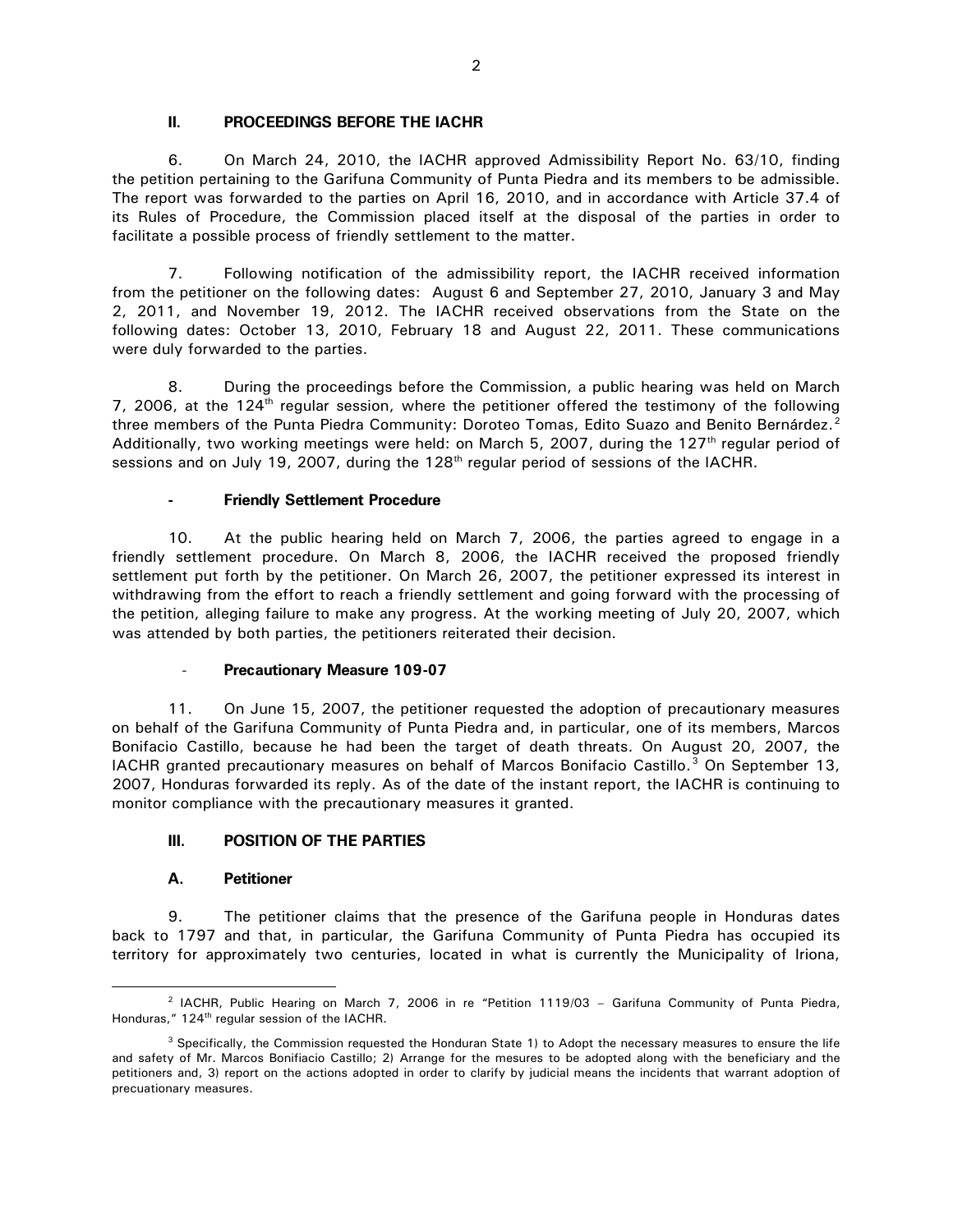Department of Colon, Honduras. It notes that the State recognized the historic occupation of the Community by means of two legal titles in fee simple granted by the National Agrarian Institute (hereinafter, "INA") in 1993 and 1999.

10. It reports that, as of the early 1900s, the settling by non-indigenous peasants was authorized in the area known as "Entrerrios," made up of the territories located between the Sico and Paulaya Rivers and partially overlapping the buffer zone of Rio Platano Biological Reserve. It further notes that, as a consequence, forests and watersheds in the area were devastated and it led to a constant influx of peasants and cattle ranchers -also known as "ladinos"- into the lands historically occupied by the Garifuna Communities, especially into the areas used for their subsistence activities.

11. Within this context, the petitioner asserts that in December 1993, a group of peasants forcibly took possession of traditional crop-production lands or "trabajaderos" ('work lands') located on the banks of the Miel River (hereinafter "peasants or settlers of the Miel River"), which are part of the ancestral territory of the Garifuna Community of Punta Piedra. It alleges that this posed serious threats to the physical and cultural survival of the community. It claims that the National Agrarian Institute had granted legal title to the intruders for plots of land and these plots were then conveyed to a member of the armed forces, who in turn sold them to a palm tree processing company owner.

12. The petitioner emphasizes that the land encroachment has given rise to a situation of ongoing violence and insecurity in the Community, which has manifested itself in the form of threats and assaults against the Garifuna of Punta Piedra. As an example of the climate of conflict, it reports the murder of Félix Ordóñez Suazo in June 2007, allegedly at the hands of Rio Miel settlers, which was reported to the competent authorities and has allegedly gone unpunished. In this same context, it notes that Marcos Bonifacio, a member of the Community and witness to the aforementioned murder, has been the target of continuous death threats, which made it necessary to seek precautionary measures from the IACHR.

13. The petitioner asserts that the Punta Piedra Community has taken numerous actions with the State in order to recover the lands from encroachment. As a result of these efforts, it reports that on December 13, 2001, a "Commitment Agreement" (acta de compromiso) was entered into between the representatives of the Punta Piedra Community, Rio Miel peasants, the INA, the Garifuna organizations OFRANEH and the Organization for Ethnic Community Development (hereinafter "ODECO") in order to work out a final solution to the conflict. It notes that in said document, the INA undertook to relocate the peasants of Rio Miel and compensate them for improvements made on the Garifuna lands they encroached upon, in the amount of 13,168,982.84 lempiras, based on the assessment conducted by the INA itself. It contends that, in order for the INA to honor said commitment, the Community itself requested the National Congress to grant the necessary funding and, consequently, the Congress approved a motion to create the appropriate budget item. It contends that even though "the Ministry of Finance apparently provided the money," the INA did not move forward in resolving the situation, but used the resources instead for purposes other than payment of compensation.

14. The petitioner adds that in light of the breach of commitment, the Community and the petitioner subsequently had to engage in efforts to reach a new agreement with the State, which crystalized in the "Agreement of understanding" of September 28, 2006 wherein the INA once again made the commitment to clear the title to the ancestral lands of the Garifuna Community of Punta Piedra, but this commitment has not been honored. It further asserts that on March 14, 2007, representatives of the INA and other state agencies conducted an on-site visit to the area for the purpose of "restarting the negotiation process with the individuals of Rio Miel without the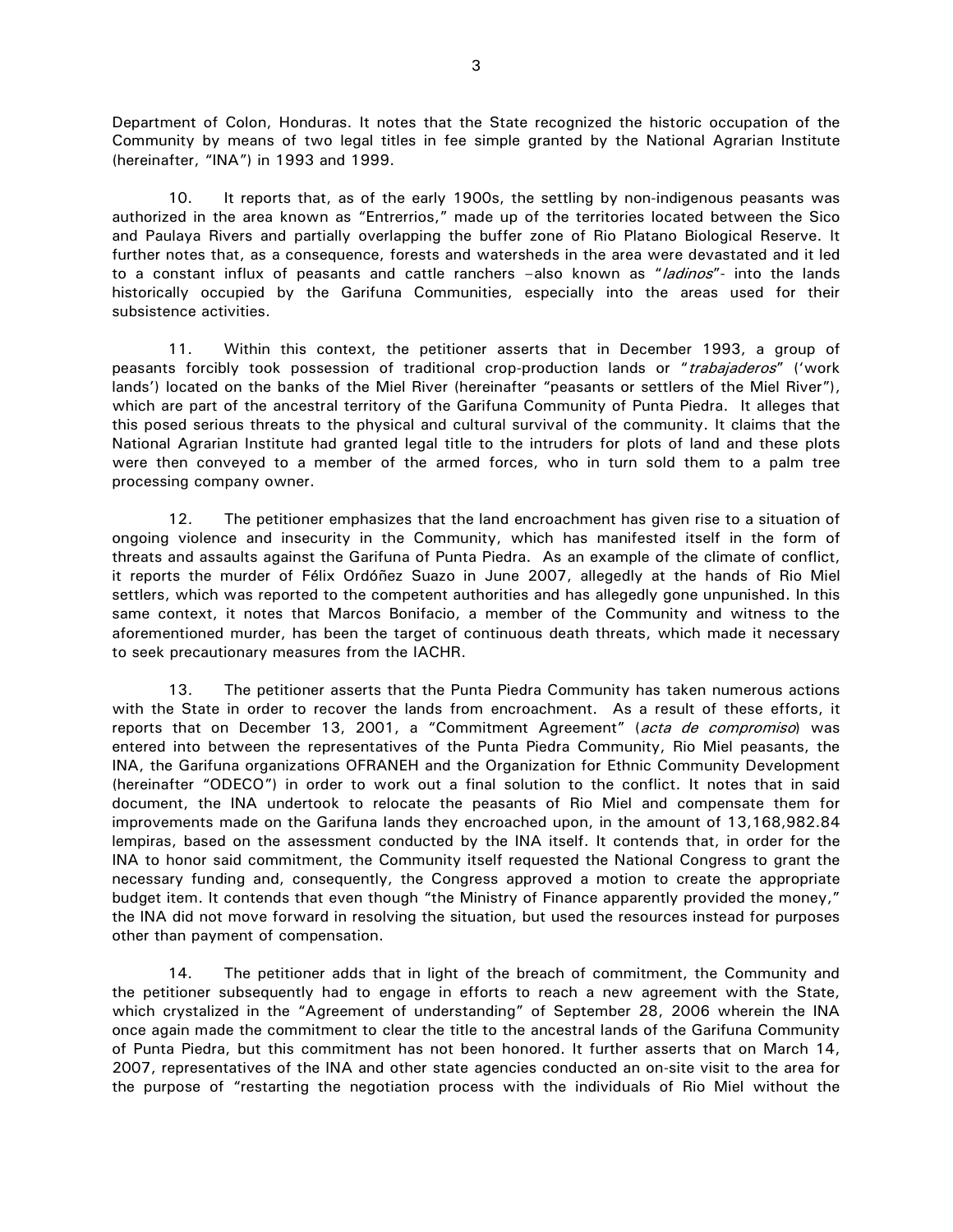participation of the Punta Piedra Community." It notes that on this occasion, the Rio Miel peasants opposed conducting a new assessment of the value.

15. In short, the petitioner asserts that despite numerous efforts made by the petitioner and the Punta Piedra Community, the State has not as yet complied with its commitments, which "has led to a resurgence of outbreaks of violence in the area" and "has intensified the existing racism by mestizos toward the Garifuna." The petitioner stresses that "the constant lack of effective protection by the State in order to safeguard the rights of the Punta Piedra Community and the lack of response to the incessant conflict over the ancestral territory of the Community has led to increased insecurity and violence in the area and has provoked violent threats, confrontations and deaths."

16. Concerning the alleged violation of Article 21 of the American Convention, the petitioner contends that the issue of land tenure stems from the impediment to peaceable possession of the territory historically occupied by the Garifuna Community as a result of encroachment of third parties. It claims that even though titling of collectively-owned lands constitutes the essential starting point, the formal titles are not in and of themselves enough to ensure in practice "the culture, economy, land and a social security for the Garifuna."

17. In connection with Article 2 of the American Convention, it argues that national legislation includes no specific provision that may be applicable to indigenous peoples and that the domestic law is "inadequate for the achievement of indigenous territorial rights," because "it does not expressly recognize the existence of collective rights [and] only contains scattered provisions with respect to ethnic peoples." As examples of this, it cites Article 92 of the Law of Agricultural Modernization and Development, Article 65 of the Agrarian Reform Law, and Article 71 of the Environmental Law.

18. With regard to the right to judicial protection, the petitioner claims that no independent institutions exist in Honduras which, in addition to granting titles, settle existing disputes by ensuring the demarcation of and compensation for lands. It contends that the complaints filed pertaining to the acts of violence against members of the Community, such as the murder of Félix Ordóñez, remain in impunity. Consequently, it asserts "the serious crisis that Honduras is suffering in the area of application of justice places us, the indigenous peoples, in a weak position, which is gradually leading us to disappear as a differentiated culture."

19. It concludes that the "State has shown that it has been aware of the territorial dispute in Punta Piedra for at least 15 years and, thus far, has not taken the necessary measures to effectively ensure and protect the collective rights that allow for the peaceable use and quiet enjoyment of the ancestral territories of the Punta Piedra Community. Based on the foregoing arguments, it requests that international responsibility be found for violation of Articles 21 and 25 of the American Convention, in connection with Articles 1.1 and 2 thereof, using ILO Convention 169 as a complementary interpretative norm.

### **B. The State**

<span id="page-4-0"></span>20. In response, the State alleges that under the rule of law and abiding by international treaties, "it has always taken into account the legal nature of ownership rights of [the] Community [of Punta Piedra]," which it claims has been demonstrated by the granting of legal title to it. It contends that the issue of land tenure began with "the arrival of the first [peasant] settlers of the community known as Rio Miel, who are known to the residents of Punta Piedra as *ladinos.*" It adds that, in light of this arrival, several efforts have been made to settle the dispute and clear title to the lands.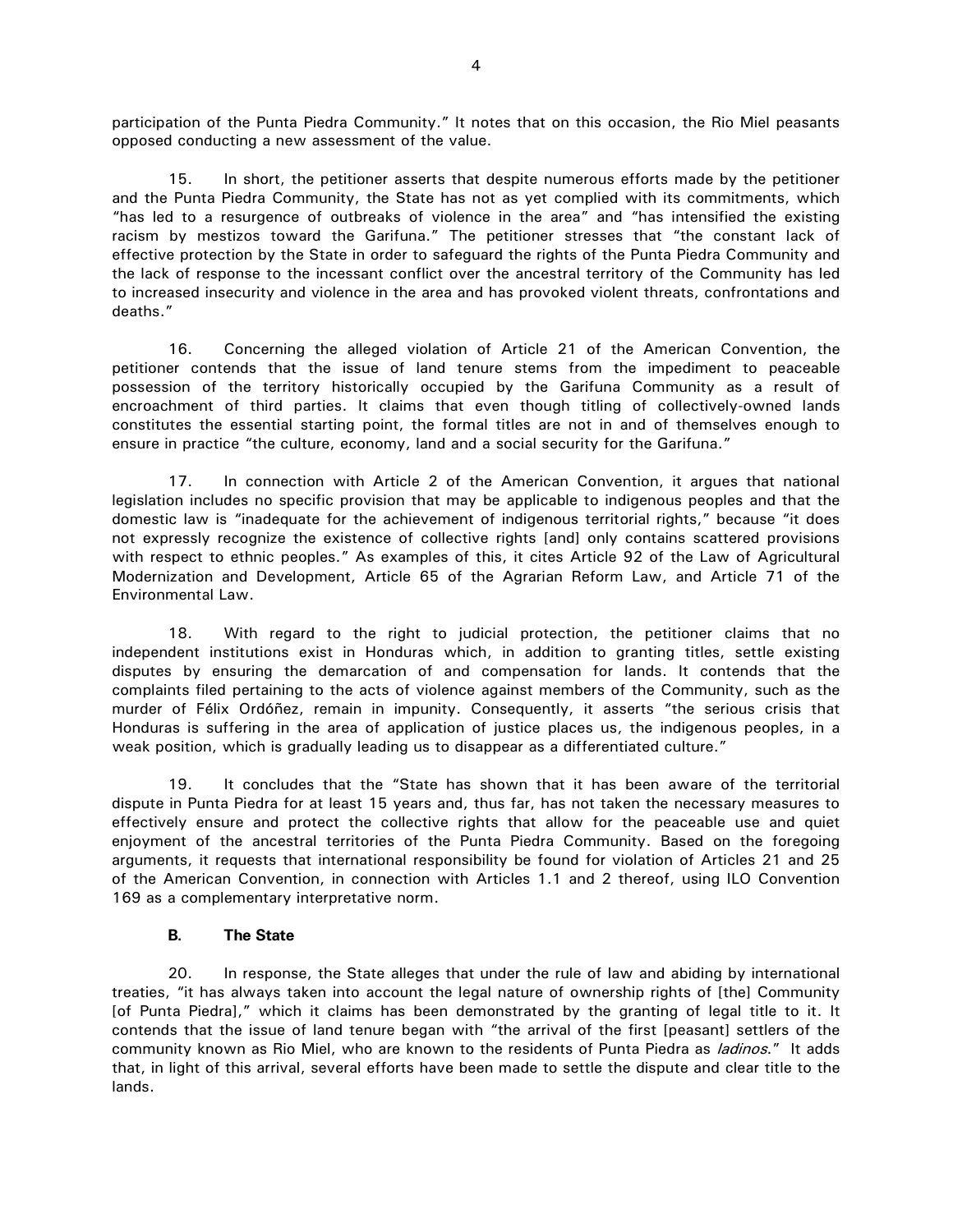21. Specifically, the State notes that on December 26, 1922, in enforcing the Agrarian Law that was in effect at the time, it granted the Community communal property title (*titulo ejidal*) to an area totaling 800.64 hectares for its use and enjoyment and that, on December 16, 1993, the INA upgraded said title to fee simple absolute, that is full title. It asserts that as an "expansion of their territory," on December 6, 1999, the INA granted the Community a second legal title in fee simple to a rural tract of land, which legally belonged to the Nation, encompassing 1,513.54 hectares and bordering the northern boundary of the previously granted land title.

22. It claims that, within the perimeter of the expansion awarded to the Community in 1999, "an area of approximately 670 hectares was included, the possession of which the residents of the Rio Miel Community held and hold as of the present time." It notes that, consequently, this area was excluded from the legal title granted, which stipulated that "the State may dispose of it [this area] in order to legalize its tenure on behalf of any persons that may fulfill the legal requirements." However, it contends that, subsequently, the title was cleared to invalidate the part excluding the hectares occupied and exploited by the Rio Miel peasants and, thereby, the entire area became owned in fee simple by the Punta Piedra Community. It emphasizes that the land area titled to Punta Piedra totals 2,314.18 hectares, "of which the Village of Rio Miel occupies only 278.40 hectares [...] and, therefore, the area over which the Community is unable to exercise its territorial rights of use and enjoyment and possession is negligible."

23. The State notes that in order to reach a solution to the dispute, on April 7, 2001, an ad hoc Inter-Institutional Commission was created and was made up of representatives of the INA, the Garifuna Community of Punta Piedra, the town of Rio Miel, OFRANEH and ODECO. It adds that said Commission was successful at getting an agreement signed that is equivalent to an "out-ofcourt conciliation settlement," under which arrangements were made with the INA to conduct an assessment of the improvements made by the occupants of the Rio Miel area, which assessed the total amount at 13,168,982.84 lempiras. It reports that the Chairman of the National Congressional Budget Committee forwarded the Preliminary Opinion on the Draft "Garifuna Development" Decree to the INA and that said entity issued a favorable opinion in response. It claims, nonetheless, "the line item was never incorporated into the budget of the institution for clearing of Punta Piedra's title, which is why said compensation for clearing of title has not been paid out."

24. The State claims that it subsequently took several steps aimed at working out the problem of land tenure. In this regard, it reports that on January 22, 2007, the INA entered into an agreement with OFRANEH to create an Inter-Institutional Commission, which held meetings with representatives of the village of Rio Miel. It notes that on July 12, 2007, the INA issued a new assessment for a total of 17,108,448.58 lempiras, which was submitted to the Secretariat of Finances on December 14, 2007, and has not been approved.

25. As for the claim of the assaults of which the Community has been the target, the State reports that the brother of Félix Ordóñez Suazo filed a criminal complaint for his murder (Complaint No. 310-07), "and therefore investigations to lead to clarification of the aforementioned death are being conducted by the General Directorate of Criminal Investigation at present." It adds "the Office of the Public Prosecutor was aware of the incidents through the complaint received […] by the Special Prosecutor for Ethnic Groups and Cultural Assets, lodged by OFRANEH." It notes that, as a consequence, two investigations have been opened, one by the Local District Attorney's Office of Trujillo, and the other at the Special Office of the Prosecutor for Ethnic Groups and Cultural Assets, registered under case number 7277-2007, which are currently ongoing.

26. With regard to the arguments of law, without specifically referring to the articles that were found admissible by the IACHR, the State claims that "it considers the solution to the problem of the communities in conflict [to be] an unavoidable obligation, and that the outcome thereof requires the good will of the local communities involved, in which both parties in conflict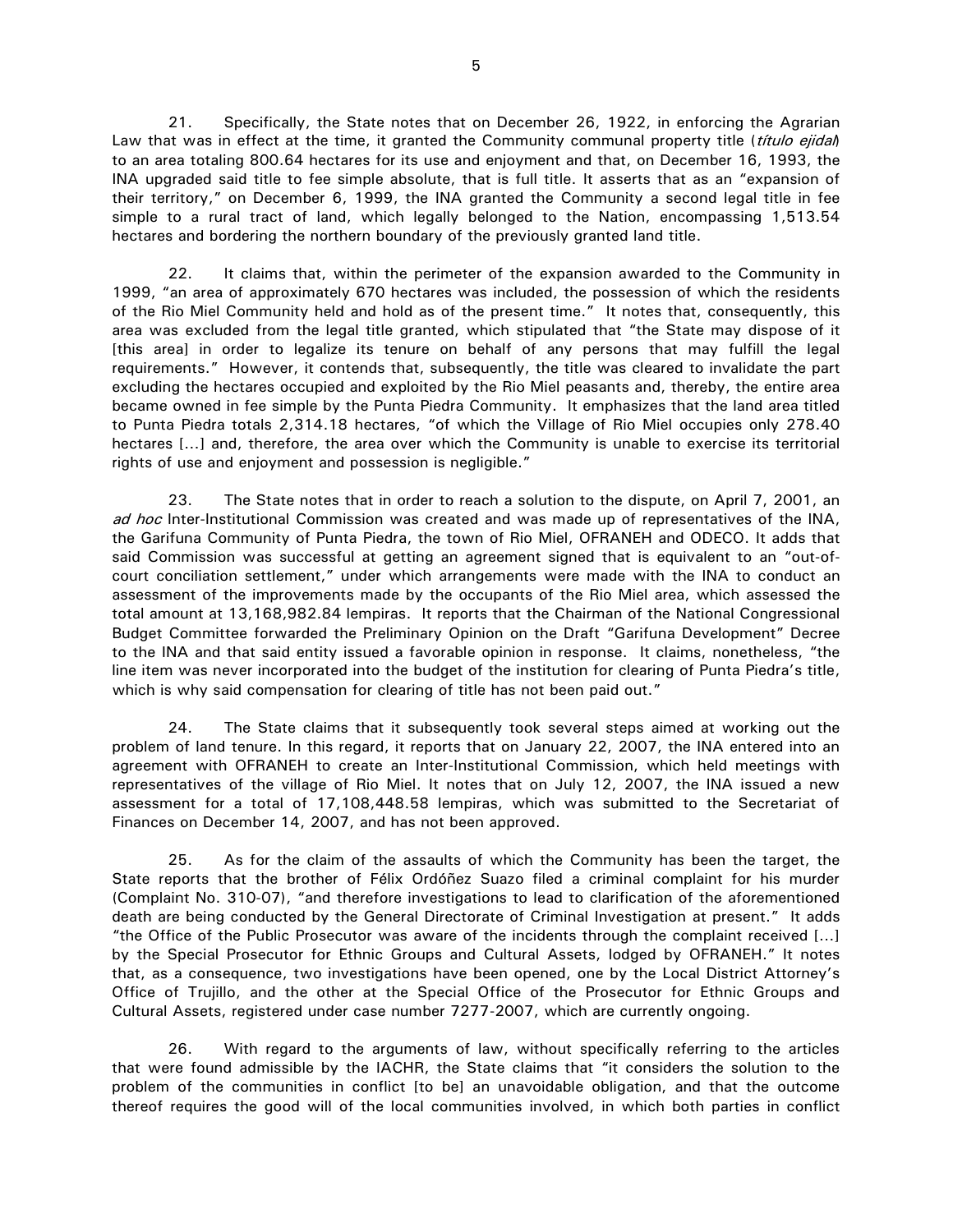claim to have the same or a greater right." It notes that under Article 15 of the Law of Agrarian Reform, "anyone who occupies and exploits national or communal lands, for three years, has the right to be awarded the corresponding surface area." It argues that this provision of the law and Article 103 of the Constitution, which provides for the right to property, protects the Community of Rio Miel and other occupants who have "legal ownership based on duly recorded public deeds." It notes "it ratifies its commitment to continue the diligent path to seek a solution to the conflict between both communities, emphasizing the path of any negotiation, that does not violate the law on the subject matter."

# **IV. PROVEN FACTS**

<span id="page-6-0"></span>27. In keeping with Article 43.1 of its Rules of Procedure, the IACHR shall examine the arguments and evidence introduced by the parties, the information obtained during the hearing held at the 12[4](#page-6-2)<sup>th</sup> regular session of the IACHR,<sup>4</sup> and other information that is a matter of public knowledge.<sup>[5](#page-6-3)</sup>

# **A. Garifuna People in Honduras: territory, organization and means of subsistence**

<span id="page-6-1"></span>28. Honduras is a multi-ethnic and multicultural nation made up of mestizos, indigenous peoples and afrodescendants. Estimates of the total population of the Garifuna people in Honduras vary widely. According to the census conducted by the National Institute of Statistics in 2001, 46,448 individuals identify themselves as Garifuna, while other sources estimate the total population to be 98,000 persons.<sup>[6](#page-6-4)</sup>

29. The origin of the Garifuna people dates back to the  $18<sup>th</sup>$  Century and springs from the syncretism between indigenous and African peoples. In 1635, two Spanish vessels that were transporting people from Africa to perform slave labor, shipwrecked on the Island of San Vicente. At the time, the Island was inhabited by Arawak and Kalinagu Indigenous people. The Kalinagu people, who hailed from South America, invaded the island in the 13<sup>th</sup> Century. The descendants of the intermixing of indigenous with African were called Karaphuna. In 1797, Great Britain took control of San Vicente Island and the Karaphunas were deported to Roatan Island. From Roatan, they emigrated to the mainland, settling in what is today Trujillo, Honduras, and subsequently spread out along the northern Honduran coast and toward the Guatemalan and Belizean Caribbean coast.[7](#page-6-5)

<span id="page-6-2"></span> <sup>4</sup> IACHR, Public Hearing on March 7, 2006 regarding "Petition 1119/03 – Garifuna Community of Punta Piedra, Honduras, 124<sup>th</sup> regular session of the IACHR.

<span id="page-6-3"></span><sup>5</sup> Article 43.1 of the IACHR Rules of Procedure establishes: "The Commission shall deliberate on the merits of the case, to which end it shall prepare a report in which it will examine the arguments, the evidence presented by the parties, and the information obtained during hearings and on-site observations. In addition, the Commission may take into account other information that is a matter of public knowledge."

<span id="page-6-4"></span><sup>&</sup>lt;sup>6</sup> National Institute of Statistics. *2001 Census. Redatam Data Base.* Available at: [http://www.ine.gob.hn/drupal/node/301.](http://www.ine.gob.hn/drupal/node/301)

<span id="page-6-5"></span> $7$  Testimony of Gregoria Flores Martinez given at the public hearing on the merits and reparation and costs held at the Inter-American Court on June 28 and 29, 2005 in the Case of Alfredo Lopez v. Honduras; IA Ct. of HR, Case of Lopez Alvarez v. Honduras. Judgment February 1, 2006. Series C No. 141. Par. 54.1; Ethnic Poverty in Honduras, Utta von Gleich and Ernesto Gálvez. Indigenous Peoples and Community Development Unit. Inter-American Development Bank, Department of Sustainable Development. Washington, D.C., September 1999. Available at [http://www.bvsde.paho.org/bvsacd/cd47/etnica.pdf;](http://www.bvsde.paho.org/bvsacd/cd47/etnica.pdf) Presentation before the Sub-Commission on the Promotion and Protection of Human Rights. Working Group on Minorities. UN.  $10^{th}$  Session. March  $1 - 5$ , 2004. Available at: [http://www2.ohchr.org/english/issues/minorities/docs/OFRANEH3a.doc.](http://www2.ohchr.org/english/issues/minorities/docs/OFRANEH3a.doc)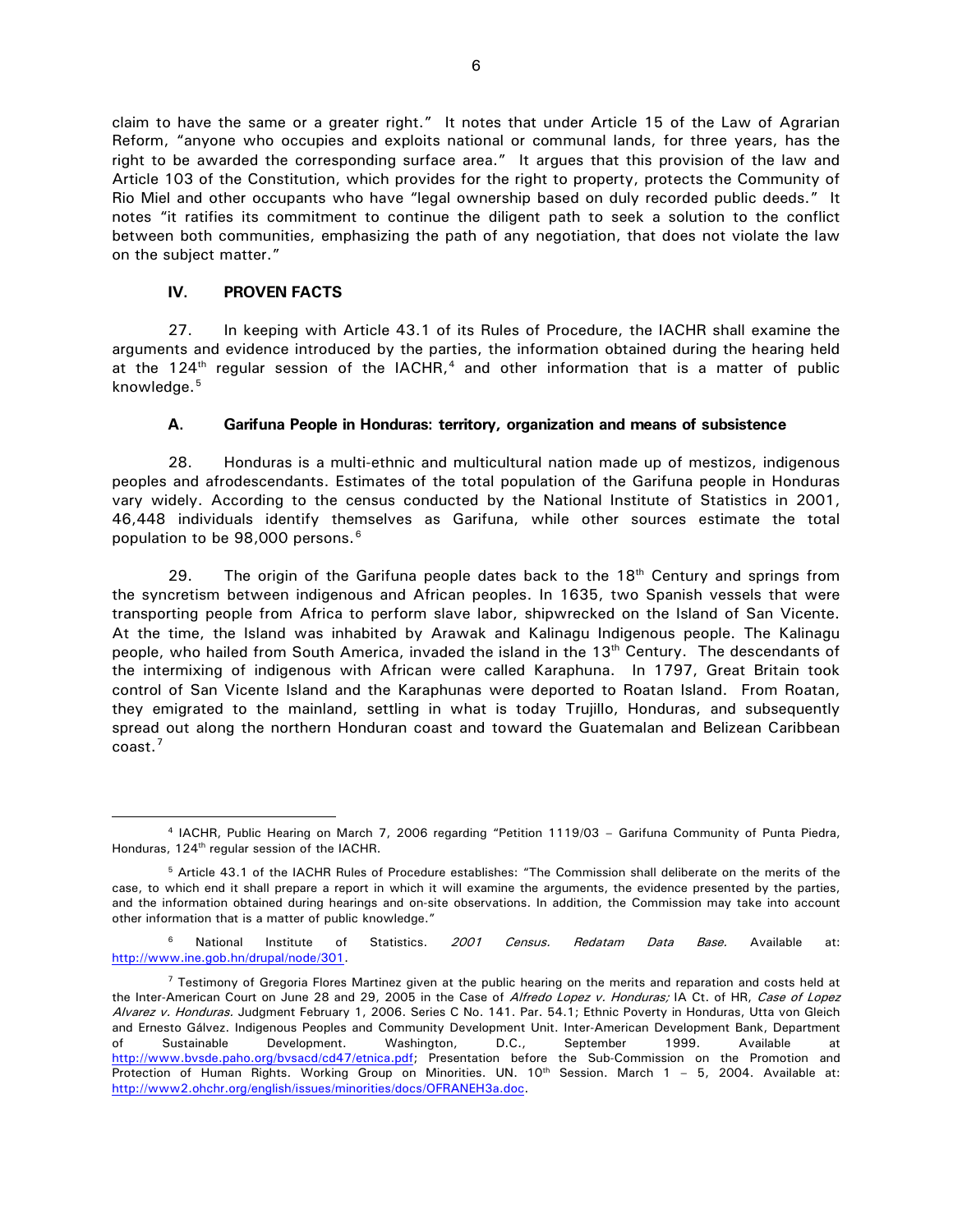30. The union between Africans and the Amerindians of San Vicente made the Garifuna a distinct culture and ethnic group. The Garifuna self identify as an indigenous people of African culture.<sup>[8](#page-7-0)</sup>

31. The Garifuna people of Honduras live in rural communities located along the Atlantic seaboard or coastal area of the Caribbean in the Departments of Cortes, Atlantida, Colon and Gracias a Dios and a growing number of Garifuna live in cities such as La Ceiba, Tela, Cortes, Trujillo, San Pedro Sula and Tegucigalpa.

32. The Garifuna people in Honduras has preserved its own cultural forms, organization and social and cultural institutions, way of life, worldview, practices, customs, ceremonial observances, language, dress and a special relationship with the land.<sup>[9](#page-7-1)</sup>

33. To Garifuna communities, the land is fundamental to their survival. They are in permanent communion with the land and a harmonious relationship with the natural resources on their territory. This close relationship is reflected in the belief of the Garifuna that "the land is the mother of life, […] the Garifuna without land is not Garifuna, the Garifuna without sea is not Garifuna."<sup>[10](#page-7-2)</sup>

34. The Garifuna preserve the traditional community use of the land and other labor patterns and activities that reflect their origins, their home on the northern coast of Honduras, and their unique culture.<sup>[11](#page-7-3)</sup> The economy is based on, among other things, artisanal fishing, cultivation of rice, cassava, bananas and yucca, and hunting for small game in the sea and forests, such as deer, agoutis, turtles and manatees.<sup>[12](#page-7-4)</sup>

35. The beach and the sea are part of the Garifuna ethnic and cultural identity, because in addition to their essential role for subsistence, they are linked to their history and, therefore, are important elements in religious ceremonies and commemorations of their arrival by sea to Central America.<sup>[13](#page-7-5)</sup>

36. The identity of the Garifuna people is reinforced by the existence of their own language, which is based on "the Arawak and Caribbean Amerindian languages, and incorporates

<span id="page-7-0"></span><sup>&</sup>lt;sup>8</sup> Testimony of Gregoria Flores Martínez given at the public hearing on the merits and reparation and costs held at the Inter-American Court on June 28 and 29, 2005 in the Case of Alfredo Lopez v. Honduras.

<span id="page-7-1"></span><sup>&</sup>lt;sup>9</sup> See Caribbean Central America Research Council. Diagnostic Study on Land Use and Tenure in Garifuna and Miskita Communities of Honduras 2002-2003. Available at[: http://ccarconline.org/Honduraseng.htm.](http://ccarconline.org/Honduraseng.htm)

<span id="page-7-2"></span><sup>&</sup>lt;sup>10</sup> Testimony of Gregoria Flores Martínez given at the public hearing on the merits and reparation and costs held at the Inter-American Court on June 28 and 29, 2005 in the Case of Alfredo Lopez v. Honduras..

<span id="page-7-3"></span><sup>&</sup>lt;sup>11</sup> World Bank Review Inspection Panel. *Investigation Report on Honduras Land Administration Project*. Report No. 39933-HN. June 12, 2007. p. 21. Available at: [http://siteresources.worldbank.org/EXTINSPECTIONPANEL/Resources/HondurasFINALINVESTIGATIONREPORTSpanishTrad.p](http://siteresources.worldbank.org/EXTINSPECTIONPANEL/Resources/HondurasFINALINVESTIGATIONREPORTSpanishTrad.pdf) [df.](http://siteresources.worldbank.org/EXTINSPECTIONPANEL/Resources/HondurasFINALINVESTIGATIONREPORTSpanishTrad.pdf)

<span id="page-7-4"></span><sup>&</sup>lt;sup>12</sup> World Bank Inspection Panel. *Investigation Report on the Honduras Land Administration Project*. Report No. 39933-HN. June 12, 2007. pgs. 21-25 Available at: [http://siteresources.worldbank.org/EXTINSPECTIONPANEL/Resources/HondurasFINALINVESTIGATIONREPORTSpanishTrad.p](http://siteresources.worldbank.org/EXTINSPECTIONPANEL/Resources/HondurasFINALINVESTIGATIONREPORTSpanishTrad.pd) [d](http://siteresources.worldbank.org/EXTINSPECTIONPANEL/Resources/HondurasFINALINVESTIGATIONREPORTSpanishTrad.pd) Also, IA Ct. of HR, Case of López Álvarez v. Honduras. Judgment of September 1, 2006. Series C No. 141. par. 54.1.

<span id="page-7-5"></span><sup>&</sup>lt;sup>13</sup> González, Nancie. Sojourners of the Caribbean: Ethnogenesis and Ethnohistory of the garifunas. Universtiy of Illinois Press. Urbana and Chicago: 1988. At: World Bank Inspection Panel. Investigation Report on Honduras Land Administration Project. Report No. 39933-HN. June 12, 2007. p. 23. Available at: [http://siteresources.worldbank.org/EXTINSPECTIONPANEL/Resources/HondurasFINALINVESTIGATIONREPORTSpanishTrad.p](http://siteresources.worldbank.org/EXTINSPECTIONPANEL/Resources/HondurasFINALINVESTIGATIONREPORTSpanishTrad.pdf) [df.](http://siteresources.worldbank.org/EXTINSPECTIONPANEL/Resources/HondurasFINALINVESTIGATIONREPORTSpanishTrad.pdf)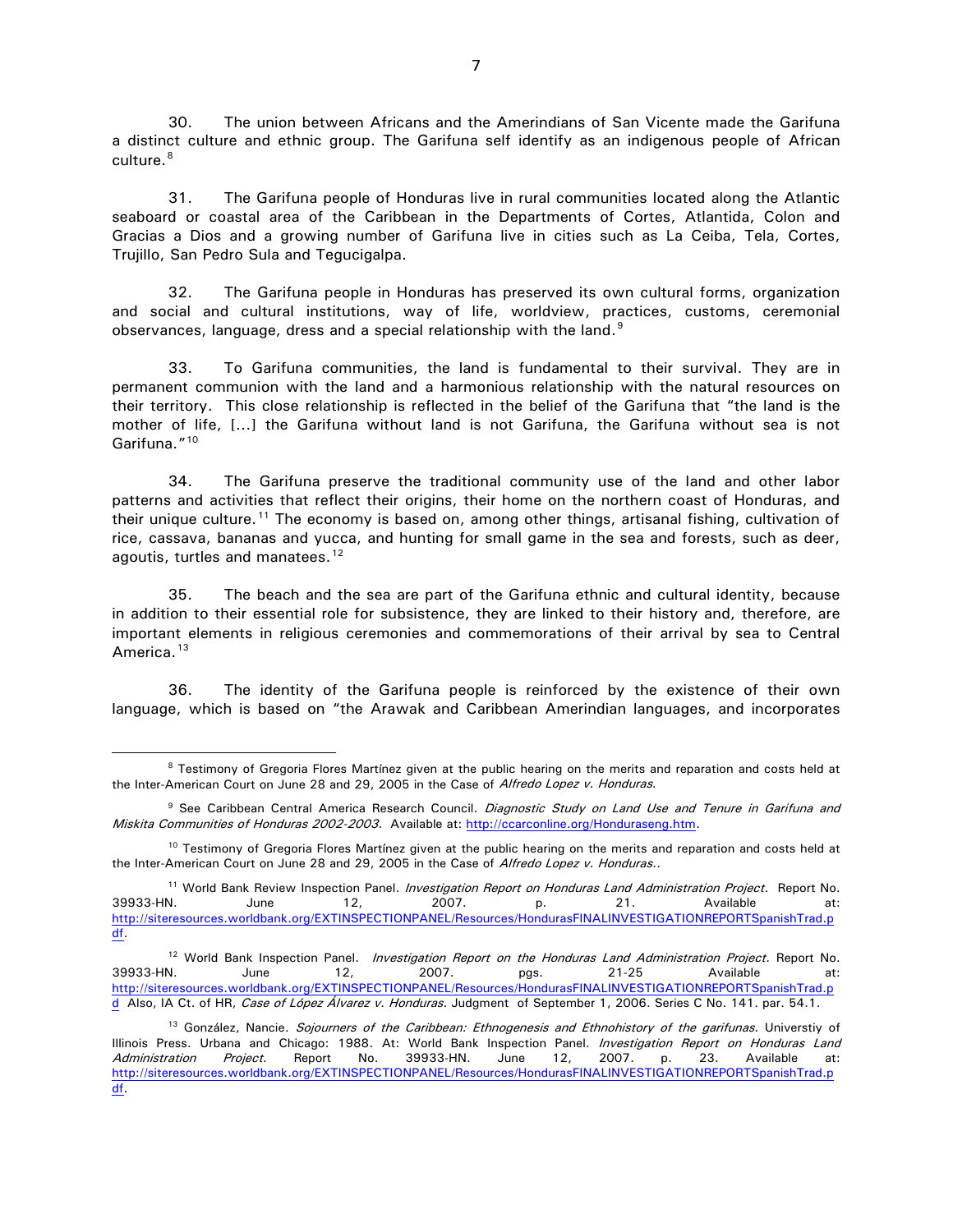words from French, Spanish and English,"<sup>[14](#page-8-1)</sup> and by the forms of ancestral organization surrounding cultural expressions, such as the dance tableaux, that play an important role not only in the preservation of culture, but also in communication and oral transmission of their history. Given the cultural value that Garifuna language, dance and music represent, based on an oral culture, the United Nations Organization for Education Science and Culture (UNESCO) declared them Masterpieces of the Oral and Intangible Heritage of Humanity in 2001.<sup>[15](#page-8-2)</sup>

37. The Garifuna communities possess different forms of social organization, some of which are of a traditional nature, while others have been the product of the need to defend their rights and territories. Matriarchy prevails in their culture, considerably reinforcing the role of women in the area of education, politics, economics and social issues, aspects in which women participate jointly along side of men.<sup>[16](#page-8-3)</sup> Moreover, masculine polygamy (polyandry) is admissible within the Garifuna culture.<sup>[17](#page-8-4)</sup>

The Garifuna people of Honduras is located along the Atlantic coast of Honduras and consists of approximately 200,000 inhabitants, [who have] spread out into 46 communities, over the course of more than 205 years. It is part of the Honduran cultural identity.

Historically it has been characterized as a peaceful people, respectful of nature and the areas inhabited by said people hold natural resources that allow them to re-create and develop their culture.

Due to the importance of natural resources for the development of the Garifuna people and for the Honduran people in general, it is necessary for the State to take measures aimed at ensuring the preservation of said natural resources.<sup>[18](#page-8-5)</sup> [sic]

#### **B. Garifuna Community of Punta Piedra**

<span id="page-8-0"></span>38. The Garifuna Community of Punta Piedra is located in the Municipality of Iriona, Department of Colon, on the shores of the Caribbean Sea<sup>[19](#page-8-6)</sup> and it is made up of approximately 1,500 individuals.<sup>[20](#page-8-7)</sup> The parties agree that the Punta Piedra Community has inhabited the area since time immemorial.

<sup>17</sup> IA Court of HR. Case of López Álvarez v. Honduras. Judgment of February 1, 2006. Series C No. 141. par. 54.1.

<span id="page-8-5"></span><span id="page-8-4"></span><sup>18</sup> Annex 1. Motion endorsed by Deputies Olegario López Róchez, Erick Mauricio Rodríguez, Samuel Martínez, Jorge Leonídas García, among others, and introduced on April 18, 2002, in the National Congress. Annex to the initial petition dated October 27, 2003, received by the IACHR on October 29, 2003.

<span id="page-8-1"></span><sup>&</sup>lt;sup>14</sup> According to UNESCO, "The Garifuna language belongs to the Arawak family of languages and has survived centuries of linguistic persecution and domination. It possesses great richness of *úragas*, stories that were recited during evening or large social gatherrings. The melodies meld African and American Indian elements and the texts are a veritable treasure trove of history and traditional knowledge of the Garifuna on the cultivation of manioc, fisheries, canoe building and baked clay brick home-building. There is also a heavy satirical component in the songs that are sung to the beat of drums and are acompanied by dance in which spectators take part." UNESCO, Masterpieces of the oral and intangible heritage of humanity – "The lenguage, dance and music of the Garifuna." Available at: [http://www.unesco.org/culture/ich/index.php?lg=ES&cp=HN.](http://www.unesco.org/culture/ich/index.php?lg=ES&cp=HN)

<span id="page-8-2"></span><sup>15</sup> See UNESCO, Masterpieces of the oral and intangible heritage of humanity – "The lenguage, dance and music of the Garifuna." Available at:: [http://www.unesco.org/culture/ich/index.php?lg=ES&cp=HN.](http://www.unesco.org/culture/ich/index.php?lg=ES&cp=HN)

<span id="page-8-3"></span><sup>&</sup>lt;sup>16</sup> See Caribbean Central America Research Council. Diagnostic Study on Land Use and Tenure in Garifuna and Miskita Communities of Honduras 2002-2003. Available at: [http://ccarconline.org/Honduraseng.htm.](http://ccarconline.org/Honduraseng.htm)

<span id="page-8-6"></span><sup>&</sup>lt;sup>19</sup> Annex 2. Map of "geographic location of the land of the Garifuna Community of Punta Piedra" prepared by the INA on July 12, 2007. Annexes of the submission by the State on July 19, 2007, during the working meeting of the 128<sup>th</sup> regular Session.

<span id="page-8-7"></span><sup>&</sup>lt;sup>20</sup> IACHR, Admissibility Report No. 63/10, March 24, 2010, Petition 1119-03, Garifuna Community Pnunta Piedra and its members, Honduras, par. 32.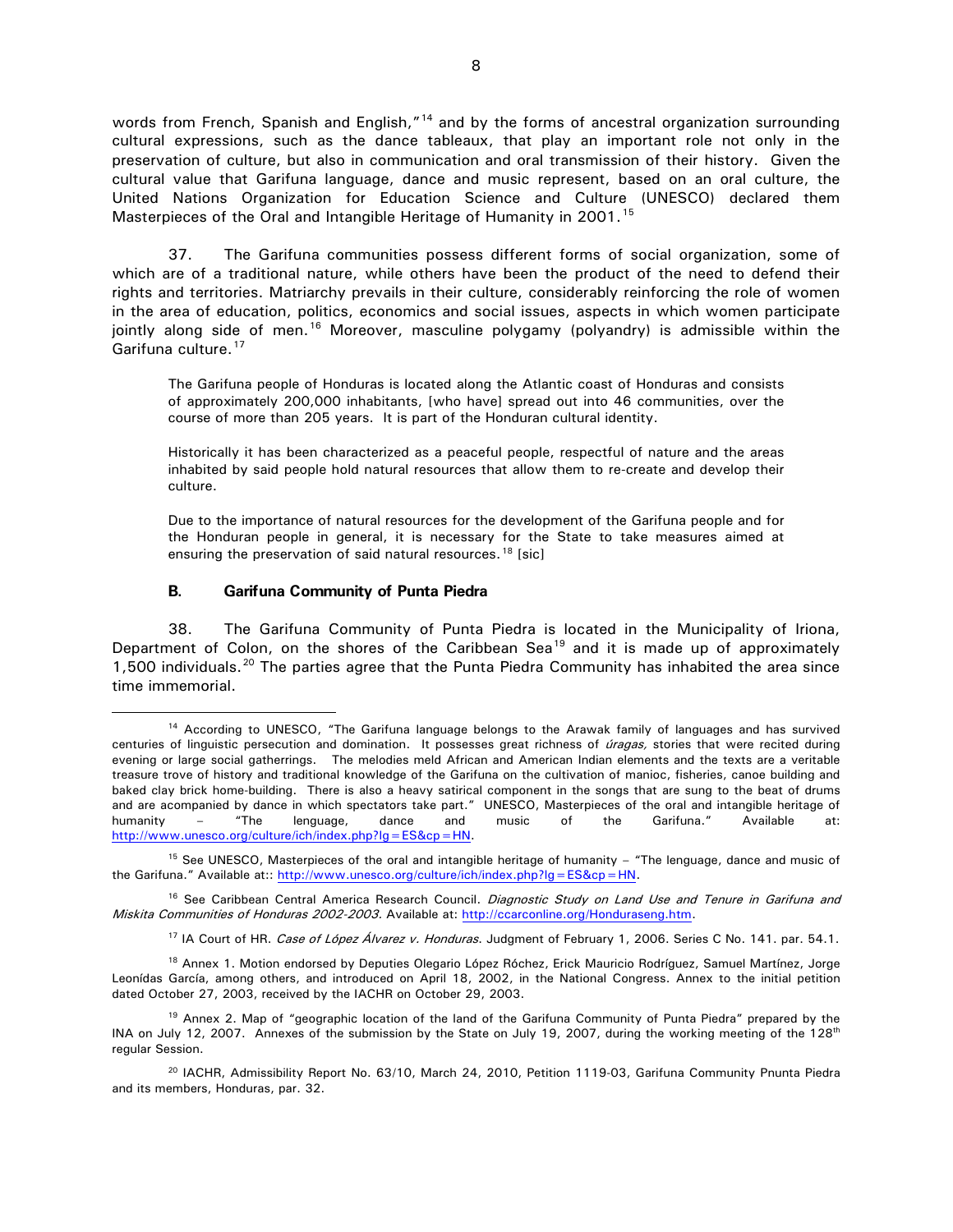### <span id="page-9-0"></span>**C. Process of recognition and titling of the territory of the Punta Piedra Community and its members by the State**

39. The Garifuna Community of Punta Piedra has brought several actions before the Honduran State to achieve recognition and effective assurance of the territory it has historically occupied, on the basis of legal provisions provided under domestic law. In response, the State has recognized and granted title to the territory of the Community through several different legal transactions, which are explained hereunder, based on the evidence introduced by the parties:

### **1. Communal Title**

<span id="page-9-1"></span>40. Pursuant to the Agrarian Law in force during the 1920s, the State of Honduras granted the Punta Piedra Community, through a communal title (titulo ejidal), the right of use and enjoyment to a tract of land of slightly more than 800 hectares. The State claims that the communal title is dated December 26, 1922, while the petitioners claim it is from 1921; however, both are in agreement as to the communal nature of the document, as well as the area to which it applied.<sup>[21](#page-9-3)</sup>

# **2. 1993 Fee Simple Title to 800 Hectares and 748 Square Meters**

<span id="page-9-2"></span>41. In response to a request made on October 13, 1992 by the Community,  $^{22}$  $^{22}$  $^{22}$  on December 16, 1993, the INA awarded final property title to the Garifuna Community of Punta Piedra to the same area as in the communal title, to wit, 800 hectares and 748 square meters. The final title in fee simple absolute was recorded in the Register of Property, Mortgages and Preventive Entries on January 21, 1994. $23$ 

42. The tract of land of the property title that was granted is adjacent to the following: North: Caribbean Sea; south: national government-owned land; east: Ejidos de Cusuna; and west: national government-owned lands and former riverbed of the Miel River. It was awarded without valuable consideration, as a gift, and "the right of ownership, possession, easement, accessory rights, use and other in rem rights inherent to the property were ceded." In the title, the following terms were set forth:

Notwithstanding the dispositive nature of this cession of property rights, the instant title is subject to the following conditions: A) That should sale or donation of lots of the awarded tract of land be permitted, it may only be authorized for tourism projects duly approved by the Honduran Institute of Tourism and to descendants of the beneficiary Ethnic community. B)

<span id="page-9-3"></span><sup>&</sup>lt;sup>21</sup> Witness Doroteo Tomas stated in this regard the following: "[...] The ancestors gave us a document for the land. [...] This ancestral document that we have, the government gave it in 1921 [...]".[IACHR, Public Hearing on March 7, 2006 in re "Petition 1119/03 - Garifuna Community of Punta Piedra, Honduras", 124<sup>th</sup> Regular Period of Sessions of the IACHR]. Also see, public statement of OFRANEH of June 12, 2007, asserting that Punta Piedra has a communal title that dates back to 1921. [Annex 3. Public statement of OFRANEH of June 12, 2007. Annex of submission of the petitioner of June 12, 2007, received by the IACHR on June 14, 2007]. In response, the State claimed that "on December 26, 1922, the State of Honduras […] granted to the Punta Piedra Community a communal title (use and enjoyment) to a tract of land 800 hectares and a fraction." Document submitted by the State of Honduras on July 19, 2007, during the working meeting of the 128<sup>th</sup> regular session.

<span id="page-9-4"></span> $22$  Annex 4. "Appearing on record in Case file No. 25239 opened on OCTOBER 13, 1992 that the GARIFUNA COMMUNITY "PUNTA PIEDRA" meets the legal requirements to be awarded land under the Agrarian Reform, hereby GRANTS: PROPERTY TITLE IN FEE SIMPLE ABSOLUTE." See in: Final property title granted by the INA on December 16, 1993, identified by Case File No. 25239. Annex to submissions introduced by the State on July 19, 2007, during the working meeting of the 128<sup>th</sup> regular session.

<span id="page-9-5"></span> $23$  Annex 4. Final property title granted by the INA on December 16, 1993, identified with Case File No. 25239. Annex to submissions introduced by the State on July 19, 2007, during the working meeting of the  $128<sup>th</sup>$  regular session.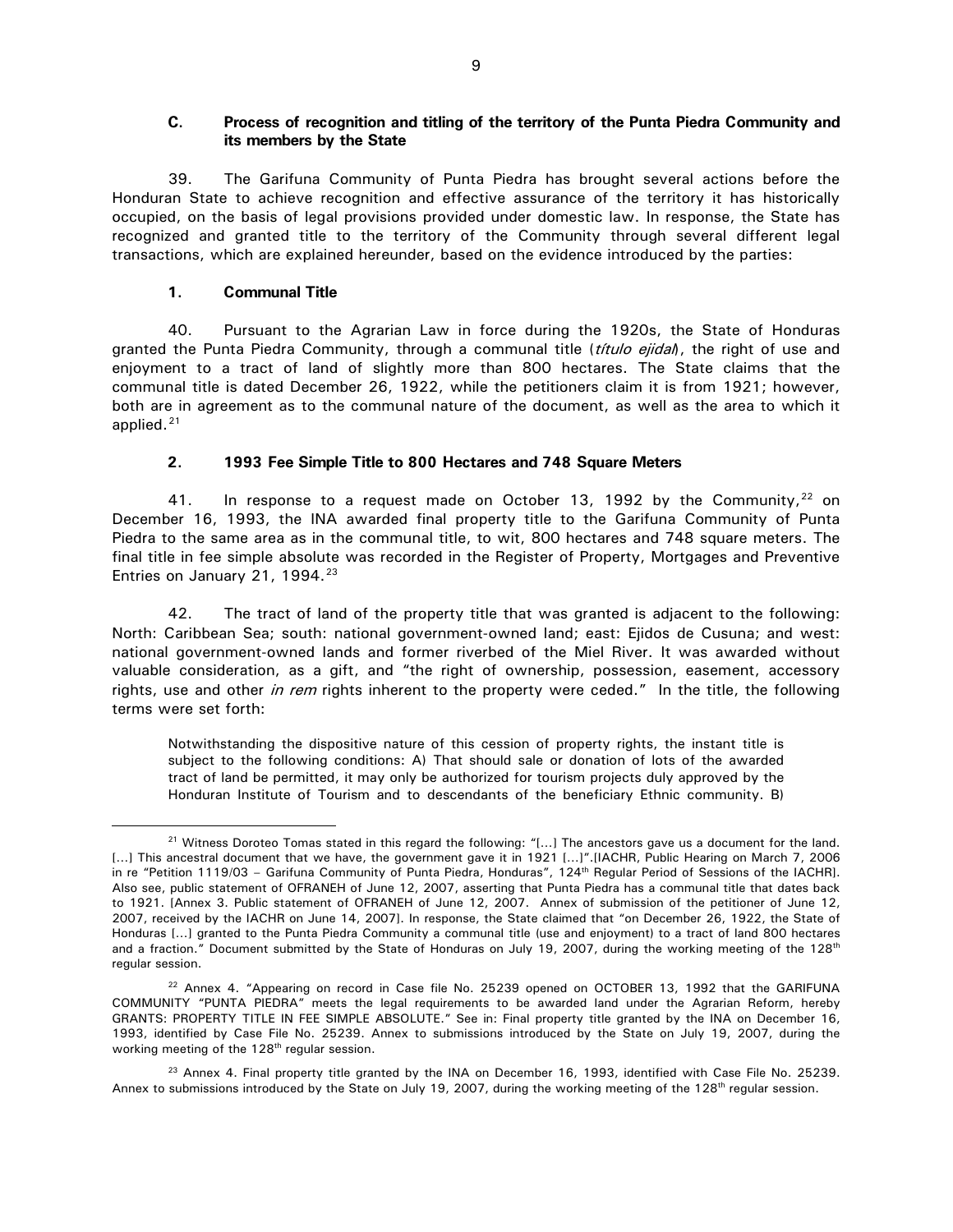That the integrity of the forests be respected in order to ensure the existence of the sources of water, the quality of the beaches, as well as the stability of the slopes of the watershed and the habitat of the local fauna, thus preserving the natural conditions of the location.<sup>[24](#page-10-1)</sup>

43. The title was granted under the Law of Agrarian Reform, approved under Decree-Law No. 170-74 of December 30, 1974, in force as of January 14, 1975, which was amended by the Law for the Modernization and Development of the Agricultural Sector, approved under Decree No. 31-92 of March 5, 1992, in force as of April 6, 1992.<sup>[25](#page-10-2)</sup> As it pertains to the Garifuna communities, amended Article 92 establishes that:

Article 92. […] The ethnic communities that prove occupation of the lands where they are settled, for a period of time no less than three years as set forth in amended Article 15 of this Law, shall receive the property titles in fee simple absolute totally for free, [which shall be] extended by the National Agrarian Institute within the time period stipulated in Article 15 above. $26$ 

#### **3. 1999 Final Title in Fee Simple to 1,513 Hectares and 5,445.03 Square Meters**

<span id="page-10-0"></span>44. The Punta Piedra Community requested the INA to expand the awarded area<sup>[27](#page-10-4)</sup> and on December 6, 1999, said institution granted it final property title in fee simple to the rural land legally belonging to the nation with a surface area of 1,513 hectares and 5,445.03 square meters, which was recorded in the Register of Property, Mortgages and Preemptive Entries on January 3, 2000. The new area awarded was adjacent to the following: North: private lands of the Punta Piedra Community; south: national government-owned lands or reservation areas; east: lands of the Cusuna Community; and west: national government-owned land.<sup>[28](#page-10-5)</sup> Pursuant to the title, the "right of ownership, possession, easement, accessory rights, uses and other in rem rights inherent to the property were ceded."

45. The 1999 title was granted under Article 346 of the Constitution of Honduras, Article 92 and others of the Law of Agrarian Reform and Article 14 of ILO Convention 169 on Indigenous and Tribal Peoples in Independent Countries.<sup>[29](#page-10-6)</sup>

<span id="page-10-1"></span> $24$  Annex 4. Final property title granted by the INA on December 16, 1993, identified with Case file No. 25239. Annex to submission introduced by the State on July 19, 2007, during the working meeting of the 128<sup>th</sup> regular session.

<span id="page-10-2"></span><sup>&</sup>lt;sup>25</sup> Law for the Modernization and Development of the Agricultural Sector. Source: INA, Legal framework. Available at: [http://www.ina.hn/userfiles/file/nuevos/ley\\_para\\_la\\_modernizacion\\_y\\_desarrollo\\_del\\_sector\\_agricola\\_lmdsa.pdf.](http://www.ina.hn/userfiles/file/nuevos/ley_para_la_modernizacion_y_desarrollo_del_sector_agricola_lmdsa.pdf)

<span id="page-10-3"></span><sup>&</sup>lt;sup>26</sup> Based on the available information, pursuant to this legislation, "between 1993 and 2004, 36 Garifuna communities and 6 Garifuna Peasant Community Partnership Entreprises in the Departments of Atlántida, Colón, Cortés, Gracias a Dios and Islas de la Bahía obtained communal fee simple property title." See World Bank Inspection Panel. Investigation Report on the Honduras Land Administration Project. Report No. 39933-HN. Available at: [http://siteresources.worldbank.org/EXTINSPECTIONPANEL/Resources/HondurasFINALINVESTIGATIONREPORTSpanishTrad.p](http://siteresources.worldbank.org/EXTINSPECTIONPANEL/Resources/HondurasFINALINVESTIGATIONREPORTSpanishTrad.pdf) [df.](http://siteresources.worldbank.org/EXTINSPECTIONPANEL/Resources/HondurasFINALINVESTIGATIONREPORTSpanishTrad.pdf)

<span id="page-10-4"></span> $27$  "[...] Attorney ANIBAL DELGADO FIALLOS acting in his capacity as legal representative states that on the basis of the Request for lands submitted by the Patronato Pro-Mejoramiento de La Comunidad Punta de Piedra [Punta Piedra Community 'Pro-Improvement Civic Association'], corporate legal status number 274-96, in case file number 10775-52147, FINAL PROPERTY TITLE IN FEE SIMPLE ABSOLUTE was granted to them […]". Annex 5. Rectification of final property title in fee simple granted by the INA on January 11, 2000. Annex to the initial petition dated October 29, 2003, and Annexes to the submission introduced by the State on July 19, 2007, during the working meeting of the 128<sup>th</sup> Regular Period of Sessions.

<span id="page-10-5"></span> $^{28}$  Annex 6. Final property title granted by the INA on December 6, 1999, identified with Case file No. 52147-10775. Annexes to the submission introduced by the State on July 19, 2007, during the working meeting of the  $128<sup>th</sup>$ regular session.

<span id="page-10-6"></span> $^{29}$  Annex 6. Final property title granted by the INA on December 6, 1999, identified by Case file No. 52147-10775. Annexes to the submission introduced by the State on July 19, 2007, during the working meeting of the 128<sup>th</sup> regular session.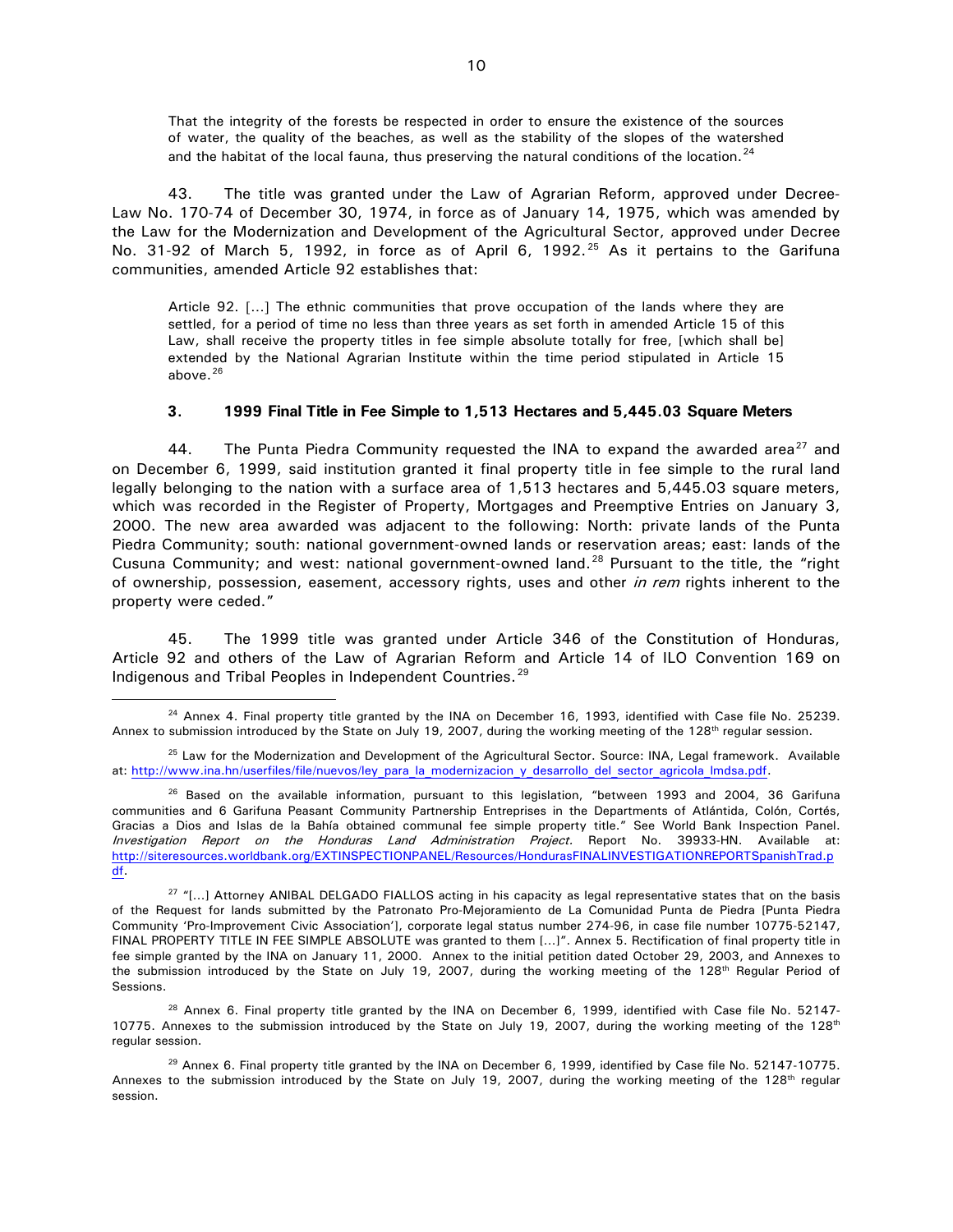46. The title provided for the exclusion of 46 hectares and 1296.66 square meters that were titled in fee simple to two private individuals<sup>[30](#page-11-1)</sup> and included the following clause:

[...] the land surface areas occupied and exploited by individuals not belonging to the Community are excluded, with the State reserving the right to dispose of them in order to award them to the occupants that fulfill the legal requirements.<sup>[31](#page-11-2)</sup>

47. On January 11, 2000, through its Executive Director and by means of public deed, the INA deleted the clause that excluded the surface areas of land occupied or exploited by individuals not belonging to the Punta Piedra Community from the fee simple title of 1999. In the rectified deed, it was put on record that the inclusion of said clause had been the result of an involuntary error and therefore was being deleted and was invalidated.

"[…] in the Final Property Title in fee simple mentioned in the previous Clause, there was an involuntary error in establishing in the conditions of the Title the following paragraph "the land surface areas occupied and exploited by individuals not belonging to the Community are excluded, with the State reserving the right to dispose of them in order to award them to the occupants that fulfill the legal requirements," which is hereby deleted and invalidated."[32](#page-11-3)

48. As a result of the rectification, the fee simple title granted by the state to the Punta Piedra Community in 1999 encompassed, without any exception, the total surface area of land that was handed over.

49. Consequently, the parties have proven by means of public instruments that the State granted to the Garifuna Community of Punta Piedra two property titles in fee simple, both in force as of the present date. The first one in 1993 for a surface area of 800 hectares and a fraction and the second one in 1999 for a surface area of 1,513 hectares and a fraction, for a total of 2,314 hectares and a fraction.

### **D. Occupation of the Territory of the Punta Piedra Community by Third Parties**

<span id="page-11-0"></span>50. Based on the information provided by the parties, in early 1990s, the area of Rio Miel located within the territory being claimed as ancestral lands of the Garifuna Community of

<span id="page-11-1"></span> $30$  In this regard, the title provides, verbatim, that: "On the land described there is included a surface area of FORTY SIX HECTARES, TWELEVE HUNDRED AND NINETY SIX POINT SIX SQUARE METERS (46 Hcts. 1296.66 square meters), which because they were titled in fee simple to mssrs: Ambrocio Thomas Castillos, with two (2) plots of land, one 22 hectares and 6,575.06 square meters and the other 3 Hectares with 6,197.99 square meters and Sergia Zapata Martínez with one plot of land of 19 Hectares with 8,523.61 square meters; they are not part of the instant award." Annex 6. Final property title granted by the INA on December 6, 1999, identified with Case file No. 52147-10775. Annexes to the submission filed by the State on July 19, 2007, during the working meeting of the 128<sup>th</sup> Regular Period of Sessions.

<span id="page-11-2"></span><sup>&</sup>lt;sup>31</sup> Additionally, the title establishes that: "This property title constitutes an inalienable asset of the benefiary community, except in those instances in which transfer of the right of ownership is done for the purpose of building housing for the members of said community who lack housing, likewise, transfer of the right of owership done by the owners of the houses must be to the benefit of members of the community. In both instances, there must be approval of the Board of Directors of the Civic Association (Patronato), which must appear on record in the instrument of transfer of the right of ownership. The Civic Association shall have preferential right to acquire the right of ownership of any houses that are put up for sale but may not sell them to third party natural persons or artificial entities, but may only do so to members of the benefiairy Garifuna community." Annex 6. Final property title granted by the INA on Decmember 6, 1999, identified with Case file No. 52147-10775. Annexes to the submission introduced by the State on July 19, 2007, during the working meeting of the 128<sup>th</sup> regular session.

<span id="page-11-3"></span> $32$  Annex 5. Rectification of the final property title in fee simple granted by the INA on January 11, 2000. Annexs to the initial petition dated October 27, 2003, received by the IACHR on October 29, 2003, and Annexes to the submissions introduced by the State on July 19, 2007, during the working meeting of the 128<sup>th</sup> Regular Period of Sessions.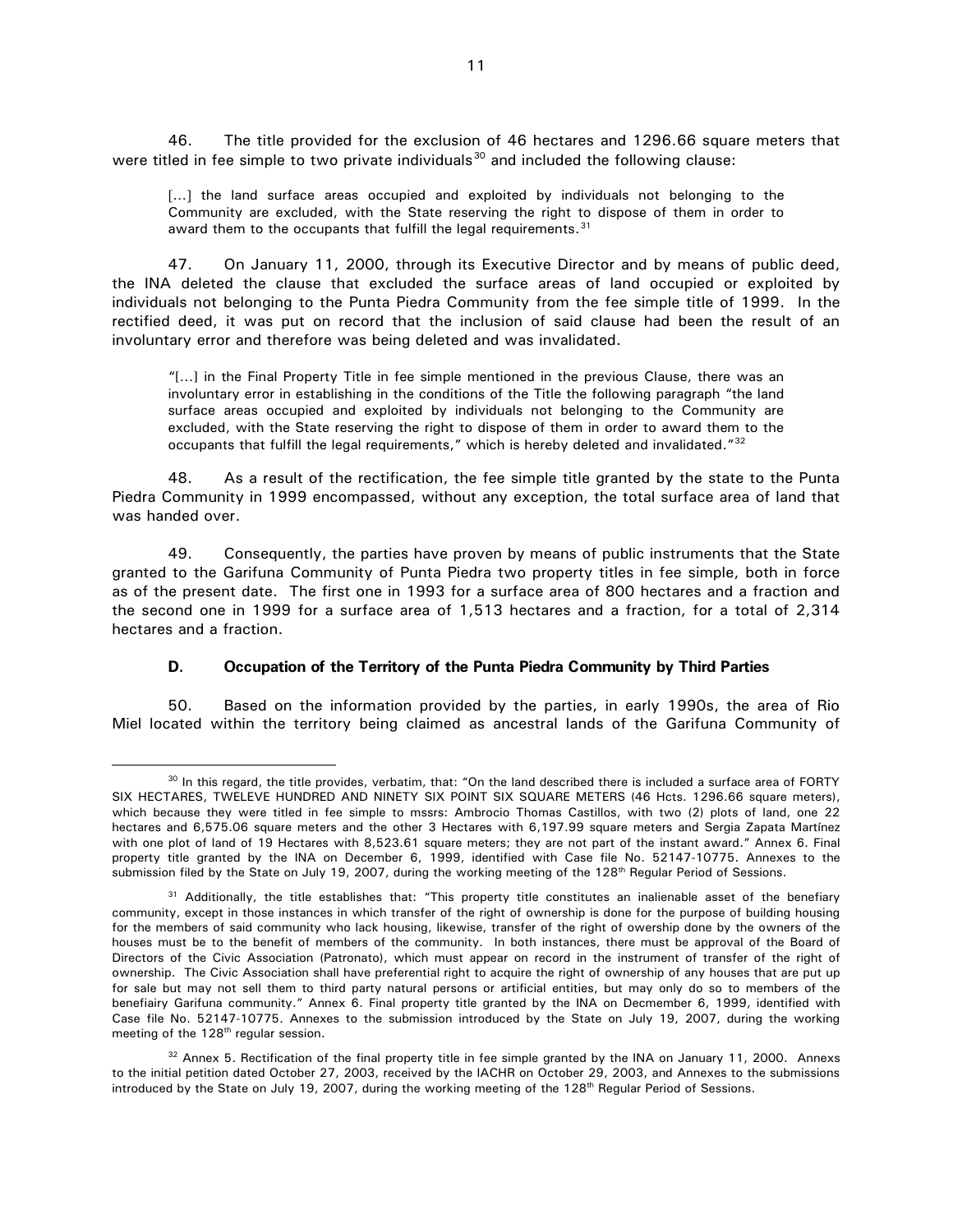Punta Piedra, was encroached upon by peasants, also known as "*ladinos*."<sup>[33](#page-12-0)</sup> In its initial reply to the IACHR, the State noted:

"The problem of land tenure of the Garifuna Community of Punta Piedra originates with the arrival of the first [non-indigenous] settlers of the community that is known as Rio Miel, who the members of Punta Piedra know as *ladinos.*"<sup>[34](#page-12-1)</sup>

51. Regarding the presence of peasants in the Rio Miel area, Doroteo Tomas, member of the Punta Piedra Community, stated the following at the public hearing before the IACHR:

We are here today because of a problem that has come to our community in 1993. The problem that has come to our land [is that] the children of our community came with reports that the intruders were taking over the land, that is the legacy of our ancestors. […] When we received the news that the intruders were there, we of the community went to talk with them politely, they told us they were going to kill us  $[...]^{35}$ .

52. The State explained during the processing of the instant case that in the title of fee simple ownership granted by the INA to the Punta Piedra Community in 1999 to a surface area of land of 1,513 hectares, "an area of approximately 670 hectares was included, the possession of which was held, at that time and is held as of the present date, by the residents of the Community of RIO MIEL. – In the title pertaining to the expansion, it was stipulated that these 670 hectares were excluded from the area awarded and that the State could dispose of it [the area] in order to legalize the tenure thereof to the benefit of individuals who meet the legal requirements. However, subsequently, the National Agrarian Institute issued a Public Instrument of rectification of title […] action which invalidated the provision of the exclusion of those 670 hectares occupied and exploited by the "RIO MIEL" community, and consequently became the property in fee simple of the Punta Piedra Community, under the title of 1,513 hectares."

53. Consequently, the Commission notes that the parties to the instant case agree that part of the territory recognized and titled by the State in favor of the Garifuna Community of Punta Piedra, since the beginning of the 1990s, has been occupied by peasants who intruded into the area. They also agree that there is at least one piece of land titled by the INA in favor of a third party in fee simple within the territory of the Punta Piedra Community.

54. Moreover, the evidence shows that the Garifuna territory of Punta Piedra encompasses part of the area called "Sierra Rio Tinto" Forest Reserve. However, the parties have not submitted evidence regarding the declaration or creation of said Forest Reserve as a protected area. Additionally, based on information that is a matter of public knowledge, the National Institute of Forest Conservation and Development, Protected Areas and Wildlife issued Decision 007-2011, published in the Official Gazette on July 5, 2011 in order to declare the "Sierra Tinto National Park"

<span id="page-12-0"></span> $33$  According to the commitment agreement of December 13, 2001, entered into by state officials, "[...] with the arrival of the first settlers in the community that we recognize as Rio Miel, the problem of land tenure between the community of Punta Piedra and Rio Miel began […]". Annex 7. Commitment agreement of December 13, 2001. Annex to the initial petition dated October 27, 2003, received by the IACHR on October 29, 2003.

<sup>&</sup>lt;sup>34</sup> Initial reply of the State of March 25, 2004, received on March 31, 2004.

<span id="page-12-2"></span><span id="page-12-1"></span><sup>&</sup>lt;sup>35</sup> IACHR, Public Hearing on March 7, 2006 in re "Petition 1119/03 - Garifuna Community of Punta Piedra, Honduras", 124<sup>th</sup> Regular Period of Sessions of the IACHR.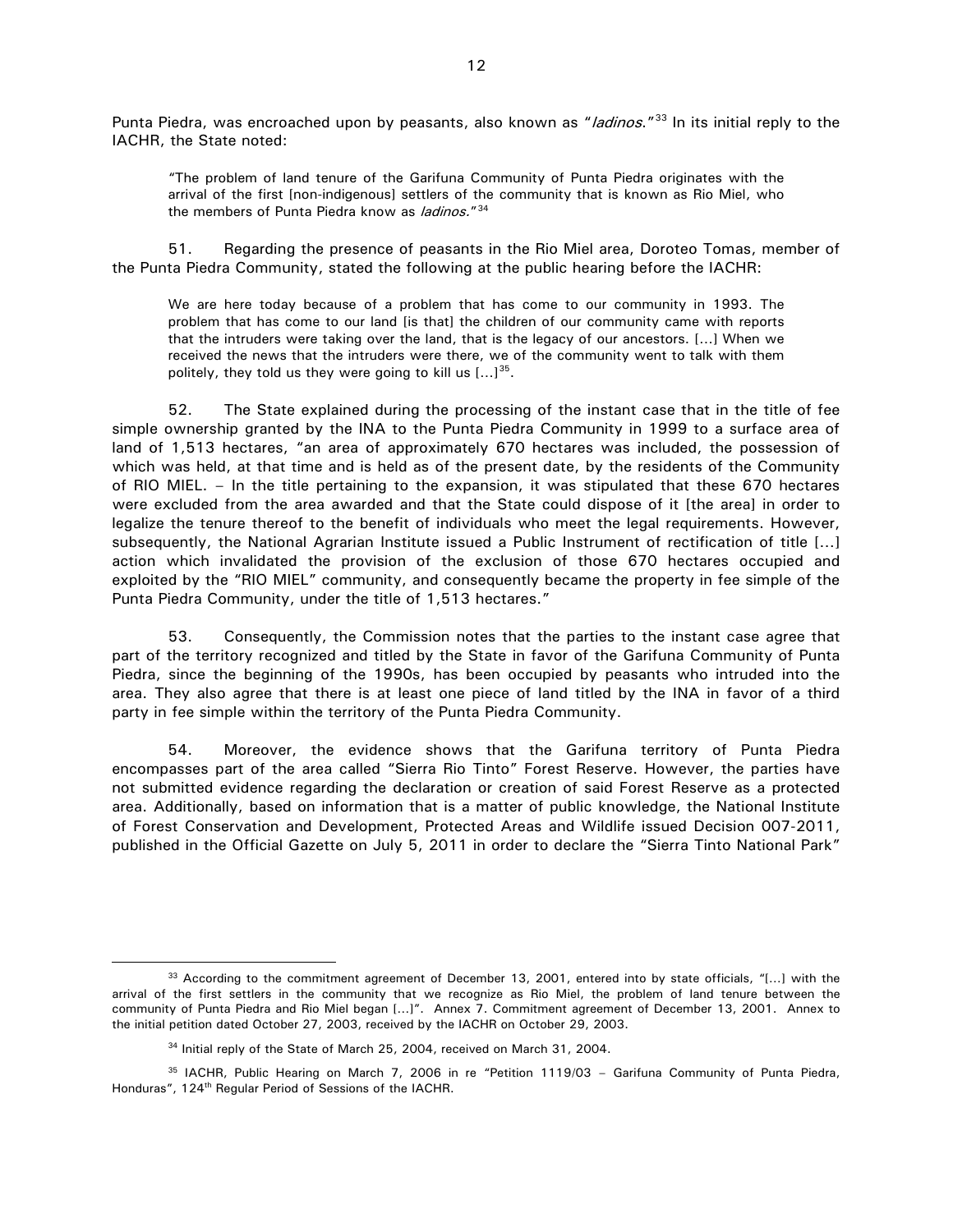to be a protected area,"<sup>[36](#page-13-0)</sup> which encompasses part of the territory of the Punta Piedra Community, and there is no evidence in the records of the case that the community or communities involved have been consulted.<sup>[37](#page-13-1)</sup>

55. Without prejudice to the foregoing, the Commission notes that the arguments and evidence of the petitioner are focused on occupation by third parties of the territory of the Garifuna Community of Punta Piedra.

56. In fact, based on the information provided by the parties, it is apparent that the area of expansion occupied by peasants in Rio Miel, in December 2001, totaled 605 hectares.<sup>[38](#page-13-2)</sup> On July 12, 2007, the INA reported that within the area encompassed in the final fee simple title handed over to the Punta Piedra Community for 1,513 hectares and 5,445.03 square meters, the land was divided up as follows:

"The table below summarizes how the land was made up and distributed, as to the area of expansion of Punta Piedra:

| <b>TOTAL</b>                                  | 1,513.54 HAS. |
|-----------------------------------------------|---------------|
| AREA BETWEEN HIGHWAY AND TRACKS               | 2.13 HAS.     |
| LAND OF AMBROCIO TOMAS OWNED IN FEE SIMPLE    | 68.06 HAS     |
| WOODED AREA WITHIN AREA OF EXPANSION          | 177.98 HAS.   |
| GARIFUNAS LANDS WITHIN AREA OF EXPANSION      | 653.24 HAS.   |
| AREA OCCUPIED BY LADINOS WITHIN THE EXPANSION | 612.13 HAS.   |

The area of forest or mountain (177.98 hectares) is currently in possession of members of the Rio Miel Community. The Titled Area of the Expansion of Punta Piedra is adjacent to the following:

| North: | Private Lands of the Garifuna Community of Punta Piedra. |
|--------|----------------------------------------------------------|
| South: | Reserve Zone.                                            |
| East:  | Garífuna Community of Cusuna and Ciriboya.               |
| West:  | Municipalities of Limón a Iriona. <sup>39"</sup>         |

57. The INA attached to the same report a list of the "OCCUPANTS OF THE VILLAGE OF RIO MIEL WITHIN THE TITLE OF EXPANSION OF PUNTA PIEDRA," which totaled approximately 33 persons.[40](#page-13-4)

<span id="page-13-2"></span><sup>38</sup> Annex 7. Commitment agreement of Decembver 13, 2001. Annex to the initial petition dated October 27, 2003, received by the IACHR on October 29, 2003.

<span id="page-13-3"></span><sup>39</sup> Annex 8. Final report of cadastral survey of the area titled in the expansion in favor of the Garifuna Community of Punta Piedra of July 12, 2007. Annex to the submission of observations on the merits from the State dated October 13, 2010, received by the IACHR on the same date.

<span id="page-13-0"></span><sup>36</sup> See in La Tribuna, May 22, 2011, "Reserva Forestal Sierra Río Tinto: Se impulsa proceso para declararla [legalmente como un parque nacional".](http://old.latribuna.hn/2011/05/22/reserva-forestal-sierra-rio-tinto-se-impulsa-proceso-para-declararla-legalmente-como-un-parque-nacional/) Available at: [http://old.latribuna.hn/2011/05/22/reserva-forestal-sierra-rio-tinto-se](http://old.latribuna.hn/2011/05/22/reserva-forestal-sierra-rio-tinto-se-impulsa-proceso-para-declararla-legalmente-como-un-parque-nacional/)[impulsa-proceso-para-declararla-legalmente-como-un-parque-nacional/](http://old.latribuna.hn/2011/05/22/reserva-forestal-sierra-rio-tinto-se-impulsa-proceso-para-declararla-legalmente-como-un-parque-nacional/)

Also see Decision 007-2011 of the National Institute of Forest Conservation and Development. Protected Areas and Wildlife. [La Gaceta, Diario Oficial de la República de Honduras de fecha 5 de julio de 2011.](http://www.tsc.gob.hn/leyes/Declarar%20como%20area%20protegida%20el%20Parque%20Nacional%20Sierra%20Rio%20Tinto%20Iriona%20Colon.pdf) Available at: [http://www.tsc.gob.hn/leyes/Declarar%20como%20area%20protegida%20el%20Parque%20Nacional%20Sierra%20Rio%2](http://www.tsc.gob.hn/leyes/Declarar%20como%20area%20protegida%20el%20Parque%20Nacional%20Sierra%20Rio%20Tinto%20Iriona%20Colon.pdf) [0Tinto%20Iriona%20Colon.pdf.](http://www.tsc.gob.hn/leyes/Declarar%20como%20area%20protegida%20el%20Parque%20Nacional%20Sierra%20Rio%20Tinto%20Iriona%20Colon.pdf)

<span id="page-13-4"></span><span id="page-13-1"></span><sup>&</sup>lt;sup>37</sup> In this regard, see Article 101 of the Honduran Law of Property, Decree 82 of May 28, 2004, which establishes: Management of protected areas that are located within the lands of these peoples shall be done jointly with the State, while respecting the provisions of territorial law that define any infringement on use or titling for reasons of public interest. Available at[: http://www.congresonacional.hn/index.php?option=com\\_wrapper&view=wrapper&Itemid=66.](http://www.congresonacional.hn/index.php?option=com_wrapper&view=wrapper&Itemid=66)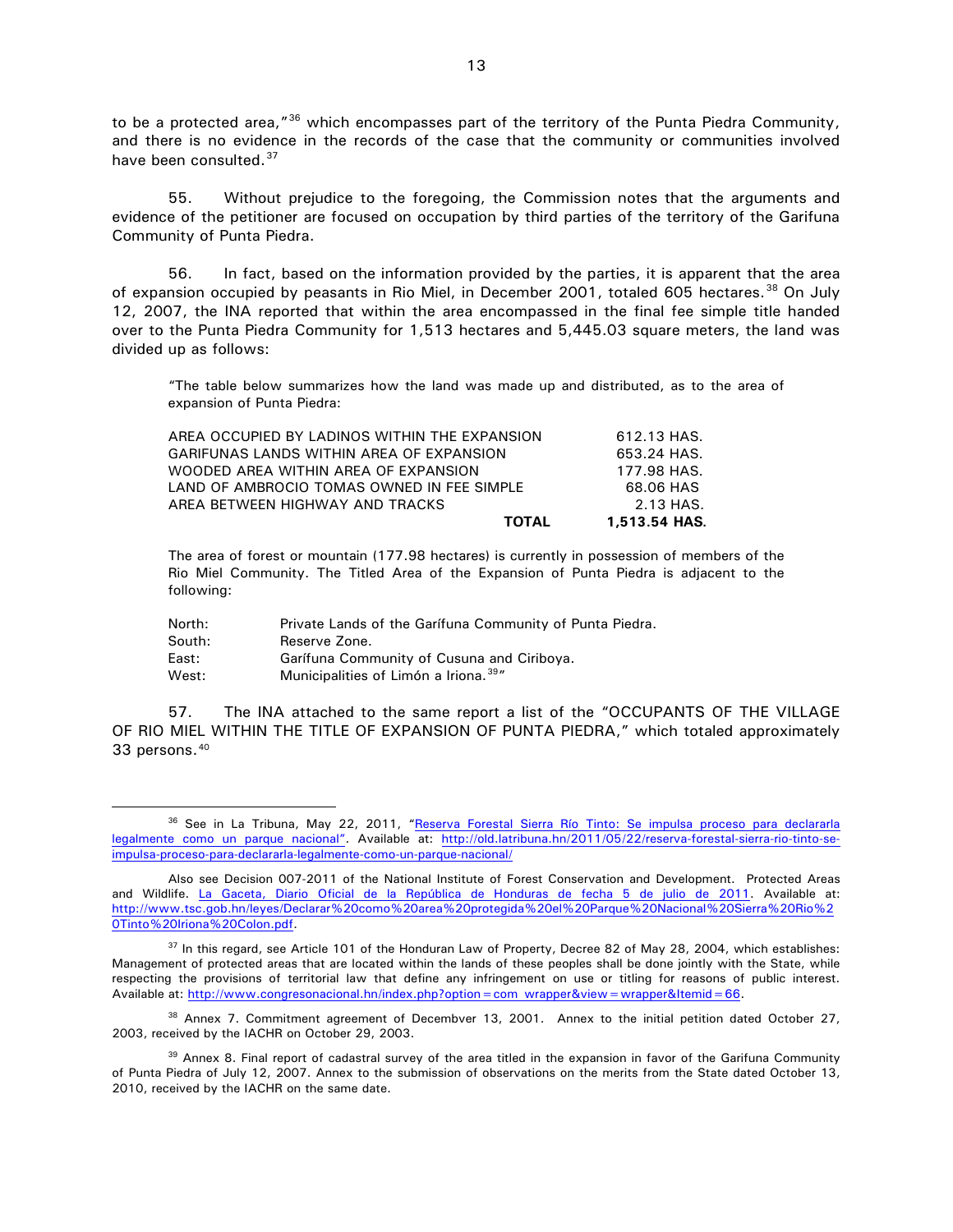58. Graphically, the locations are described by the INA on the Map of "geographic location of the land of the Garifuna Community of Punta Piedra" drawn up by said institution and dated July 12, 2007.<sup>[41](#page-14-2)</sup>

59. Consequently, based on documents originating from the State, it is on record that the Garifuna Community of Punta Piedra possesses 653.24 hectares of the 1,513.54 that were given by the State in fee simple in 1999, while the rest were occupied by third parties, either as a result of encroachment, or by means of a property title to right of ownership issued by the State to third parties. The IACHR notes that the State asserts in a note dated August 22, 2011, that "the Rio Miel Village only occupies Two Hundred and Seventy Eight point Forty hectares (278.40)." However, this figure is not consistent with several documents provided by the State itself and drawn up by the INA, the specialized entity in charge of the management of land title clearing.

60. Based on the foregoing, the IACHR understands that what is in dispute in the instant matter is not the right of property of the Punta Piedra Community over the territory that it occupies, nor the granting of a legal title that recognizes such a right, but rather the obligation to ensure peaceable possession through clearing of title and its effective protection vis-à-vis third parties.

### **E. Efforts by the Garifuna Community of Punta Piedra to Clear Title of its Territory**

<span id="page-14-0"></span>61. The Punta Piedra Community brought several proceedings before the state authorities in order to clear the title to their territory and be able to peaceably use and enjoy their ancestral territory. In fact, on this topic, the State reported that:

As a consequence of the rights granted and in order to assert them, the Garifuna Community of "PUNTA PIEDRA" filed with the State of Honduras through the National Agrarian Institute, a petition for clearing of title of the area in reference.<sup>[42](#page-14-3)</sup>

62. As a result of the proceedings brought by the Community, the INA and the National Congress took several steps aimed at clearing the property title for the Punta Piedra Community. In this regard, the petitioner noted:

"The land issue of Punta Piedra has become an eternal pilgrimage by the community to the National Congress, demanding that the illegally occupied lands be returned."<sup>43</sup>

#### <span id="page-14-1"></span>**1.** *Ad Hoc* **Inter-Institutional Commission and Commitment Agreement of December 13, 2001**

63. On April 7, 2001, an Ad Hoc Inter-Institutional Commission, made up of representatives of the INA, the National Human Rights Commissioner and the Social Ministry of the

 $\ddot{\phantom{0}}$ 

<sup>…</sup>continuation

 $^{40}$  Annex 8. Final report of cadastral survey of the area titled in the expansion in favor of the Garifuna Community of Punta Piedra of July 12, 2007. Annex to the submission of observations on the merits from the State dated October 13, 2010, received by the IACHR on the same date.

<span id="page-14-2"></span><sup>41</sup> Annex 2. Annexes to the submission introduced by the State on July 19, 2007, during the working meeting of the 128<sup>th</sup> Regular Period of Sessions.

<span id="page-14-4"></span><span id="page-14-3"></span> $42$  Submission introduced by the State on July 19, 2007, during the working meeting of the 128<sup>th</sup> Regular Period of Sessions.

<sup>43</sup> Initial petition dated October 27, 2003, received by the IACHR on October 29, 2003.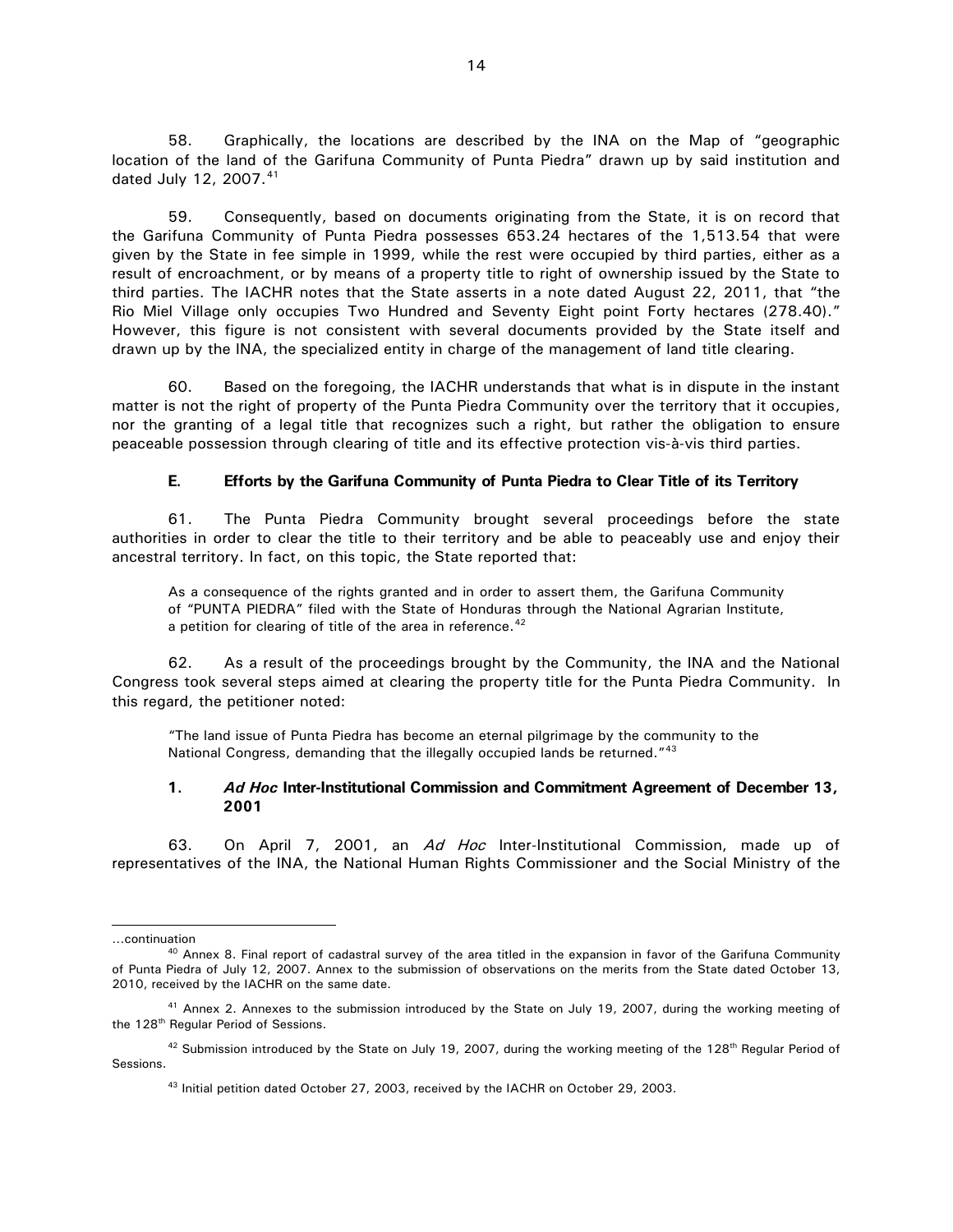Diocese of Trujillo, was established, "as a body of conciliation and consensus-building in the effort to reach a peaceful solution to the conflict."<sup>[44](#page-15-0)</sup> Based on the information provided:

This Commission viewed the legal documents that constitute the titles, deeds, bills of sale and purchase, some failing to meet the formal requirements usually demanded in legal matters and issued a report interpreting the rights that the inhabitants of the communities are entitled to.<sup>[45](#page-15-1)</sup>

64. On November 26, 2001, the Inter-Institutional Commission met "with the residents of both communities in order to reach a consensus on possible alternatives, which if endorsed by both communities, may put an end to the dispute." On December 13, 2001, representatives of the Community of Punta Piedra and the peasant settlers of Rio Miel signed an "Agreement of commitment," along with the members of said Commission and the Garifuna organizations OFRANEH and ODECO.[46](#page-15-2) The aforementioned document establishes, among other items, the following:

b. The representatives of the above listed organizations and institutions recognize that the State is obligated to conduct the process to clear the property title to the benefit of the Punta Piedra community by paying the inhabitants of Rio Miel for the improvements so that the Garifuna community can fully exercise their right of property that is granted to it by the ancestral documentation and the ownership granted to it by the National Agrarian Institute.

c. The State, through the National Agrarian Institute, must conduct a more diligent search for a property where the compensated families may relocate to, and also, through the competent institutions, all efforts must be made to support the right to housing, health, education, water and of other benefits to ensure appropriate conditions of the relocated population and that once and for all the community of Punta Piedra may be able to exercise its right to ownership over the areas being claimed.<sup>[47](#page-15-3)</sup>

65. As a follow up to the agreement, on February 21, 2002, OFRANEH requested from the Minister Director of the INA an assessment of the improvements to the town of Rio Miel, "in order to establish mechanisms to attain approval of a budget amount for the respective compensation."[48](#page-15-4)

66. According to the State, the "INA, for the purpose of settling the issue raised between the Punta Piedra community and the Village of Rio Miel, conducted an assessment of the improvements made by the *ladino* occupants, which yielded the amount of Thirteen million, one hundred and sixty-eight thousand, nine hundred and eighty-two lempiras with eighty-four cents (Lps.13,168,982.84)."[49](#page-15-5)

<span id="page-15-0"></span> <sup>44</sup> Annex 7. Commitment agreement of December 13, 2001. Annex to the initial petition, received by the IACHR on October 29, 2003.

<span id="page-15-1"></span><sup>45</sup> Annex 7. Commitment agreement of December 13, 2001. Annex to the initial petition, received by the IACHR on October 29, 2003.

<span id="page-15-2"></span><sup>&</sup>lt;sup>46</sup> Annex 7. Commitment agreement of December 13, 2001. Annex to the initial petition, received by the IACHR on October 29, 2003.

<span id="page-15-3"></span><sup>&</sup>lt;sup>47</sup> Anexo 7. Commitment agreement of December 13, 2001. Annex to the initial petition, received by the IACHR on October 29, 2003.

<span id="page-15-4"></span><sup>48</sup> Annex 9. Letter sent by OFRANEH to the Minister Director of the INA dated February 21, 2002. Annex to the initial petition dated October 27, 2003, received by the IACHR on October 29, 2003.

<span id="page-15-5"></span><sup>&</sup>lt;sup>49</sup> Submission of observations on the merits from the State dated October 13, 2010, reveived by the IACHR on the same date.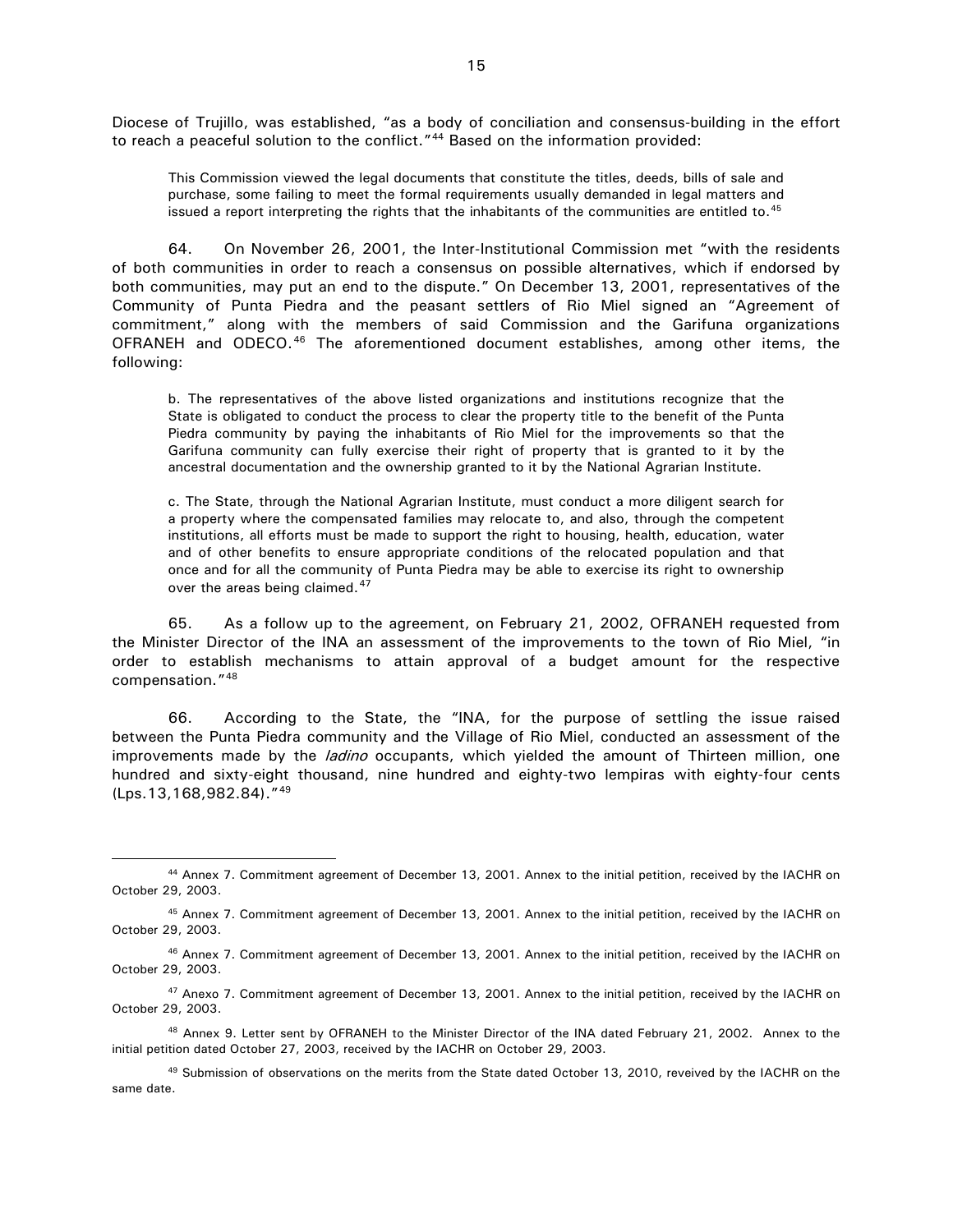67. Consequently, the Punta Piedra Community filed a request with the Congress of the Republic to adopt the required budget item for the INA. Edito Suazo Avila, the President of the Community Civic Association of Punta Piedra stated at the public hearing before the IACHR:

"[…] after everything that had happened we went to the INA office where they claimed to us that they didn't have any money to solve the problem. We met with the people and decided to hold a march on the capital to ask the Presdient to pay for all of the errors that had been committed. We asked the government to make the problem right, the Congress agreed to deliver the money  $[...]^{''50}$  $[...]^{''50}$  $[...]^{''50}$ .

68. On April 18, 2002, a group of Deputies introduced a motion before the National Congress for the approval of a budget item in the "2012 General Budget of Revenue and Expenditures of the Republic" for the INA to proceed to payments of compensation to clear the title to the land claimed by the Punta Piedra Community.<sup>[51](#page-16-1)</sup> In the motion, the following is set forth:

[…]

[…]

*Whereas*, for the indigenous peoples, the concept of conservation and sustainable use of biodiversity is not just an empty concept, much less a commercial one. These concepts, to indigenous peoples, are closely tied to spirituality and respect for mother earth. Life, territory, knowledge and collective rights are inseparable. Article 8 of the Convention on Biodiversity (CBD) recognizes this fundamental principle.

*Whereas,* the Honduran State in May 1994 ratified International Labor Organization (ILO) Convention 169, international legal instrument that recognizes the collective rights of the indigenous and tribal peoples of the world.

*Whereas,* the community of Punta Piedra, for more than 10 years has been facing a land tenure dispute, which arose as a result of a group of persons from outside of the community, who took possession of the production lands of said community. And that said dispute has kept the Garifuna community in a state of unrest.

*Whereas,* on December 13, 2001, a meeting between the representatives of the community of Punta Piedra and the *ladinos* of Rio Miel took place, along with the representatives of the INA of Sinaloa. Both parties reached important decisions toward solving the problem. At said meeting, it was agreed that the State should proceed to provide compensation to clear title to the lands in order to finally settle the dispute.

*Whereas,* at the meeting held with the Minister Director of the National Agrarian Institute (INA), representatives of the Garifuna communities, of the OFRANEH, of CONPAH and the National Congress, to examine the petition filed by the Garifuna representatives before the national congress, it was agreed to base the introduction of said motion on the existing assessment of the Punta Piedra community,

THEREFORE WE INTRODUCE THE FOLLOWING MOTION, TO THE SOVEREIGN NATIONAL **CONGRESS** 

Approval of a budget item of Lps.13,168,982.84 in the 2002 General Budget of Revenue and Expenditures of the Republic, to be approved by this Legislative Session soon, in order to

<span id="page-16-0"></span><sup>&</sup>lt;sup>50</sup> IACHR, Public Hearing dated March 7, 2006 in re "Petition 1119/03 - Garífuna Community of Punta Piedra, Honduras", 124<sup>th</sup> regular session of the IACHR, Testimony of Edito Suazo Avila.

<span id="page-16-1"></span><sup>&</sup>lt;sup>51</sup> Annex 1. Motion sponsored by Deputies Olegario López Róchez, Erick Mauricio Rodríguez, Samuel Martínez, Jorge Leonídas García, among others and introduced on April 18, 2002 before the National Congress. Annex to the initial petition dated October 27, 2003, received by IACHR on October 29, 2003, and Annex to submission of observations on the merits from the State dated October 13, 2010, received by the IACHR on the same date.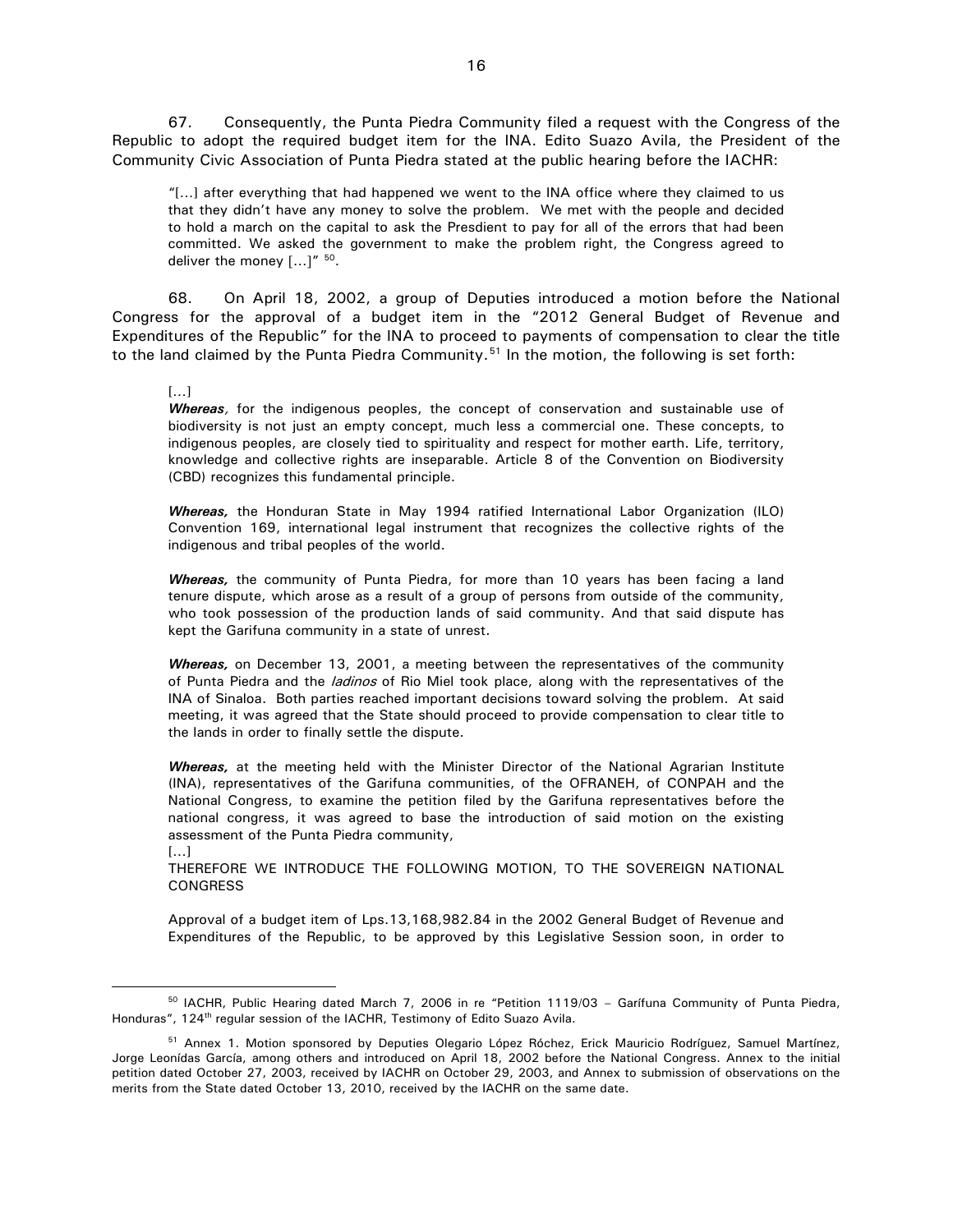proceed to the payment of compensation to the Punta Piedra Garifuna Community based on the existing assessment conducted by the INA, which shall be distributed as follows:

> Lps, 8,887,662.84 for the title clearing compensation itself Lps,  $4,271,330.00$  operational expenses for the compensation.  $[...]^{52}$  $[...]^{52}$  $[...]^{52}$  [sic]

69. Based on the evidence in the case file, on August 26, 2002, the Chairman of the Budget Committee of the National Congress submitted to the INA the Draft "Garifuna People Development" Decree" in order for it to issue its opinion thereon,<sup>[53](#page-17-1)</sup> which was issued on September 4, 2002 and was favorable.<sup>[54](#page-17-2)</sup> On October 2, 2002, the Minister Director of the INA expressed once again his support for the motion introduced to approve a budget item to enable clearing of the title of the collectively owned lands of the Punta Piedra Community.<sup>[55](#page-17-3)</sup>

70. In parallel, both the Garifuna Community and the petitioning organization sent several communications to state officials reporting on how the encroachment by the *ladinos* of Rio Miel was growing more serious. In fact, on August 24, 2002, the Pro-Improvement Civic Association of the Punta Piedra Community requested the Minister Director of the INA "to reopen the negotiating process for settlement of the dispute of Rio Miel […] which had remained inactive over the past few months. We have noticed the arrival of more outsiders to Rio Miel thus increasing the risk of conflict."<sup>[56](#page-17-4)</sup> Likewise, in a note of October 1, 2002, OFRANEH requested the Congress to approve the necessary budget<sup>[57](#page-17-5)</sup> and on May 14, 2003, it requested information from the Minister Director of the INA, which was answered on May 26, 2003 indicating that the budget had not been incorporated.[58](#page-17-6) Additionally, on September 3, 2003, the Pro-Improvement Civic Association of the Community communicated to the INA that despite the agreements reached with the occupants of the Rio Miel area and the INA, *ladinos* were continuing to log the forests and sell off Garifuna land to third parties and, therefore, it requested that a field inspection be conducted to verify the new problems. [59](#page-17-7)

<span id="page-17-0"></span><sup>&</sup>lt;sup>52</sup> Motion sponsored by Deputies Olegario López Róchez, Erick Mauricio Rodríguez, Samuel Martínez, Jorge Leonídas García, among others, and introduced on April 18, 2002, before the National Congress. Annex to the initial petition dated October 27, 2003, received by the IACHR on October 29, 2003.

<span id="page-17-1"></span><sup>&</sup>lt;sup>53</sup> Annex 10. Letter sent by the Budget Committee of the National Congress to the INA dated August 26, 2002. Annex to the initial reply of the State of March 25, 2004, received on March 31, 2004.

<span id="page-17-2"></span><sup>&</sup>lt;sup>54</sup> Annex 11. Letter sent by the Minister Director of the INA to the National Congress dated September 4, 2002. Annex to the initial reply of the State of March 25, 2004, received on March 31, 2004.

<span id="page-17-3"></span><sup>&</sup>lt;sup>55</sup> Annex 12. Letter sent by the Minister Director of the INA to the National Congress dated October 2, 2002. Annex to the initial petition dated October 27, 2003, received by the IACHR on October 29, 2003.

<span id="page-17-4"></span><sup>&</sup>lt;sup>56</sup> Annex 13. Letter sent by the Pro-Improvement Civil Association of the Punta Piedra to the Minister Director of the INA of August 24, 2002. Annex to the initial petition dated October 27, 2003, received by the IACHR on October 29, 2003.

<span id="page-17-5"></span><sup>&</sup>lt;sup>57</sup> Annex 14. Letter sent by OFRANEH to the Minister Director of the INA dated February 21, 2002. Annex to the initial petition dated October 27, 2003, received by the IACHR on October 29, 2003.

<span id="page-17-6"></span><sup>&</sup>lt;sup>58</sup> Annex 15. Letter sent by the Minister Director of the INA to OFRANEH dated May 26, 2003. Annex to the initial reply of the State of March 25, 2004, received on March 31, 2004.

<span id="page-17-7"></span><sup>&</sup>lt;sup>59</sup> Annex 16. Letter sent by the Pro-Improvement Civil Association of the Community to the Minister Director of the INA dated September 3, 2003. Annex to the initial reply of the State of March 25, 2004, received on March 31, 2004. In this regard, the records before the IACHR show that, on September 10, 2003, the Minister Director of the INA issued instructions to the Regional Chief in order for him to conduct an in locu investigation; nonetheless, no evidence is before the IACHR of such an investigation actually being conducted. Annex 10. Communication addressed by the Minister Director of the INA to the Regional Chief for Bajo Aguan dated September 10, 2003. Annex to the initial reply of the State of March 25, 2004, received on March 31, 2004.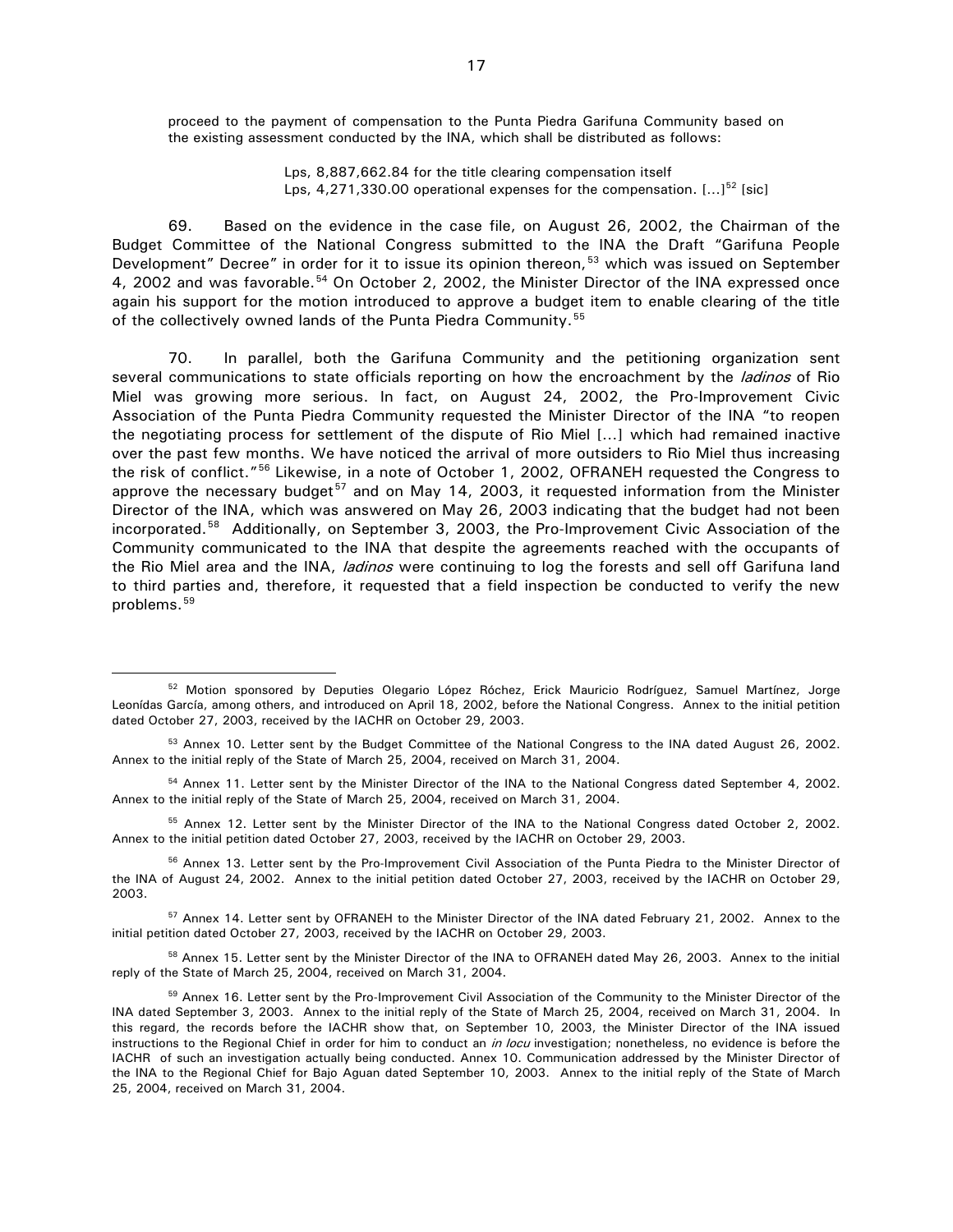71. Notwithstanding, the evidence in the case file and the consistent statements made by the parties indicate that, despite numerous efforts, compensation was not paid by the INA.<sup>[60](#page-18-0)</sup> On this score, the State reported that "the item was never incorporated into the budget of the institution [INA] for the compensation and clearing of the title of Punta Piedra and, therefore, said compensation was not paid."[61](#page-18-1)

72. As indicated in the information provided by the parties, state officials subsequently took further steps with the settlers of Rio Miel in order to update the assessment. In fact, from November 30 to December 3, 2006, INA officials and the Office of the Attorney General of the Republic reached out to the community of Rio Miel to conduct a re-assessment of the improvements made by it, which it opposed.<sup>[62](#page-18-2)</sup> Similarly, on March 14, 2007, a meeting of an Inter-Institutional Commission was held<sup>[63](#page-18-3)</sup> with the Mayor of the City of Iriona Puerto and representatives of the peasant community of Rio Miel, where these representatives expressed their opposition to updating the assessment made in 2001. On that occasion, it was agreed "[to continue] with the effort and necessary steps in order to find new common ground with the residents of both communities to make it possible to reach a consensus on options for solving the problem in a balanced way."<sup>[64](#page-18-4)</sup>

73. At the same time, based on the information provided by the parties, on January 22 and June 8, 2007, meetings were held with the attendance of state officials and OFRANEH.<sup>[65](#page-18-5)</sup> At the meeting of June 8, it was noted that "[…] an assessment is being conducted in the area and the plan is for that activity to continue next week  $[...]^{66}$  $[...]^{66}$  $[...]^{66}$ .

<span id="page-18-1"></span> $61$  Submission of the observations of the State on the merits dated October 13, 2010, received by the IACHR on the same date.

<span id="page-18-2"></span> $62$  Annex 18. Memorandum submitted by the Agronomic Investigation and Assessent Section to the Minister Director of the INA dated December 5, 2006. Annex to the submission of the State deated April 19, 2007, received by the IACHR on April 23, 2007.

<span id="page-18-4"></span><sup>64</sup> Annex 20. Special agreement of March 14, 2007. Annex to the submission of the State dated April 19, 2007, received by the IACHR on April 23, 2007.

<span id="page-18-0"></span><sup>&</sup>lt;sup>60</sup> See Annex 15. Letter sent by the Minister Director of the INA to OFRANEH dated May 26, 2003. Annex to the initial reply of the State of March 25, 2004, received on March 31, 2004. In this regard, Edito Suazo Avila, President of the Civic Association of the Community of Punta Piedra stated at the public hearing before the IACHR: "We asked the government for money to fix the problem, the Congress accepted granting the money and handed it over to finances and they [handed it over] to the INA so that the compensation would be paid, we are still waiting for the INA and it never arrived. We went back and asked again and they said that they had used it to pay their workers [and] that is why we are here today, because of all of these abuses." IACHR, Public Hearing of March 7, 2006 in re "Petition 1119/03 – Garifuna Community of Punta Piedra, Honduras," 124<sup>th</sup> regular session of the IACHR. Testimony of Edito Suazo Avila. Additionally, the State asserted that "[…] the item was never incorporated into the budget of the institution for the compensation of Punta Piedra, which is why said compensation has not been paid." Initial reply of the State of March 25, 2004, received on March 31, 2004 and submission of observations on the merits from the State dated October 13, 2010, received by the IACHR on the same date. Also see Annex 3. Public statement of OFRANEH of June 12, 2007. Annex to the submission of the petitioner of June 12, 2007, received by the IACHR on June 14, 2007; and observations on the merits from the petitioner dated September 8, 2010, received by the IACHR on September 27, 2010.

<span id="page-18-3"></span> $63$  Based on the information provided, the creation of said Inter-Institutional Commission was decided at a meeting held on February 20, 2007 between representatives of the INA, SERNA, the Office of the Attorney General of the Republic, the Secretariat of the Interior, Office of the Special Prosecutor for Ethnic Matters and the Punta Piedra Community. Annex 19. Aide-memoire of February 20, 2007 regarding "Issues Punta Piedra Garifuna Community." Annex to the submission of the State on the merits dated October 13, 2010, received by the IACHR on the same date.

<span id="page-18-5"></span><sup>&</sup>lt;sup>65</sup> Annex 21. Aide-memoire on follow-up to the commitment agreement of January 22, 2007. Annex to the State's submission of observations on the merits dated October 13, 2010, received by the IACHR on the same date; and Annex 22. Special agreement on follow-up to the commitments made by the Government of the Republic of June 8, 2007. Annex to the submission of the petitioner submitted on March 23, 2007.

<span id="page-18-6"></span><sup>&</sup>lt;sup>66</sup> Annex 22. Special agreement on follow-up to the commitments taken on by the Government of the Republic with OFRANEH. June 8, 2007. Annex to the submission of the petitioner submitted on March 23, 2007.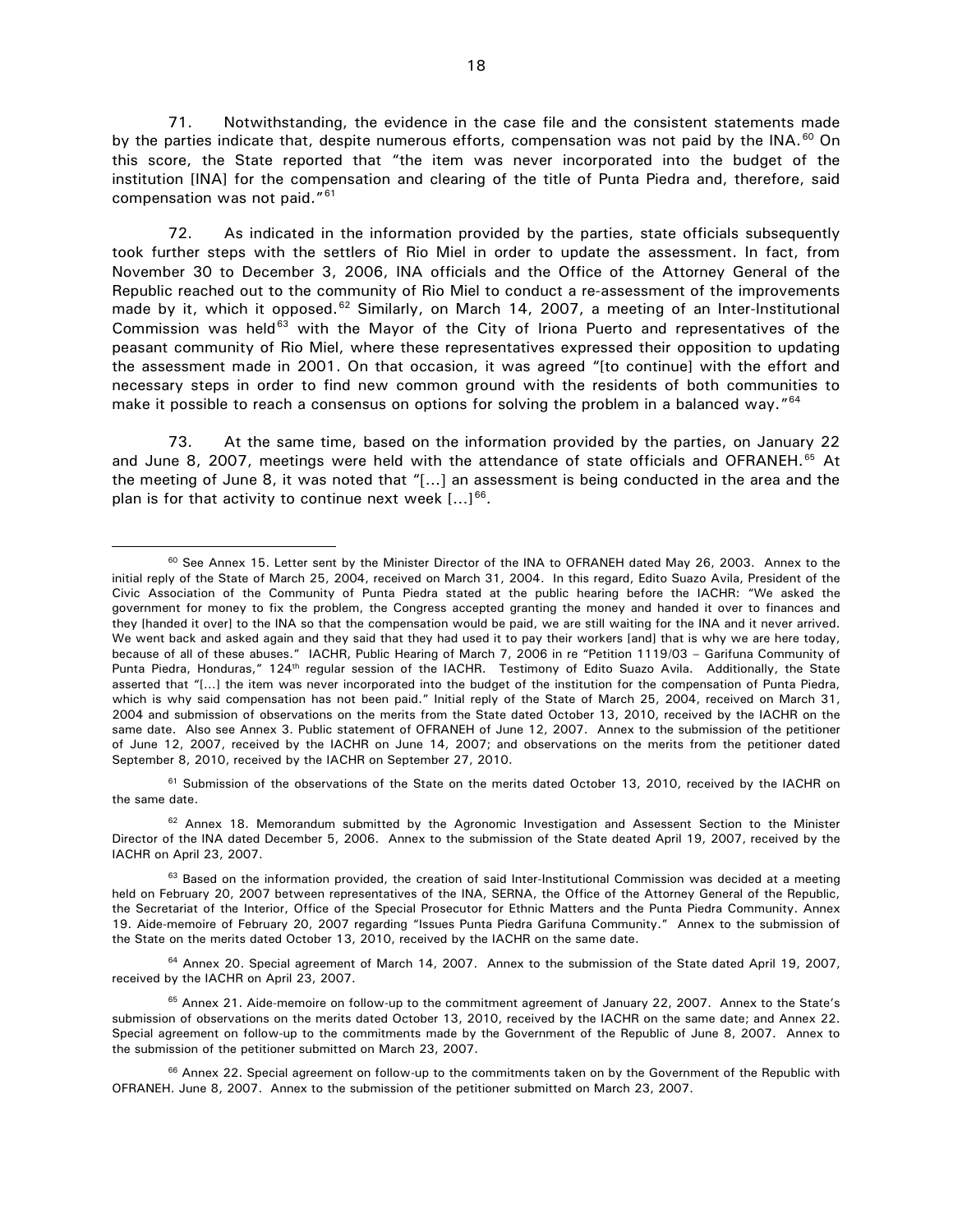### <span id="page-19-0"></span>**2. Special Agreement with the Peasant Community of Rio Miel of April 20, 2007 and Updating the Assessment**

74. On April 20, 2007, different State officials –including the Minister Director of the INA- and representatives of the peasant community of Río Miel entered into a "special agreement" which established, among other things, the following:

1. The National Agrarian Institute seeks to reach a friendly settlement to the conflict between the members of the Garifuna community of Punta Piedra and the village of Rio Miel, in order to avoid incidents that disturb the peace between both communities, as has been maintained up to the present date.

2. For this purpose, the surface area of the village, the occupants, the work lands (trabajaderos), the origin of possession, the number of dependents, the value of improvements to the area of the land that is occupied by each member of the Rio Miel community shall be defined, and will begin within a period no later than ten business days.

3. The INA and the Municipal Government of Iriona Puerto, will arrange a meeting with both communities (Rio Miel and Punta Piedra), for the purpose of reaching a friendly settlement of the problem.

[…]

5. The community of Rio Miel puts on the record its absolute rejection of any attempt to evict its residents and the government representatives for their part reaffirm that any action on this issue is strictly subject to a judicial ruling, issued by the competent courts, the nature of which is dispositive or res judicata.<sup>[67](#page-19-1)</sup>

75. Pursuant to Official Letter DE-099-2007 of June 7, 2007, issued by the Vice Minister of the INA, an agrarian commission conducted an investigation in the village of Rio Miel in order to update the assessment.<sup>68</sup> In a memorandum of July 12, 2007, the "Final report of the cadastral survey of the area titled in the expansion in favor of the Garifuna Community of Punta Piedra," which was drafted by INA employees, was submitted. According to said report, at that time "the area occupied by the *ladinos* within the expansion zone" was 612.13 hectares, while the "Garifuna lands within the expansion area" totaled  $653.24$  hectares.<sup>[69](#page-19-3)</sup> In this report, it was also established that "the wooded or mountain area (177.98 hectares) is currently in the possession of members of the Rio Miel Community."<sup>[70](#page-19-4)</sup>

76. Additionally, according to the "Assessment Report" issued by an agronomist, an INA employee, and addressed to the Director of said institution on July 23, 2007, conducted "in accordance with the Order dated May 2, 2007 for the purposes of performing an assessment of improvements in areas occupied by the members of the Rio Miel Community," established with regard to the characteristics of the tract of land, that it presents "a high degree of soil erosion, specifically the upper parts and areas recently cleared for cattle ranching and grass cultivation," and

<span id="page-19-1"></span><sup>&</sup>lt;sup>67</sup> Annex 23. Special agreement of April 20, 2007. Annex to the submission of the State dated April 27, 2007, received by the IACHR on April 30, 2007.

<span id="page-19-2"></span><sup>&</sup>lt;sup>68</sup> Annex 24. Official Letter DE-099-2007 of June 7, 2007 sent by the Vice Minister of the INA to the Assistant Attorney General of the Institutional Working Group on Human Rights of the Office of the Attorney General of the Republic. Annex to the submission of the State dated June 27, 2007, received by the IACHR on the same date.

<span id="page-19-3"></span><sup>&</sup>lt;sup>69</sup> Annex 8. Final report of cadastral survey of the area titled in the expansion in favor of the Garifuna Community of Punta Piedra of July 12, 2007. Annex to the submission of observations on the merits from the State dated October 13, 2010, received by the IACHR on the same date.

<span id="page-19-4"></span> $70$  Annex 8. Final report of cadastral survey of the area titled in the expansion in favor of the Garifuna Community of Punta Piedra of July 12, 2007. Annex to the submission of observations on the merits from the State dated October 13, 2010, received by the IACHR on the same date.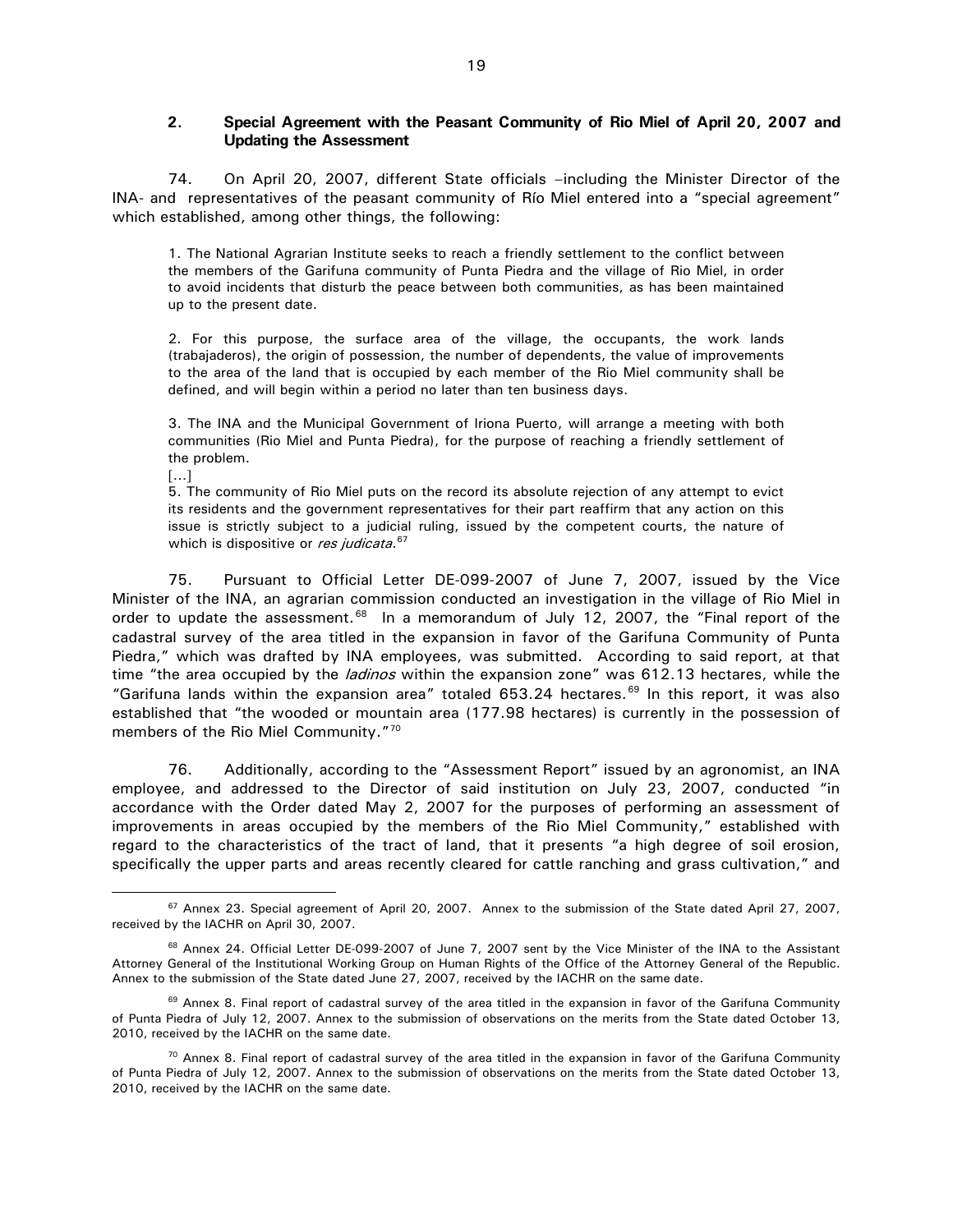this report also states that "during the inspection visit, the advancement and destruction of the forest in the traditional manner (burning) was also evident."[71](#page-20-1)

77. On December 19, 2007, the INA Minister-Director requested the Office of Finance in the Secretariat of State the allocation of an additional sum in the budget of said institution of 17,108,448.58 lempiras, based on the new assessment conducted to provide compensation and clearing title to the territory of the Punta Piedra Community. On this topic, the State reported that the amount of the assessment was submitted to the Secretariat of Finances on December 14, 2007, and has not been approved as of the present date. $172$  $172$ 

#### **G. Conflict Situation**

<span id="page-20-0"></span>78. In addition to the foregoing, the information provided by the parties indicates that there exists an ongoing situation of conflict provoked by third parties with an interest in the lands of the Community, which is characterized by constant threats, harassment and violent acts.<sup>[73](#page-20-3)</sup> In fact, pursuant to the Agreement of commitment of December 13, 2001, signed by State officials, "from that point in time [referring to the arrival of the first peasants in Rio Miel] up to the present date, problems have been arising that not only involve the land dispute, but that also jeopardizes the safety and some of the property of the inhabitants of the communities."<sup>[74](#page-20-4)</sup> Additionally, with respect to the situation of insecurity in the Community, witness Benito Bernandez stated at the public hearing before the IACHR that:

Every day the children of the community are persecuted by the intruders, they never stop building houses and cutting down trees. They persecuted my dad until they killed him with high-caliber guns […]. The intruders release their animals on Garifuna lands. I am sure that when we get back to Honduras the intruders are going to realize [that we attended the hearing] and we will be threatened and we are requesting more security for me and my family because the intruders level threats every day against the children of the community.<sup>[75](#page-20-5)</sup>

79. Within this context of conflict, criminal complaints were brought for the murder of Punta Piedra Garifuna Community member Félix Ordóñez Suazo in June 2007,<sup>[76](#page-20-6)</sup> and the crime was brought to the attention of the authorities, both at the General Office of Criminal Investigation and

<span id="page-20-4"></span><sup>74</sup> Annex 7. Agreement of commitment of December 13, 2001. Annex to the initial petition dated October 27, 2003, received by the IACHR on October 29, 2003.

<span id="page-20-5"></span><sup>75</sup> IACHR, Public Hearing on March 7, 2006 in re "Petition 1119/03 - Garifuna Community of Punta Piedra, Honduras",  $124<sup>th</sup>$  regular session of the IACHR.

<span id="page-20-1"></span><sup>&</sup>lt;sup>71</sup> Annex 25. Report on the Assessment addressed to the Minister Director of the INA by the Agronomic Investigator, dated July 23, 2007. Annex to the State's submission of observations on the merits dated August 22, 2011.

<span id="page-20-2"></span> $72$  Submission of the State dated February 18, 2011. For its part, in its note of January 3, 2011, the petitioner indicated that ""[…] in 2007 an attempt was made to resolve the situation, and a new assessment was successfully performed, which was submitted to the Secretariat for Finances in December 2007, and was not approved."

<span id="page-20-3"></span> $73$  On this score, in the public statement regarding these incidents, OFRANEH stated that: "The conflict has stretched out over fifteen years, exacerbating race relations and fostering violence, whithout the Honduran State thus far taking any relevant steps to solve the territorial issue that afflicts the Garifuna community. While the days go by, blood is flowing." Annex 3. Public statement of OFRANEH of June 12, 2007. Annex to the submission of the petitioner of June 12, 2007, received by the IACHR on June 14, 2007.

<span id="page-20-6"></span><sup>&</sup>lt;sup>76</sup> On this score, statements of Marcos Bonifacio Castillo, a member of the Garifuna Community, who witnessed the events and attested that Félix Ordóñez was murdered by residents of Rio Miel, were introduced. He also asserted that Féilx Ordóñez "had already been threatened […], and the problem that he had was over the plot of land because they had taken part of the land from Don Félix. Don Félix reported the problem to the office of the prosecuting attorney." Annex 26. Statements of Marcos Bonifacio Castillo. Annexes to the submission introduced by the petitioner on July 19, 2007, during the working meeting at the  $128<sup>th</sup>$  regular session.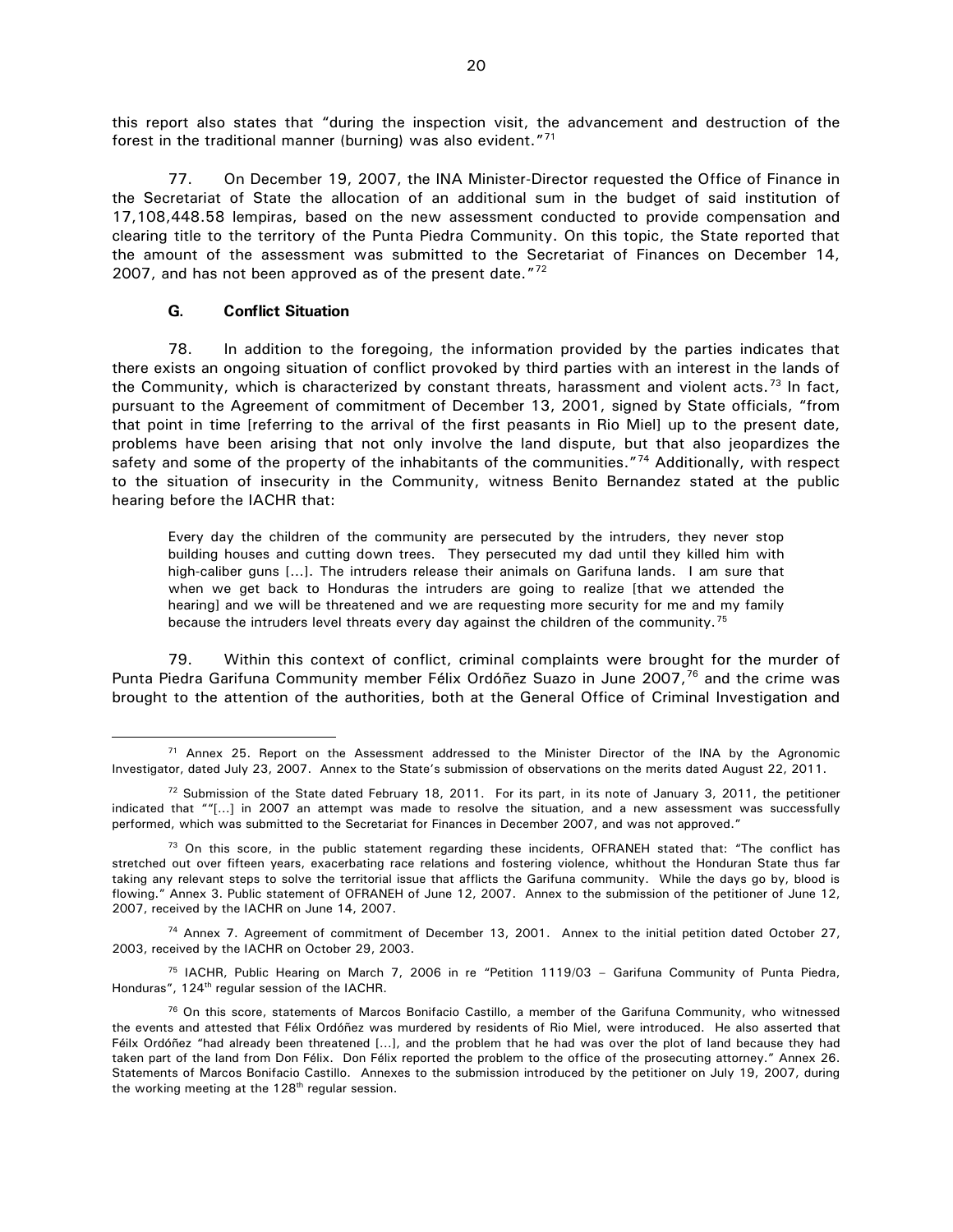the Office of the Special Prosecutor for Ethnic Groups and Property, where the investigation is still pending.

80. Additionally, the information in the case file before the IACHR indicates that on April 13, 2010, leaders of the Community filed a complaint with the Office of the Public Prosecutor for usurpation of lands, identified with No. 0801-2010-12292, against "ladinos or outsiders."<sup>[77](#page-21-0)</sup> It is also part of the record that on the same date, they reported to the Office of the Special Prosecutor for Ethnic Groups "the construction of a road that cuts through land owned by the Garifuna community of Punta Piedra, currently known as Rio Miel, without the appropriate prior consultation of the community, as required under Convention 169 […]". Additionally, they reported "Paulino Mejía, a member of the Garifuna Community of Punta Piedra, was receiving death threats from three *ladinos* that have encroached on land belonging to the Garifuna community in Punta Piedra.  $[...]$ telling him that if he doesn't leave there the same thing is going to happen to him as to Félix Ordóñez  $[...]^{''78}$  $[...]^{''78}$  $[...]^{''78}$ .

81. With respect to the investigations conducted, based on the information provided, from October to December 2010, at the request of the Office of the Prosecutor for Ethnic Groups, officials of the General Directorate of Criminal Investigations and the INA were appointed to conduct an on-site inspection of the land and determine the areas that were usurped by private individuals. However, according to the State's assertions, the inspection tour "could not be conducted […] due to a lack of travel expense and per diem expense money for the persons appointed to conduct those inspections."[79](#page-21-2)

82. Moreover, the IACHR notes that concurrent with the process of recognition of the ancestral property of the Punta Piedra Community, legal provisions and programs were approved, which were aimed at regularizing and titling private property in Honduras – such as the Law of Property, approved under Decree No. 82-2004 of June 29, 2004 and the Honduras Land Administration Program- which the Garifuna communities opposed, including the Punta Piedra Community, because they believe that they ran counter to the recognition of their territorial rights."<sup>[80](#page-21-3)</sup> Specifically, the petitioner argues that the indigenous and tribal peoples of Honduras were not consulted about the 2004 Property Law; that it granted specific rights to non-indigenous individuals occupying indigenous lands and that Article 100 thereof enables the ancestral territory of these peoples to be split up into tiny plots. Said article establishes that:

It is declared and recognized that the communal regime of lands, which these peoples traditionally possess implies the inalienability, unattachability and imprescriptibility thereof.

<span id="page-21-0"></span> $77$  On that occasion, they asserted that "[...] the *ladinos* of that area have come and encroached on the lands that belong to us and despite the fact that this problem goes back fifteen years, and the Inter-American Court was aware of the fact but the problem is that it [the community] is the target of threats over said conflict" [sic]. Annex 27. Complaint No. 0801-2010-12292, filed on April 13, 2010. Annex to the submission of the petitioner dated July 19, 2010, received by the IACHR on August 6, 2010.

<span id="page-21-1"></span><sup>&</sup>lt;sup>78</sup> Annex 27. Complaint No. 0801-2010-12292, filed on April 12, 2010. Annex to the submission of the petitioner dated July 19, 2010, received by the IACHR on August 6, 2010.

<sup>&</sup>lt;sup>79</sup> Submission of the State dated February 18, 2011.

<span id="page-21-3"></span><span id="page-21-2"></span><sup>&</sup>lt;sup>80</sup> On this score, see Annex 28. Note of OFRANEH to the Director of the Program of Support to the Indigenous and Black Peoples, PAPIN, of October 5, 2006. Annex to the submission of the petitioner of October 13, 2006, received by the IACHR on October 31, 2006; and Annex 29. Agreement of understanding between OFRANEH and authorities of the Government of Honduras of September 28, 2006, item pertaining to the "Honduras Land Administration Program (PATH)." Annex to the submission of the petitioner dated october 16, 2006, received by the IACHR on October 31, 2006.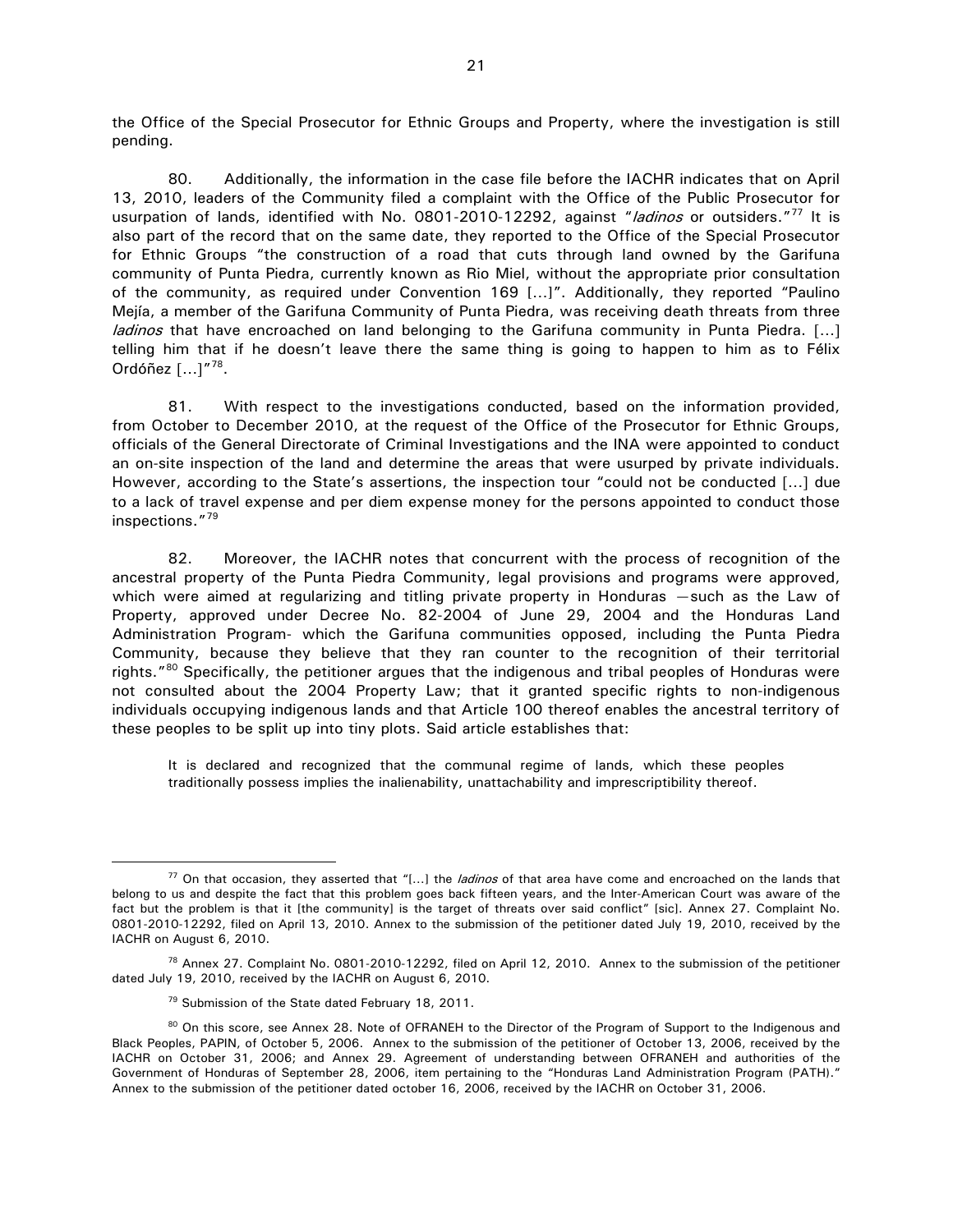Notwithstanding, the same communities may put an end to the communal regime, authorize leasing to third parties or authorize contracts of another nature that enable the participation of the community in investments that contribute to its development.

83. Based on the foregoing paragraphs, the IACHR notes that the competent State authorities did not guarantee through clearing of title, the peaceable possession of the ancestral territories of the Community vis-à-vis the occupation thereof by third parties, either at the time of granting fee simple title of ownership to the Punta Piedra Community, or subsequently.<sup>[81](#page-22-2)</sup> This is evident, particularly, in the agreement of commitment entered into on December 6, 1999 with different State authorities –including the INA- in which it is asserted that the property title in fee simple to 1,513 hectares was granted "without having completed the respective clearing of title, that is to say, making payment to the occupiers of the community of Rio Miel for improvements."<sup>[82](#page-22-3)</sup> Likewise, in a report prepared by INA officials, it is stated that "within the area referenced above [referring to the territory historically occupied by the Garifuna communities] it must be asserted that under the last administrations, titles of expansion were issued without considering the existing Garifuna occupation; inasmuch as the correct thing to do in that case was to execute prior clearing of title or exclude those areas. This has given rise to conflicts between the Garifuna residents and ladinos."[83](#page-22-4)

# <span id="page-22-0"></span>**V. ANALYSIS OF LAW**

### **A. Preliminary Issues**

<span id="page-22-1"></span>84. The Garifuna people, the product of cultural syncretism between indigenous and African peoples, has asserted its rights in Honduras as an Indigenous people. As has been established, the Garifuna people has preserved its own cultural forms, organization and social and cultural institutions, way of life, worldview, practices, customs, ceremonial observances, language, dress and a special relationship with the land. These elements make the Garifuna a distinct culture and ethnic group, whose members share with each other social, cultural and economic characteristics not found in other segments of Honduran society, particularly the special relationship to the lands they have traditionally occupied, as well as the collective concept of ancestral property. The indigenous status of the Garifuna people has not been disputed by the Honduran State in the instant case.

85. The bodies of the Inter-American human rights system have held, on the basis of Article 1.1 of the convention, that the members of indigenous and tribal peoples require certain special measures in order to ensure full exercise of their rights, especially respect for the enjoyment of their property rights, in order to ensure their physical and cultural survival.<sup>[84](#page-22-5)</sup> Accordingly, the Commission shall analyze the case of the Garifuna Community of Punta Piedra by bearing in mind

<span id="page-22-2"></span><sup>&</sup>lt;sup>81</sup> Annex 2. Map of "geographic location of the land of the Garifuna Community of Punta Piedra" drawn by the INA on July 12, 2007. Annexes to the submission introduced by the State on July 19, 2007, during the working meeting of the 128<sup>th</sup> Regular Period of Sessions.

<span id="page-22-3"></span><sup>82</sup> Annex 7. Agreement of commitment of Decemeber 13, 2001. Annex to the initial petition dated October 27, 2003, received by the IACHR on October 29, 2003.

<span id="page-22-4"></span><sup>83</sup> Annex 30. Communication addressed to the Minister Director of the INA by the assessor of the Exectuvie Office of the INA dated June 23, 2010. Annex to the submission of the petitioners observations on the merits dated September 8, 2010, received by the IACHR on September 27, 2010..

<span id="page-22-5"></span><sup>84</sup> IA Court of HR, Case of the Mayagna (Sumo) Awas Tingni Community. Judgment August 31, 2001. Series C No. 79, pars. 148-149, and 151; Case of the Sawhoyamaxa Indigenous Community v. Paraguay. Merits, Reparations and Costs. Judgment March 29, 2006. Series C No. 146, pars. 118-121 and 131; and Case of the Yakye Axa Indigenous Community v. Paraguay. Merits, Reparations and Costs. Judgment June 17, 2005. Series C No. 125, pars. 124, 131, 135-137, and 154.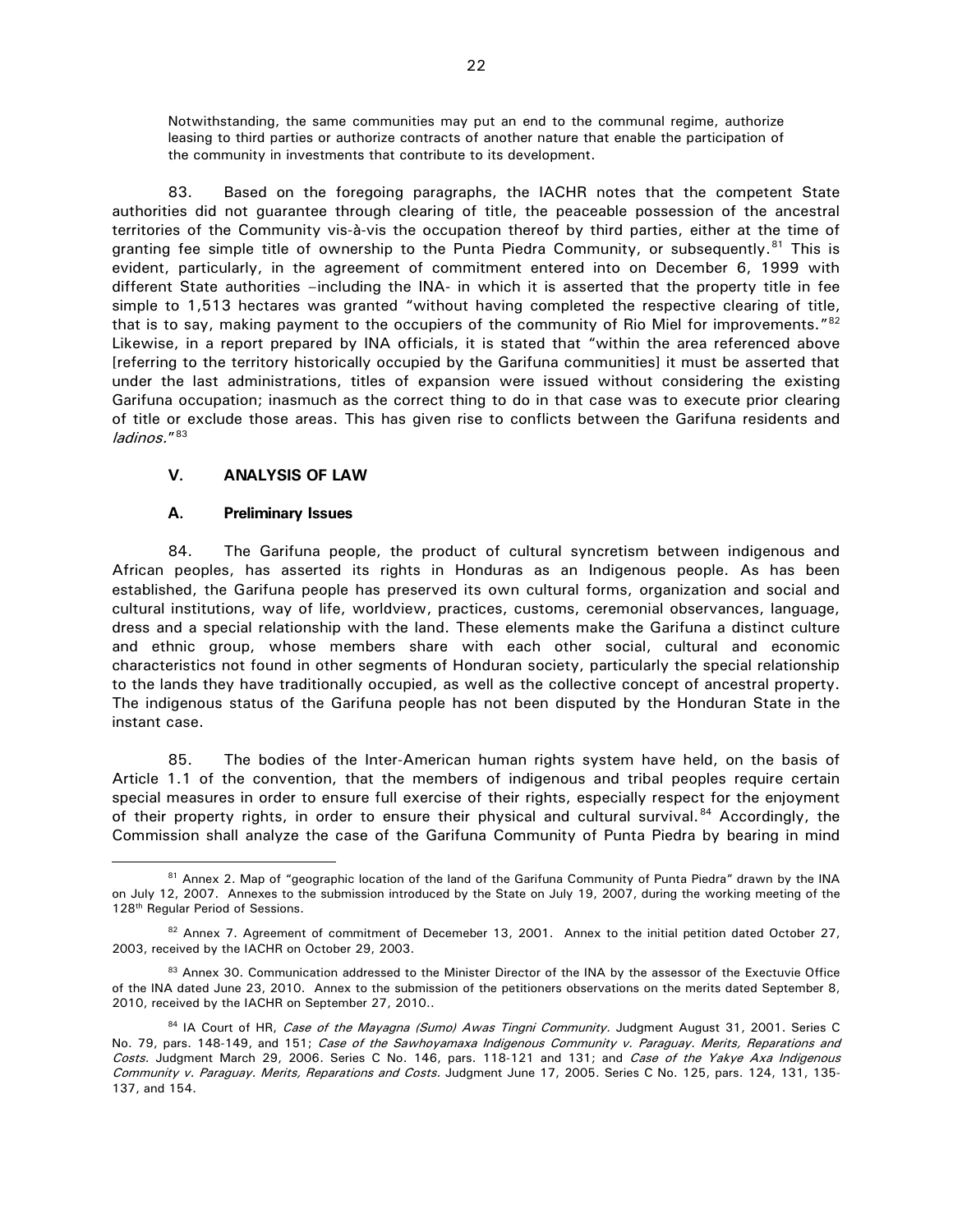the legal precedents of the Inter-American system with respect to the rights of indigenous peoples, in accordance with their distinct social, cultural and economic characteristics, including the special relationship they have with their ancestral territories.

# <span id="page-23-0"></span>**B. Article 21 of the Convention, in connection with Articles 1.1 and 2 thereof**

# **1. Territorial Rights of Indigenous Peoples in the Inter-American Human Rights System**

<span id="page-23-1"></span>86. The legal precedents of the Inter-American system have consistently recognized indigenous peoples' property right to their ancestral territories, and the duty to protect emanating from Article 21 of the American Convention. In this context, the IACHR has asserted that indigenous and tribal peoples have a communal property right to the lands that they have traditionally used and occupied and that "the character of these rights is a function of customary land use patterns and tenure." <sup>[85](#page-23-2)</sup> Similarly, the Inter-American Court has held that "there is a communitarian tradition regarding a communal form of collective property of the land, in the sense that ownership of the land is not centered on an individual but rather on the group and its community."[86](#page-23-3)

87. In addition to the collective concept of property, indigenous peoples have a special, unique and internationally protected relationship with their ancestral territories, which is nonexistent in the case of non-indigenous people. This special and unique relationship between indigenous peoples and their traditional territories is internationally protected. As affirmed by the IACHR and the Inter-American Court, the preservation of the special connection between indigenous communities and their lands and resources is linked to the very existence of these peoples and, therefore, "warrants special measures of protection."[87](#page-23-4) The right to property of indigenous and tribal peoples protects this close tie that they have with their territories and with the natural resources associated with their culture that are located on them.<sup>[88](#page-23-5)</sup>

88. The protection of property rights, fair trial and judicial protection rights is reinforced by the general obligation to respect human rights, as provided for in Article 1.1 of the Convention. Likewise, Article 2 of the American Convention establishes that where the exercise of the rights or

<span id="page-23-4"></span>87 IACHR, Report No. 75/02, Case 11.140, Mary and Carrie Dann (United States), December 27, 2002, par. 128; IA Court of HR, Case of the Mayagna (Sumo) Awas Tingni Community v. Nicaragua. Judgment August 31, 2001. Series C No. 79. par. 149. Also see IA Court of HR, Case of the Sawhoyamaxa Indigenous Community v. Paraguay. Merits, Reparations and Costs. Judgment March 29, 2006. Series C No. 146, par. 222.

<span id="page-23-2"></span><sup>85</sup> IACHR, Report No. 40/04, Case 12.053, Mayan Indigenous Communities of the Toledo District (Belice), October 12, 2004, par. 151. See inter alia IACHR, Report No. 75/02, Case 11.140, Mary and Carrie Dann (United States), December 27, 2002, par. 130; and IACHR, Follow-up Report- Access to Justice and Social Inclusion: The road toward strengthening democracy in Bolivia. Doc. OEA/Ser/L/V/II.135, Doc. 40, August 7, 2009, par. 160.

<span id="page-23-3"></span><sup>86</sup> IA Court of HR, Case of the Mayagna (Sumo) Awas Tingni Community v. Nicaragua. Judgment August 31, 2001. Series C No. 79. par. 149. Case of the Yakye Axa Indigenous Community v. Paraguay. Merits Reparations and Costs. Judgment June 17, 2005. Series C No. 125, par. 131; Case of the Sawhoyamaxa Indigenous Community v. Paraguay. Merits, Reparations and Costs. Judgment March, 2006. Series C No. 146. par. 118; Case of the Xákmok Kásek Indigenous Community v. Paraguay. Merits, Reparations and Costs. Judgment August 24, 2010 Series C No. 214, pars. 85-87; Case of the Saramaka People v. Suriname. Preliminary Objections, Merits, Reparations and Costs. Judgment November 28, 2007. Series C No. 172, par. 85; Case of the Kichwa de Sarayaku Indigenous Community v. Ecuador. Merits and Reparations. Judgment June 27, 2012. Series C No. 245, par. 145.

<span id="page-23-5"></span><sup>88</sup> IACHR, Follow-up Report – Access to Justice and Social Inclusion: The Road toward Strengthening Democracy in Bolivia. Doc. OEA/Ser/L/V/II.135, Doc. 40, August 7, 2009, par. 156. IA Court of HR, Case of the Mayagna (Sumo) Awas Tingni Community v. Nicaragua. Merits, Reparations and Costs. Judgment August 31, 2001. Series C No. 79, par. 148. IA Court of HR, Case of the Yakye Axa Indigenous Community v. Paraguay. Merits, Reparations and Costs. Judgment July 17, 2005. Series C No. 125, par. 137. IA Court of HR, Case of the Sawhoyamaxa Indigenous Community v. Paraguay. Merits, Reparations and Costs. Judgment March 29, 2006. Series C No. 146, pars. 118, 121.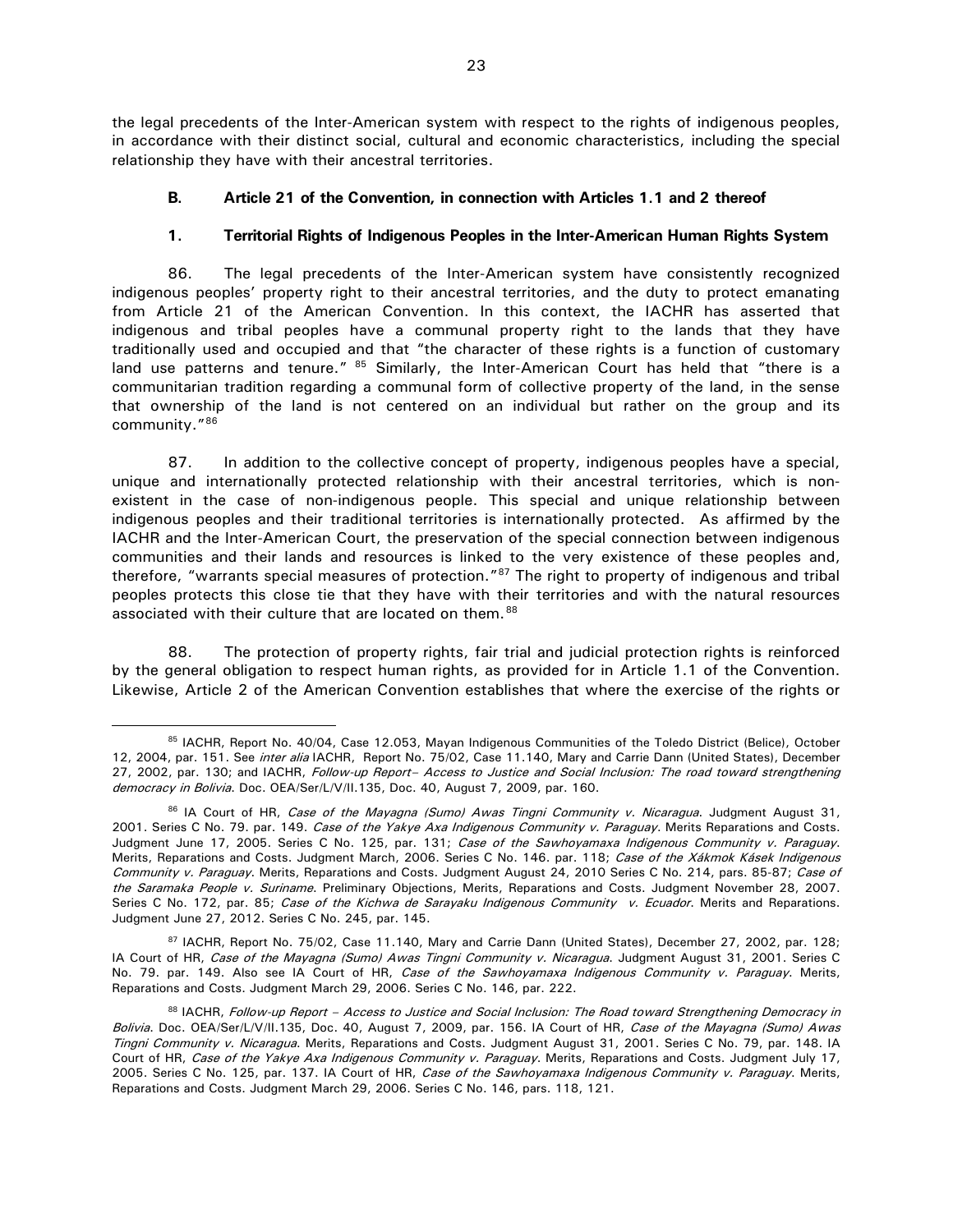freedoms referred to in Article 1 is not already ensured by legislative or other provisions, the States parties undertake to adopt, in accordance with their constitutional processes and the provisions of the Convention, such legislative or other measures as may be necessary to give effect to those rights or freedoms.<sup>[89](#page-24-1)</sup>

89. Additionally, both the IACHR and the Inter-American Court have established that indigenous peoples, as collective subjects who are separate and distinct from their individual members, are entitled to rights recognized by the American Convention. In this connection, in the judgment of the Case of the Kichwa de Sarayaku Indigenous People v. Ecuador, the Inter-American Court stated that "international standards regarding indigenous peoples and communities recognizes the right of peoples as collective subjects of International Law and not only their members." Moreover, the Court clarified that "because indigenous or tribal peoples and communities, who are cohesively bound by their particular ways of life and identity, exercise some rights recognized by the Convention in a collective dimension, the Court holds that considerations of law expressed or interpreted in the instant Judgment must be understood from said collective perspective."<sup>[90](#page-24-2)</sup> Accordingly, as it has done in previous matters, the IACHR shall examine the instant matter from a collective perspective.<sup>[91](#page-24-3)</sup>

# **2. Right to Collective Property of the Punta Piedra Community and its Members**

<span id="page-24-0"></span>90. The Honduran Constitution of 1982 recognizes the existence of indigenous peoples and the importance of preserving and encouraging their culture.<sup>[92](#page-24-4)</sup> Article 346 of the Constitution recognizes the right to property of indigenous peoples and establishes the obligation to take measures to protect the rights and interests of existing indigenous communities in the country. Said provision reads as follows:

It is the duty of the State to pass measures to protect the rights and interests of existing indigenous communities in the country, especially of the lands and forests where they are settled.

91. In addition to the constitutional provision, other domestic legal provisions recognize territorial rights of indigenous peoples, particularly, Article 92 of the 1992 Law of Modernization and Development of the Agrarian Sector,  $93$  and the Law of Property, approved under Decree No. 82-

<span id="page-24-4"></span> $92$  Political Constitution of Honduras, Article 173.- The State shall preserve and encourage native cultures, as well as genuine expressions of national folklore, traditional art and handicrafts.

<span id="page-24-1"></span><sup>89</sup> IACHR, Rights of Indigenous and Tribal Peoples to their Ancestral Lands and Natural Resourcs. Norms and Jurisprudence of the Inter-American Human Rights System. OEA/Ser.L/V/II.Doc.56/09, December 30, 2009, par. 43.

<span id="page-24-2"></span><sup>90</sup> IA Court of HR, Case of the Kichwa de Sarayaku Indigenous People v. Ecuador. Merits and Reparations. Judgment June 27, 2012. Series C No. 245. par. 231.

<span id="page-24-3"></span><sup>91</sup> In this regard, see IACHR, Application brought before the IA Court of HR in the Case of Mayagna (Sumo) Awas Tingni Community v. Nicaragua, June 4, 1998; IACHR, Application brought before the IA Court of HR in the Case of the Yakye Axa Indigenous Community v. Paraguay, March 17, 2003; IACHR, Report No. 40/04, Case 12.053, Mayan Indigenous Communities of the District of Toledo v. Belize, October 12, 2004; IACHR, Application brought before the IA Court of HR in the Case of the Sawhoyamaxa Indigenous Community v. Paraguay, Feburary 2005; IACHR, Application brought before the IA Court of HR in the Case of the Saramaka People v. Suriname, June 23, 2006; IACHR, Application brought before the IA Court of HR in the Case of the Xákmok Kásek Indigenous Community v. Paraguay, July 3, 2009; IACHR, Application brought before the IA Court of HR in the Case of the Kichwa de Sarayaku People and its members v. Ecuador, April 26, 2010.

<span id="page-24-5"></span><sup>93</sup> Article 92 of the law of Modernization and Development of the Agrarian Sector, Decree 31-92, provides that the granting of titles to ethnic communities shall be free: "Ethnic communities that prove occupation of the lands where they are settled, for a period no shorter than three years as set forth in amended Article 15 of this Law, shall receive propery title in fee simple totally for free, issued by the National Agrarian Institute within the time period stipulated in the aforementioned Article 15."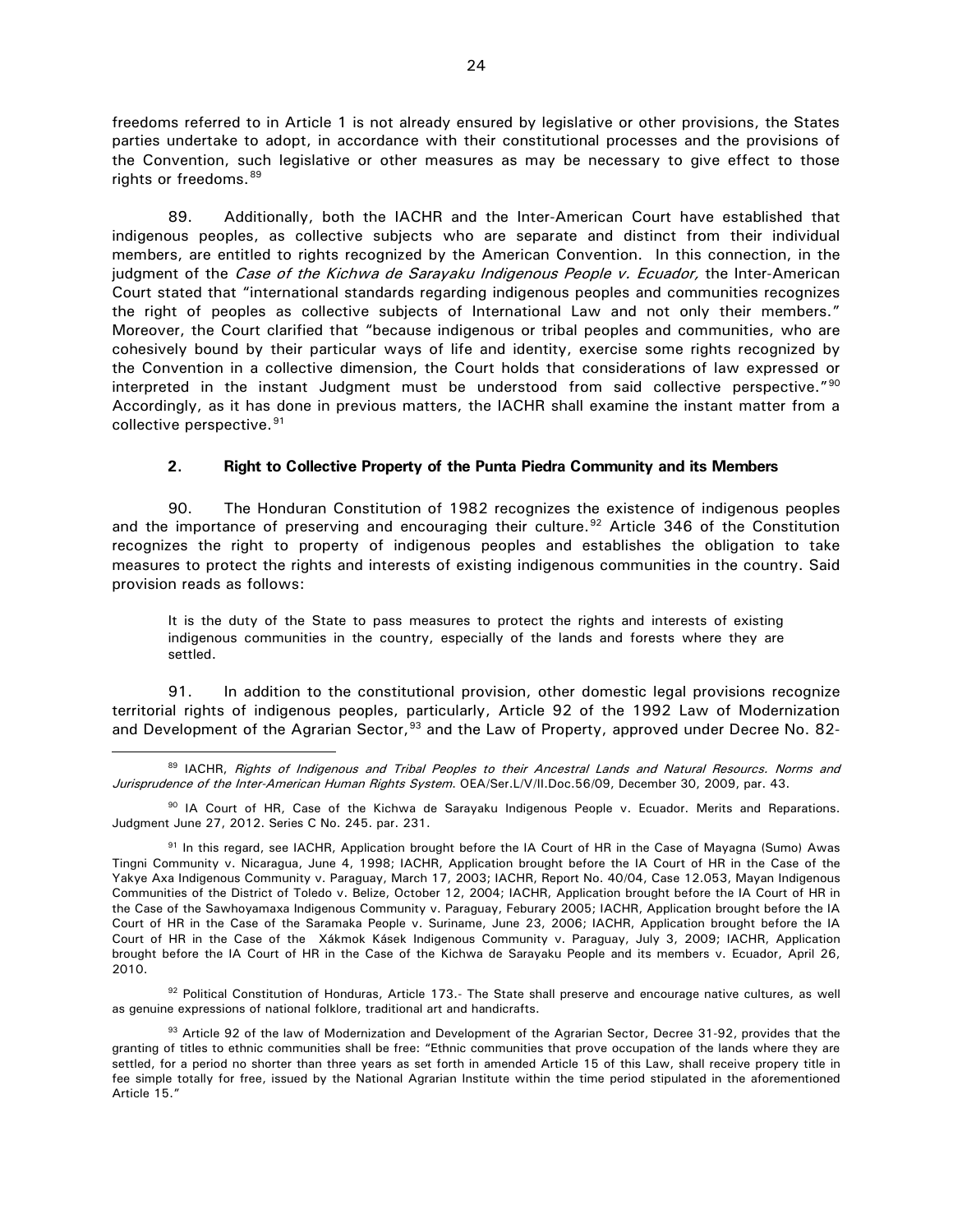2004, specifically Articles 93-102, of Chapter III, which refers to the "process of regularization of real property for indigenous and Afro-Honduran peoples." This law recognizes a communal regime of lands that indigenous and Afro-Honduran peoples have traditionally possessed, the rights to which are described as inalienable, unattachable and unlapsable, <sup>[94](#page-25-0)</sup> as well as recognizing the special importance that the relationship with the lands has for the peoples' culture and spiritual values.<sup>[95](#page-25-1)</sup>

92. Furthermore, under Decree No. 26-94 of May 10, 1994, published on July 30, 1994, Honduras ratified International Labor Organization Convention 169 on Indigenous and Tribal Peoples in Independent Countries. This Convention has been in force in the Honduran State since March 28, 1995. In ratifying this Convention, the State undertook to adopt special measures to ensure effective enjoyment without restriction of the fundamental human rights and freedoms of indigenous peoples, as well as to include measures that promote the full realization of their social, economic and cultural rights, respecting their social and cultural identity, their customs, traditions and institutions. With regard to the right of ownership, Article 14 of the ILO Convention establishes:

The rights of ownership and possession of the peoples concerned over the lands, which they traditionally occupy shall be recognized. In addition, measures shall be taken in appropriate cases to safeguard the right of the peoples concerned to use lands not exclusively occupied by them, but to which they have traditionally had access for their subsistence and traditional activities.

93. ILO Convention 169, which is part of Honduran domestic legislation, also establishes obligations of consultation and participation of indigenous peoples in matters that affect them and several provisions pertain to rights to their lands, effective protection in the area of contracting and employment, social security and services of health, education and means of education.

94. In the instant case, the ancestral presence of the Garifuna Community of Punta Piedra has not been disputed by the State, nor has it introduced any evidence to contradict or challenge the evidence proving their longstanding link to the land. On the contrary, the State has expressly recognized before the IACHR that the Community is entitled to collective ownership over the territory it has historically occupied, and this recognition is reflected by its granting in 1993 and 1999 of full title in fee simple to 800.64 hectares and 1,513.54 hectares respectively.

95. As was noted, in the instant matter, the property right of the Punta Piedra Community over its territory is not at issue, nor is the granting legal ownership title that recognizes such a right, but rather the obligation to ensure peaceable possession through clearing of title and effective protection from third parties.

96. In this regard, the IACHR has held that ensuring effective enjoyment of territorial property by indigenous or tribal peoples and their members is one of the ultimate objectives of this right's legal protection. States have the obligation to adopt special measures to secure the real and effective enjoyment of indigenous peoples' right to territorial property.<sup>[96](#page-25-2)</sup> For this reason, the IACHR has emphasized that "the demarcation and legal registry of the indigenous lands is in fact only the first step in its establishment and real defense," given that the ownership and effective possession are constantly being threatened, usurped or eroded by various *de facto* or legal acts.<sup>[97](#page-25-3)</sup>

 <sup>94</sup> Law of Property, Decree 82-2004 of June 29, 2004. Article 100.

<sup>95</sup> Law of Property, Decree 82-2004 of June 29, 2004. Article 93.

<span id="page-25-2"></span><span id="page-25-1"></span><span id="page-25-0"></span><sup>96</sup> IACHR, Indigenous and Tribal Peoples's Rights over their Ancestral Lands and Natural Resources. Norms and Jurisprudence of the Inter-American Human Rights System. OEA/Ser.L/V/II.Doc.56/09, December 30, 2009, par. 86.

<span id="page-25-3"></span><sup>97</sup> IACHR, Report on the Human Rights Situation in Brazil. Doc. OEA/Ser.L/V/II.97, Doc. 29 rev. 1, September 29, 1997, par. 33.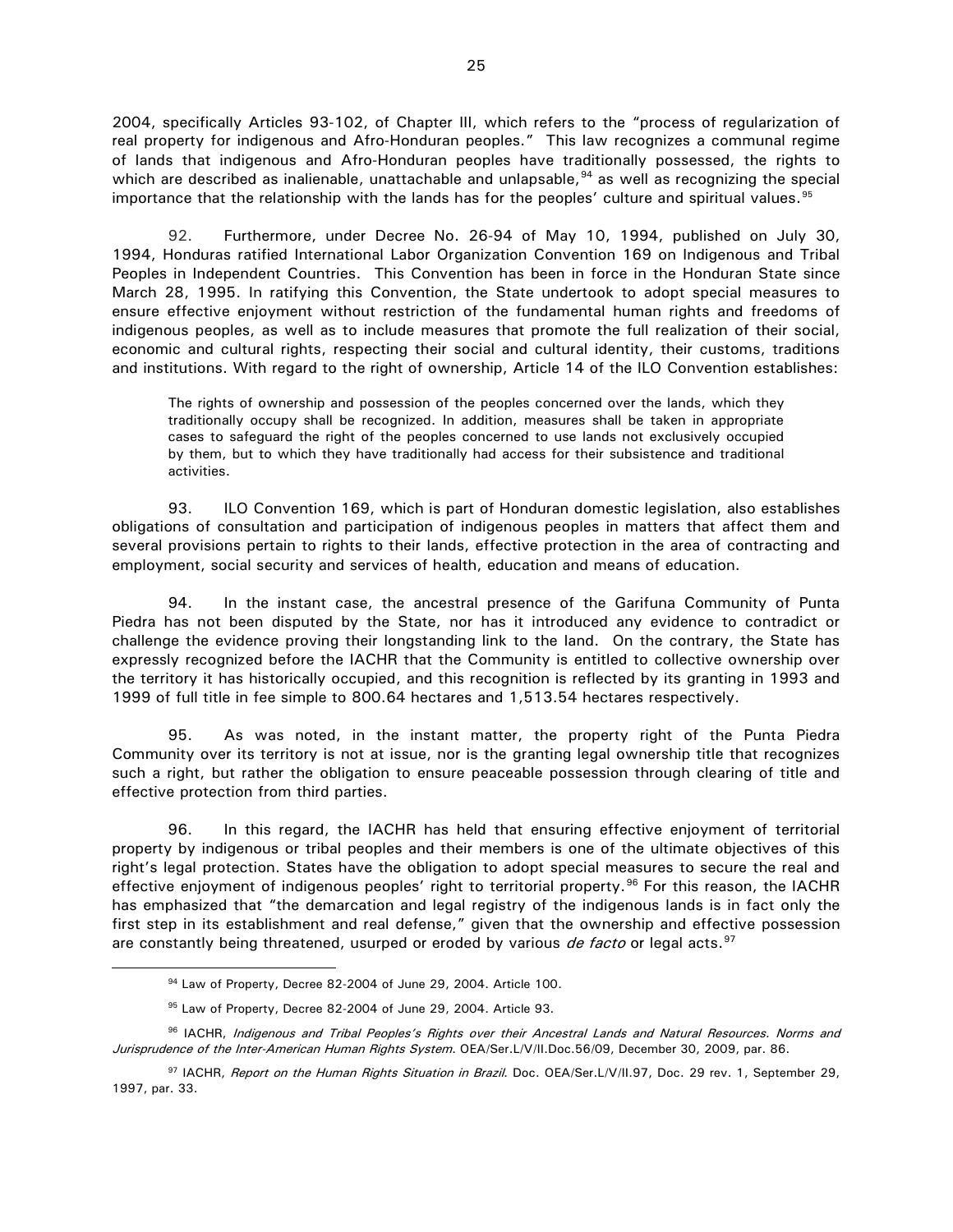97. The IACHR has also held that indigenous or tribal peoples have the right to be protected from conflicts with third parties over land, through prompt granting of property title, and delimitation and demarcation of their lands without delay, in order to prevent conflicts and attack by others.<sup>[98](#page-26-0)</sup> In this same vein, indigenous or tribal peoples and their members are entitled to their territory being reserved for themselves, without there being within their lands any settlements or the presence of third parties or non-indigenous settlers. The State has the obligation to prevent the encroachment or settlement of indigenous or tribal territory by other individuals, and to take the necessary steps and actions to relocate those non-indigenous inhabitants that may be settled on it.<sup>[99](#page-26-1)</sup> The IACHR has viewed encroachment and illegal intrusion of non-indigenous settlers as threats, usurpation and infringement of the rights to property and effective possession of the territory of the indigenous and tribal peoples, that the State is obliged to control and prevent.<sup>[100](#page-26-2)</sup>

98. In the matter under consideration, the IACHR notes that, despite the existence of constitutional and statutory provisions recognizing the right of the Punta Piedra Community to communal property, and even the recognition of their traditional forms of land tenure, the Community has not been able to use and enjoy their lands peacefully. In the view of the IACHR, this was the result of the failure of State authorities to fulfill their duty as to the territorial rights of the Garifuna Community, mainly the failure to provide effective protection of their territory from occupation and unlawful dispossession by third parties, and to ensure that it [the territory] be exclusively indigenous by means of the respective clearing of title.

99. In fact, as has been established, the principal fact that has impeded the Community's peaceful possession is the presence and gradual appropriation by non-Garifuna *ladinos* on their ancestral territory, especially in the area known as Rio Miel. Based on facts considered proven by the IACHR, the competent authorities were aware of the presence of many *ladino* individuals on indigenous lands. The Community repeatedly requested that their title be cleared, to which the authorities expressly committed, at least through the "Agreement of commitment" of December 13, 2001, and the "Agreement of understanding" of September 28, 2006. Nonetheless, the State failed to prove to the IACHR that it effectively carried out these agreements; rather, on the contrary, information was introduced indicating that this conflict is still going on, nearly twenty years after the first incidents of encroachment.

100. Far from denying this fact or the right of the Punta Piedra Community to obtaining clean title to its ancestral territory, the State of Honduras recognized before the IACHR that the conflicts arose with "the arrival of the first settlers of the community that is known as Rio Miel," but argued that the area occupied by the Village of Rio Miel where "the Community is unable to exercise the rights of use, enjoyment and possession is negligible."

<span id="page-26-0"></span><sup>98</sup> IACHR, Democracy and Human Rights in Venezuela. Doc. OEA/Ser.L/V/II, Doc. 54, September 30, 2009, par. 1137 - Recommendation 2. IACHR, Indigenous and Tribal Peoples's Rights over their Ancestral Lands and Natural Resources. Norms and Jurisprudence of the Inter-American Human Rights System. OEA/Ser.L/V/II.Doc.56/09, December 30, 2009, par. 113.

<span id="page-26-1"></span><sup>99</sup> IACHR, Democracy and Human Rights in Venezuela. Doc. OEA/Ser.L/V/II, Doc. 54, September 30, 2009, par. 1137 - Recommendation 2. IACHR, Indigenous and Tribal Peoples's Rights over their Ancestral Lands and Natural Resources. Norms and Jurisprudence of the Inter-American Human Rights System. OEA/Ser.L/V/II.Doc.56/09, December 30, 2009, par. 114.

<span id="page-26-2"></span><sup>&</sup>lt;sup>100</sup> IACHR, Report on the Human Rights Situation in Brazil. Doc. OEA/Ser.L/V/II.97, Doc. 29 rev. 1, September 29, 1997, Chapter VI, pars. 33 40. IACHR, Indigenous and Tribal Peoples's Rights over their Ancestral Lands and Natural Resources. Norms and Jurisprudence of the Inter-American Human Rights System. OEA/Ser.L/V/II.Doc.56/09, December 30, 2009, par. 114.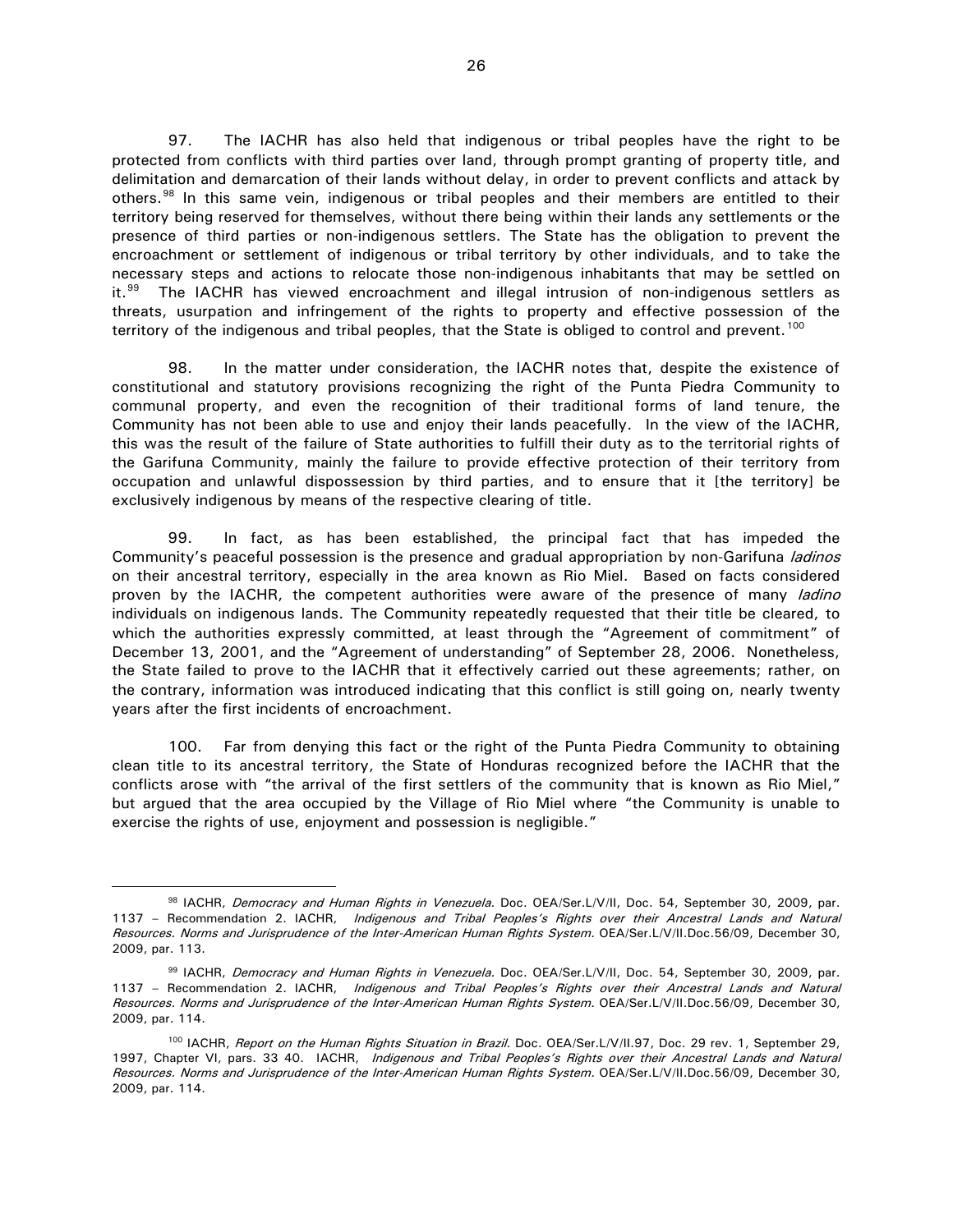101. Under Inter-American human rights instruments, indigenous and tribal peoples have the right to recognition and protection of "their specific versions of use and enjoyment of property, springing from the culture, uses, customs and beliefs of each people."<sup>[101](#page-27-0)</sup> There is not only one way to use and enjoy protected property; both property and the ways of possession of the territories by the indigenous and tribal peoples may be different from the non-indigenous concept of ownership, but they are protected by the right to property.<sup>[102](#page-27-1)</sup> The unique relationship between the indigenous and their traditional territory "may include traditional use or presence, be it through spiritual or ceremonial ties; settlements or sporadic cultivation; seasonal or nomadic gathering, hunting and fishing; the use of natural resources associated with their customs and any other element characterizing their culture."<sup>[103](#page-27-2)</sup> Any of these forms is protected by Article 21 of the Convention.<sup>[104](#page-27-3)</sup>

102. In the instant case, it is necessary to note that because the bodies of the Inter-American system have consistently held that indigenous territorial ownership is a form of property that is not based on official recognition of the State, rather on traditional use and ownership of lands and resources; the territories of indigenous and tribal peoples "are theirs by right of their ancestral use and occupancy."<sup>[105](#page-27-4)</sup> The right to communal property is also based on indigenous legal cultures, and on their ancestral systems of property, regardless of recognition by the State; the source of the property rights of indigenous and tribal peoples is found, therefore, in the customary system of land tenure that has traditionally existed among the communities.<sup>[106](#page-27-5)</sup> Accordingly, the

<span id="page-27-2"></span><sup>103</sup> IA Court of HR. Case of the Sawhoyamaxa Indigenous Community v. Paraguay. Merits, Reparations and Costs. Judgment March 29, 2006. Series C No. 146, par. 131.

<span id="page-27-3"></span><sup>104</sup> See *inter alia* IACHR, Report No. 75/02, Case 11.140, Mary and Carrie Dann (United States), December 27, 2002, par. 130; IACHR, Report No. 40/04, Case 12.053, Mayan Indigenous Communities of the District of Toledo (Belize), October 12, 2004, par. 151. IA Court of HR. Case of the Sawhoyamaxa Indigenous Community v. Paraguay. Merits, Reparation and Costs. Judgment March 29, 2006. Series C No. 146, par.120. This interpretative approach is backed in wording of other international instruments, which reflect international attitudes toward the role of traditional land tenure systems in modern human rights protection systems; for example, Article 14.1 of Convention 169, and Article 27 of the International Covenant on Civil and Political Rights, ratified by Honduras on August 25, 1997. In this regard, the Human Rights Committee has explained that "culture is expressed in many ways, including a particular way of life related to the use of the resources of the earth, especially in the case of indigenous peoples" [Human Rights Committee, General Comment No. 23: The Rights of Minorities (Article 27 ICCPR), 08/04/94, Doc. UN CCPR/C/21/Rev. 1/Add.5, par. 7; cited in IACHR, Report No. 75/02, Case 11.140, Mary and Carrie Dann (United States), December 27, 2002, par. 130, footnote No. 97]. Consequently, protection of cultureal rights of an indigneous people may include protection of ways of relating to the territory through traditional activities such as fishing or hunting [Human Rights Committee, General Comment No. 23: The Rights of Minorities (Article 27 of the ICCPR), 08/04/94, Doc. UN CCPR/C/21/Rev. 1/Add.5, par 7; cited in IACHR, Report No. 75/02, Case 11.140, Mary and Carrie Dann (United States), December 27, 2002, par. 130, footnote No. 97], to the extent that hunting, fishing and gathering are an essential element of indigenous culture [IA Court of HR. Case of the Yakye Axa Indigenous Community v. Paraguay. Merits, Reparation and Costs. Judgment June 17, 2005. Series C No. 125, par. 140]. This complex notion of the right to indigenous property is also reflected in the United Nations Declaration, which establishes that "indigenous peoples have the right to own, use, develop and control the lands, territories and resources that they possess by reason of traditional ownerhip or other traditional occupation or use, as well as those which they have otherwise acquired" [United Nations Declaration, supra note 1, Article 26.2].

<span id="page-27-4"></span>105 IACHR, Access to Justice and Social Inclusion: The Road toward Strengthening Democracy in Bolivia. Doc. OEA/Ser.L/V/II, Doc. 34, June 28, 2007, par. 231.

<span id="page-27-5"></span><sup>106</sup> See *inter alia*, IA Court of HR. Case of the Saramaka People v. Suriname. Preliminary Objections, Merits, Reparations and Costs. Judgment November 28, 2007. Series C No. 172, par. 96; IACHR, Arguments before the Inter-American Court of Human Rights en the case of Awas Tingni v. Nicaragua. Reference in: IA Court of HR. Case of the Mayagna (Sumo) Awas Tingni Community v. Nicaragua. Merits, Reparations and Costs. Judgment August 31, 2001. Series C No. 79, par. 140(a); IACHR, Report No. 40/04, Case 12.053, Mayan Indigenous Communities of the District of Toledo (Belize), October 12, 2004, par. 115.

<span id="page-27-0"></span><sup>&</sup>lt;sup>101</sup> IA Court of HR. Case of the Sawhovamaxa Indigenous Community v. Paraguay. Merits, Reparations and Costs. Judgment March 29, 2006. Series C No. 146, par. 120.

<span id="page-27-1"></span><sup>&</sup>lt;sup>102</sup> IA Court of HR. Case of the Sawhoyamaxa Indigenous Community v. Paraguay. Merits, Reparations and Costs. Judgment March 29, 2006. Series C No. 146, par. 120.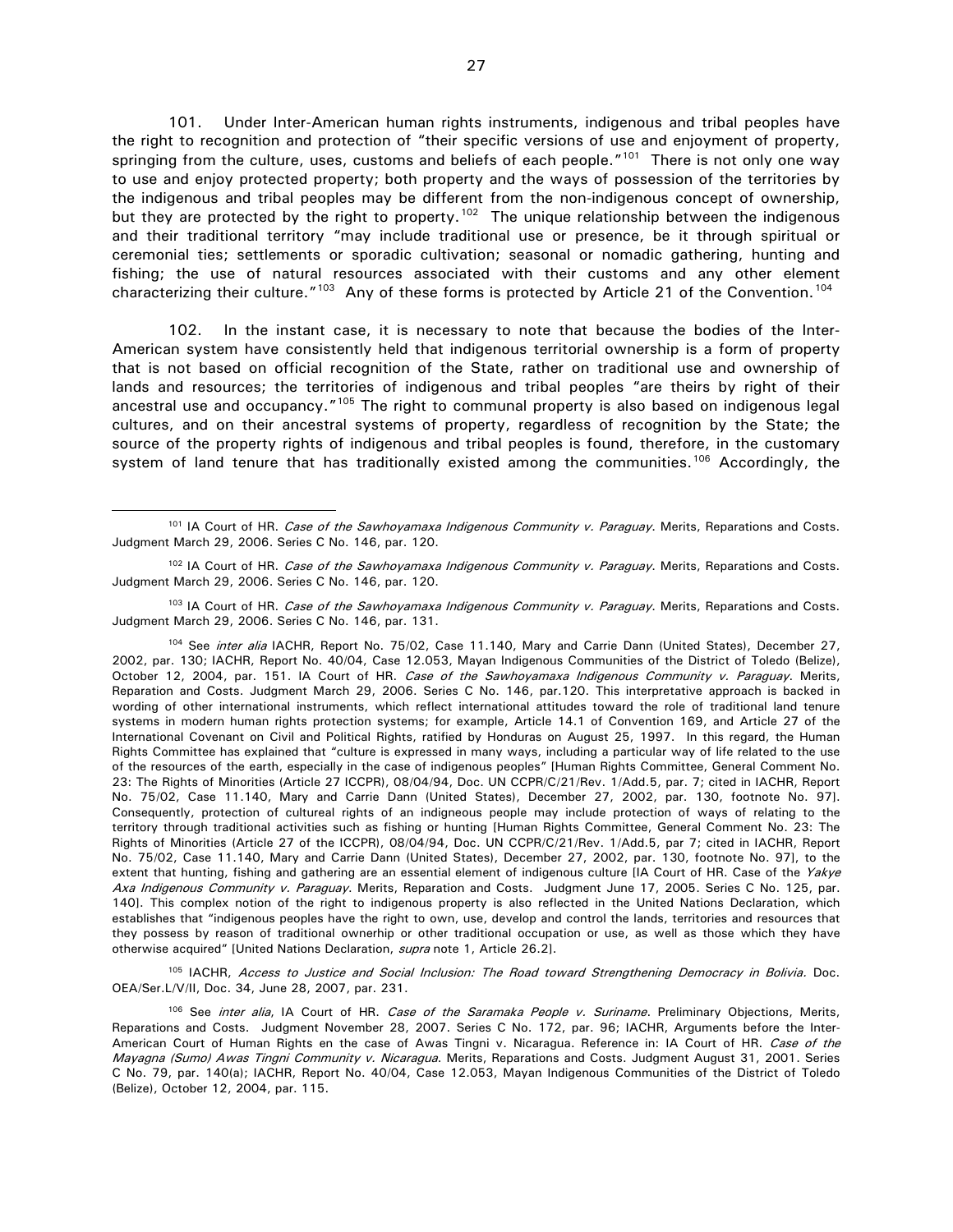Court has held that "traditional possession of their lands by indigenous people has equivalent effects to those of a state-granted full property title."<sup>[107](#page-28-0)</sup>

103. In this context, the fact that the Punta Piedra Community did not have at the time of the encroachment of Rio Miel a formally recognized property title by the authorities, does not relieve the Honduran State of international responsibility, inasmuch as based on the legal precedents of the system, guarantees of protection of the right to property under Inter-American human rights instruments can be made fully effective by the indigenous peoples with respect to territories that are theirs but that are not yet titled formally, demarcated or delimited by the State.<sup>[108](#page-28-1)</sup>

104. The State alleged that it cannot disregard the rights of the occupants of Rio Miel who have been holding possession for decades and those of other occupants who hold "legal ownership protected by duly recorded deeds." The IACHR concurs with the State to the extent that, as has been expressed by the Court, both "private property of private individuals" as well as "community property of the members of indigenous communities" are protected by the American Convention. Nonetheless, as has been established in the case law of the Inter-American system, when these rights are at odds with each other, the problem must be resolved in accordance with the principles that govern limits on human rights.<sup>[109](#page-28-2)</sup>

105. In this same vein, in view of the recognized fact of the occupancy by third parties of areas of the ancestral territory belonging to the Punta Piedra Community, as well as the deterioration of the territory as a result of burning of forests, the State did take steps to clear title of the territory and pay the occupants for the improvements they made and move them elsewhere. However, as of the date of this Report, the State has not complied with said actions.

106. Moreover, it must be taken into account that indigenous and tribal peoples have the right to their ownership of territory not being, in principle, trumped by the real property rights of third parties,<sup>[110](#page-28-3)</sup> but rather they are entitled to live freely in their ancestral territories, as has been explained by the Court as follows:

Indigenous groups, by the fact of their very existence, have the right to live freely in their own territory; the close ties of indigenous people with the land must be recognized and understood as the fundamental basis of their cultures, their spiritual life, their integrity, and their economic survival. For indigenous communities, relations to the land are not merely a matter of possession and production but a material and spiritual element, which they must fully enjoy, even to preserve their cultural legacy and transmit it to future generations.<sup>[111](#page-28-4)</sup>

<span id="page-28-3"></span><sup>110</sup> IA Court of HR. Case of the Saramaka People v. Suriname. Preliminary Objections, Merits, Reparations and Costs. Judgment November 28, 2007. Series C No. 172, par. 115.

<span id="page-28-0"></span><sup>&</sup>lt;sup>107</sup> IA Court of HR. Case of the Mayagna (Sumo) Awas Tingni Community v. Nicaragua. Merits, Reparations and Costs. Judgment August 31, 2001. Series C No. 79, par. 151; IA Court of HR. Case of the Sawhoyamaxa Indigenous Community v. Paraguay. Merits, Reparations and Costs. Judgment March 29, 2006. Series C No. 146, par. 128. IA Court of HR. Case of the Xákmok Kásek Indigenous Community v. Paraguay. Merits, Reparations and Costs. Judgment August 24, 2010 Series C No. 214, par. 109.

<span id="page-28-1"></span><sup>&</sup>lt;sup>108</sup> IACHR, Application filed before the IA Court of HR in the case of the Kichwa de Sarayaku People and its Members v. Ecuador, April 26, 2010, par 125. IACHR, Report No. 40/04, Case 12.053, Mayan Indigenous Communities of the District of Toledo (Belize), October 12, 2004, pars. 142 and 153.

<span id="page-28-2"></span><sup>&</sup>lt;sup>109</sup> IA Court of HR. Case of the Xákmok Kásek Indigenous Community v. Paraguay. Merits, Reparations and Costs. Judgment August 24, 2010 Series C No. 214, par. 143.

<span id="page-28-4"></span><sup>&</sup>lt;sup>111</sup> Case of the Mayagna (Sumo) Awas Tingni Community v. Nicaragua. Judgment August 31, 2001. Series C No. 79, par. 149. Also see in: IA Court of HR. Case of the Sawhoyamaxa Indigenous Community. Judgment March 29, 2006. Series C No. 146, par. 222.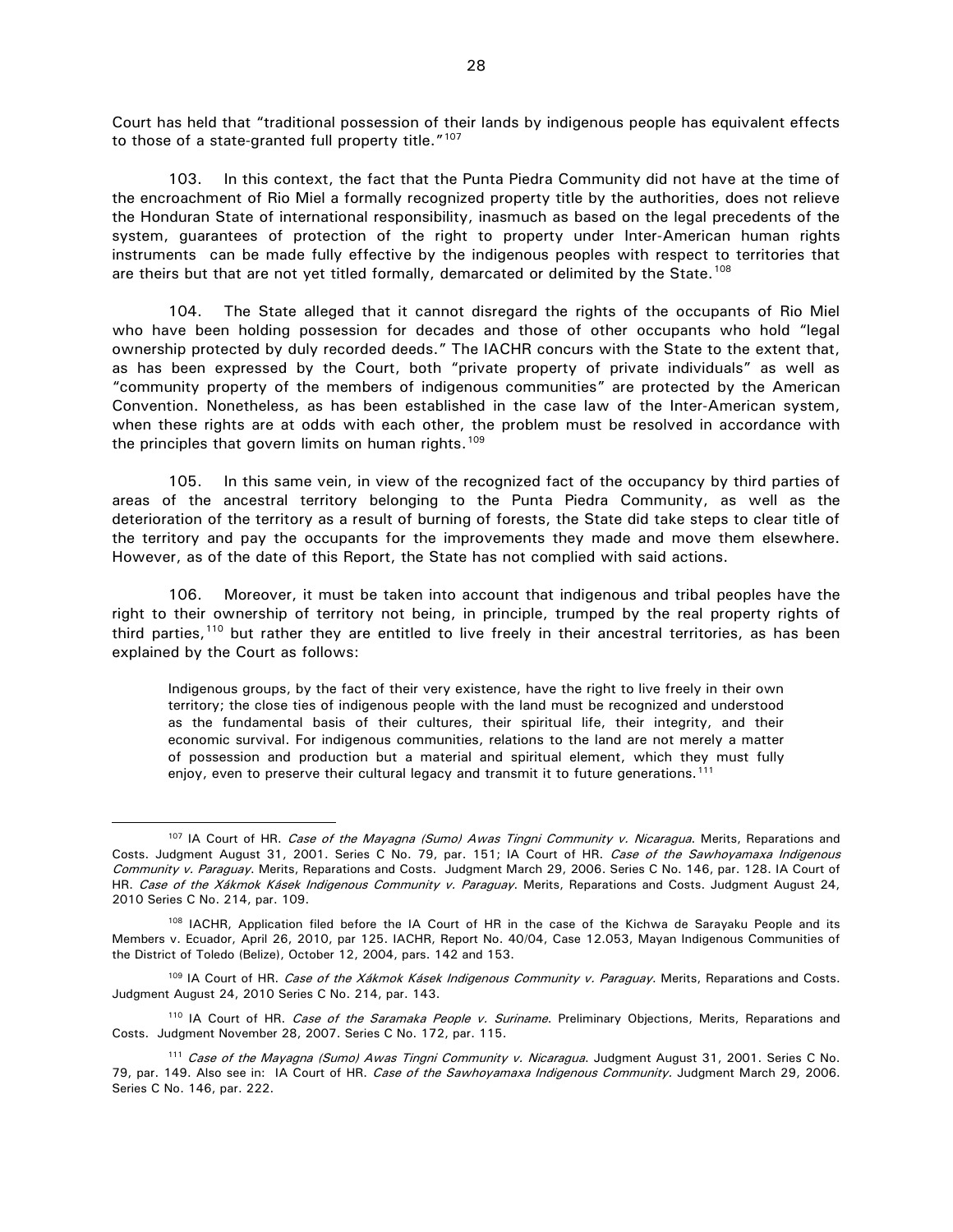107. In this regard, the IACHR notes that the 2004 Law of Property, Chapter III on the process of regularization of real property for indigenous and Afro-Honduran peoples, recognizes certain rights; specifically, Article 93 establishes that:

The State, due to the special importance that their relationship with the lands has for cultures and spiritual values, recognizes the right that indigenous and Afro-Honduran peoples have over the lands that they traditionally possess and that the law does not prohibit.

108. However, the Commission notes that the indigenous and tribal peoples were not consulted with respect to the aforementioned law, even though the State of Honduras ratified ILO Convention 169 in 1995 and despite the legal precedents of the Inter-American human rights system on the subject matter. Additionally, it views with concern the provisions of the Law of Property regarding the presence of third parties on communal properties of indigenous and Afro-Honduran peoples. On this point, the law provides that the rights of property and tenure of these peoples shall preempt such titles as may be granted to third parties, who never possessed them;<sup>[112](#page-29-1)</sup> however, third parties, who have property title to lands of these peoples and who have owned and possessed the land, do have the right to continue to possess and exploit them.<sup>[113](#page-29-2)</sup> The law further establishes that a third party, who has received property title over communal lands, which because of its characteristics can be invalidated, shall be compensated for improvements prior to return of the lands to the affected communities; while, third parties on indigenous lands that do not possess any title may negotiate remaining in the community.<sup>[114](#page-29-3)</sup> In the opinion of the IACHR, such provisions render illusory the preferential right of indigenous peoples based on the ancestral possession of their lands and neither do such provisions favor their right to collective property of an exclusively indigenous territory.

109. One of the consequences of the lack of effective protection and clearing of title to the territory historically occupied by the Punta Piedra Community is that it has given rise to a situation of insecurity and violence. The Commission notes that, as the Garifuna Community reported, such harassment and violence caused by the interests of *ladinos* or non garifuna in the ancestral territory were exacerbated by the discrimination against the Garifuna people because of their ethnic origin. As has been shown, members of the Punta Piedra Community reported to the state authorities acts of harassment and violence perpetrated by private individuals in an effort to unlawfully take their ancestral lands away from them, which clearly shows the situation of conflict and insecurity existing on the ancestral territory, and which impedes the peaceful use and enjoyment thereof.

110. In short, the IACHR finds that the State of Honduras did not provide effective protection of the ancestral lands of the Punta Piedra Community from occupation by third parties, nor did it guarantee the peaceful possession thereof through the respective clearing of title, which kept the Community in a situation of permanent conflict. Accordingly, the Commission concludes that the State of Honduras violated Article 21 of the American Convention, in connection with Articles 1.1 and 2 of this instrument, to the detriment of the Garifuna Community of Punta Piedra and its members.

### <span id="page-29-0"></span>**C. Article 25 of the American Convention, in connection with Articles 1.1 and 2 of this Instrument**

<span id="page-29-1"></span> <sup>112</sup> Law of Property decree 82-2004 of June 15, 2004, Article 96..

<span id="page-29-2"></span><sup>113</sup> Law of Property decree 82-2004 of June 15, 2004, Article 97.

<span id="page-29-3"></span><sup>114</sup> Law of Property decree 82-2004 of June 15, 2004, Articles 98 and 99.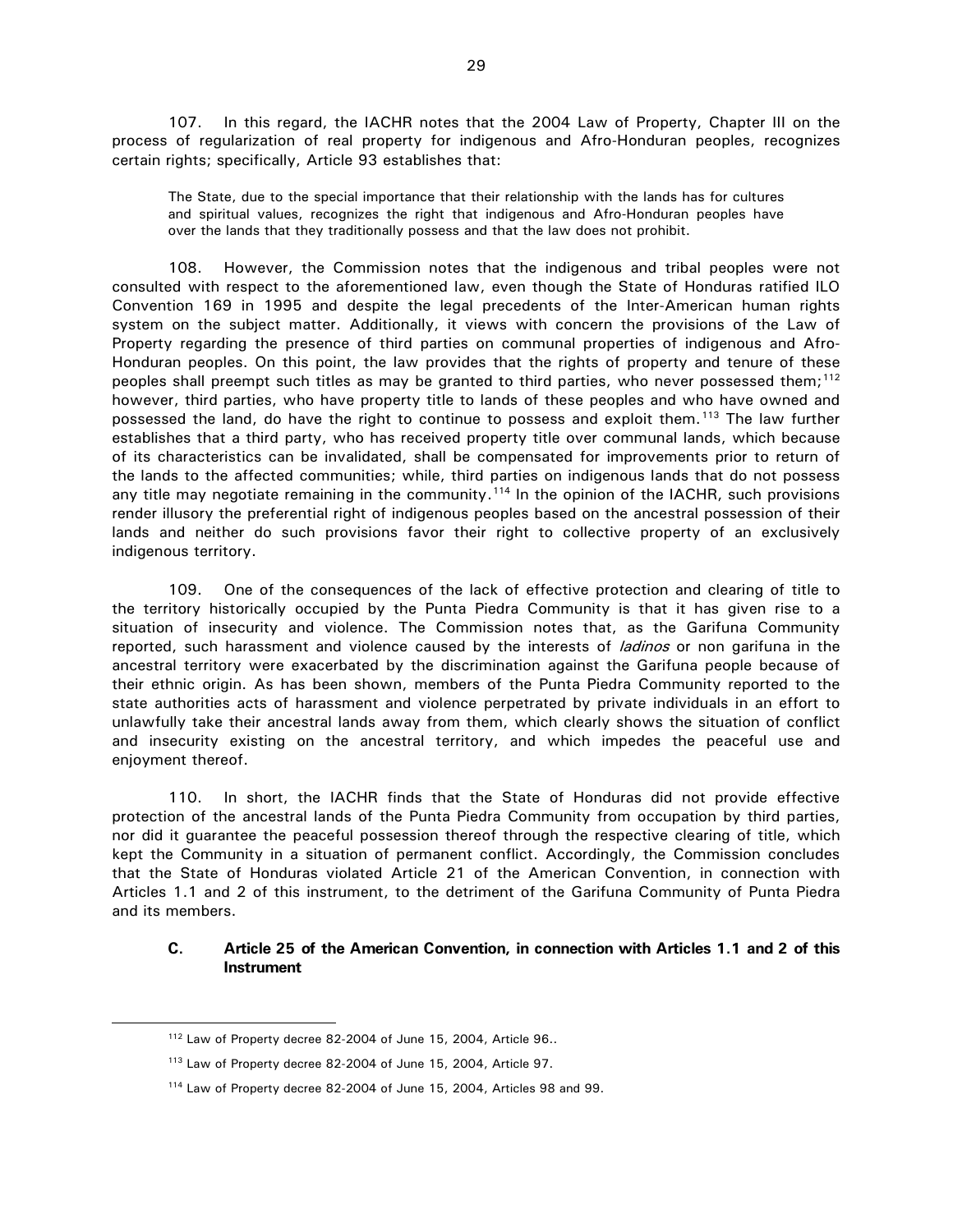111. Pursuant to the findings of the Inter-American Court in its legal precedents, Article 25.1 of the American Convention provides for the obligation of States Parties to "guarantee, to all persons under their jurisdiction, an effective judicial recourse against acts that violate their fundamental rights."<sup>[115](#page-30-0)</sup> The Court has emphasized as well that the existence of this guarantee "is one of the basic pillars, not only of the American Convention, but also the rule of law in a democratic society,"[116](#page-30-1) and that the inexistence of such effective remedies, "places the person in a status of lack of defense."<sup>[117](#page-30-2)</sup> Additionally, it has held that:

Article 25 of the Convention is closely linked to the general obligations under Articles 1.1 and 2 of the Convention, attributing functions of protection to the domestic law of the State Parties, which results from the fact that the State is responsible for designing and providing an effective recourse, as well as to ensure the due application of such recourse by the judicial authorities. In that sense, according to Article 25 of the Convention, the domestic legislation shall assure due application of effective recourse before the competent authorities in order to protect all persons under its jurisdiction against any acts violating their fundamental rights or involving the determination of their rights and obligations.

112. As regards indigenous and tribal peoples, the obligations under Article 25 of the American Convention assume that States grant effective protection that takes into account their specificities, their economic and social characteristics, as well as their situation of special vulnerability, their customary law, values, and customs.<sup>[118](#page-30-3)</sup> Moreover, the jurisprudence of the Inter-American human rights system has determined that indigenous and tribal peoples have the right to effective and expeditious mechanisms to protect, ensure and promote their rights over ancestral territories, through which they are able to carry out the processes of recognition, titling, demarcation and delimitation of their territorial property.<sup>[119](#page-30-4)</sup>

113. Likewise, pursuant to the jurisprudence of the Inter-American system, States are obligated to adopt measures to ensure and provide legal certainty to the rights of indigenous and tribal peoples with respect to legal ownership of their properties, among other things, by establishing special, timely and effective mechanisms and procedures to settle legal claims over such property. As established by the Inter-American Court, the aforementioned procedures must

<span id="page-30-0"></span><sup>115</sup> See *inter alia* IA Court of HR. Case of Vela<sup>*squez Rodriguez v. Honduras*. Preliminary Objections. Judgment June</sup> 26, 1987. Series C No.1, par 91; Massacre of las Dos Erres v. Guatemala, Preliminary Objection, Merits, Reparations and Costs. Judgment November 24, 2009. Series C No. 211, par. 104; Case of Chitay Nech et al v. Guatemala, Preliminary Objections, Merits, Reparations and Costs. Judgment May 25, 2010. Series C No. 212, paar. 190; and Case of the Xákmok Kásek. Indigenous Community v. Paraguay. Merits, Reparations and Costs. Judgment August 24, 2010 Series C No. 214, par. 139.

<span id="page-30-1"></span><sup>&</sup>lt;sup>116</sup> See inter alia IA Court of HR. Case of Castillo Páez v. Peru. Merits. Judgment November 3, 1997. Series C No. 34, par. 82; Case of Escher et al v. Brazil. Preliminary Objections, Merits, Reparations and Costs. Judgment July 6, 2009. Series C No. 200, paar. 195, and Case of Usón Ramírez v. Venezuela. Preliminary Objection, Merits, Reparations and Costs. Judgment November 20, 2009. Series C No. 207, par. 128.

<span id="page-30-2"></span><sup>&</sup>lt;sup>117</sup> See inter alia IA Court of HR. Case of Palamara Iribarne v. Chile. Merits, Reparations and Costs. Judgment November de, 2005. Series C No. 162, par. 183, and Case of Usón Ramírez v. Venezuela. Preliminary Objection, Merits, Reparations and Costs. Judgment November 20, 2009. Series C No. 207, par. 128.

<span id="page-30-3"></span><sup>&</sup>lt;sup>118</sup> IA Court of HR. Case of the Yakye Axa Indigenous Community v. Paraguay. Merits, Reparation and Costs. Judgment June 17, 2005. Series C No. 125, par. 63. IA Court of HR. Case of the Sawhoyamaxa Indigenous Community. Judgment March 29, 2006. Series C No. 146, pars. 82, 83.

<span id="page-30-4"></span><sup>&</sup>lt;sup>119</sup> IA Court of HR. Case of the Mayagna (Sumo) Awas Tingni Community v. Nicaragua. Merits, Reparations and Costs. Judgment August 31, 2001. Series C No. 79, par. 138. Case of the Yakye Axa Indigenous Community v. Paraguay. Merits, Reparation and Costs. Judgment June 17, 2005. Series C No. 125, par. 143. IACHR, Indigenous and Tribal Peoples' Rights over their Ancestral Lands and Natural Resources. Norms and Jurisprudence of the Inter-American Human Rights System. OEA/Ser.L/V/II.Doc.56/09, Decmeber 30, 2009, par. 335.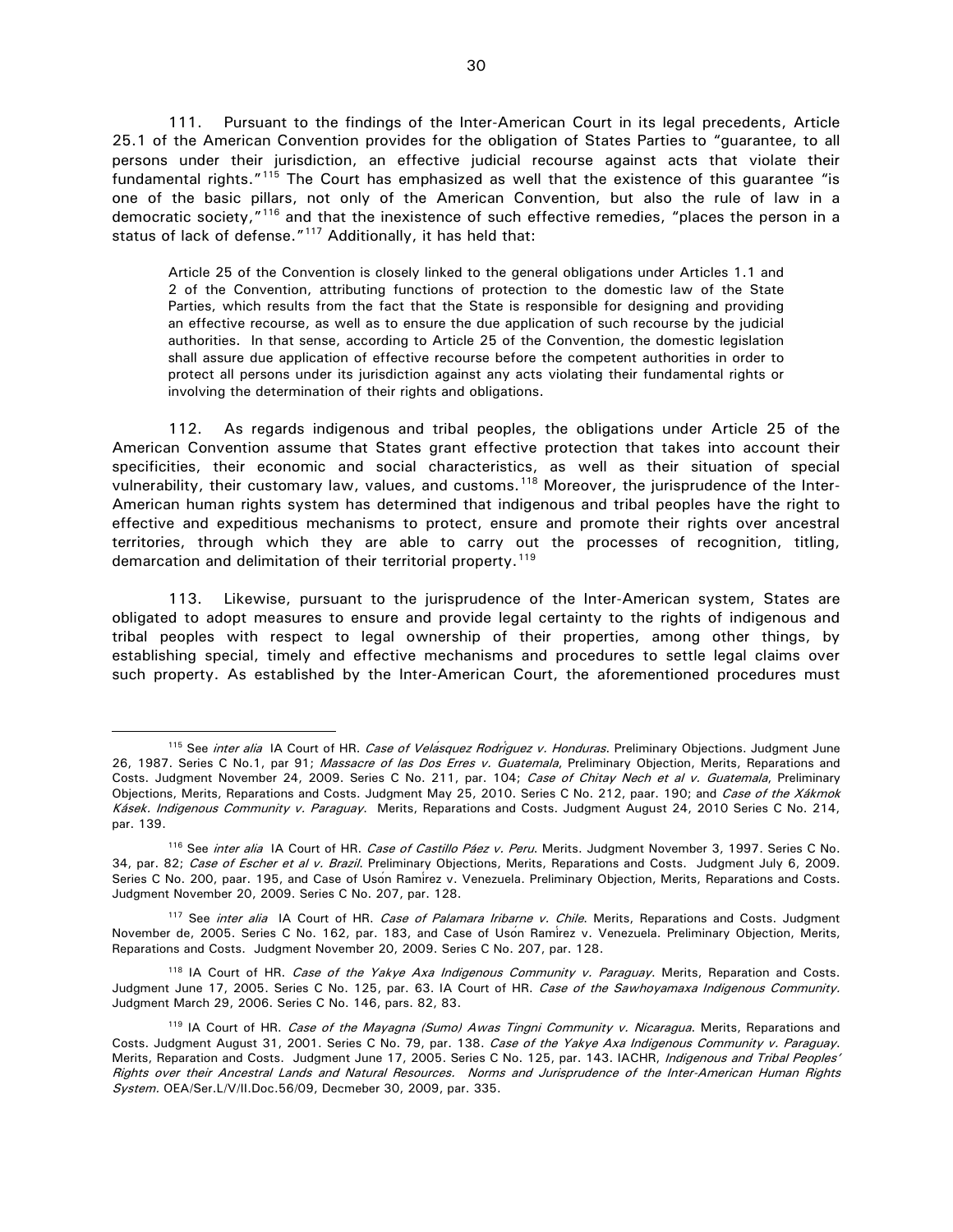adhere to the standards of due process of the law, as must do any other procedure, the decision of which may affect the rights of individuals.  $120$ 

114. These special mechanisms and procedures must be effective. The Inter-American Court has examined, in light of the requirements of effectiveness and reasonable time set forth in Article 25 of the American Convention, whether or not States have established administrative procedures for the titling, delimitation and demarcation of indigenous lands, and if so, whether or not they are implemented in practice;<sup>[121](#page-31-1)</sup> and it has explained that in order to meet the requirements set forth in Article 25, it is not enough that legal provisions that recognize and protect indigenous property are in place – it is necessary that specific and clearly regulated procedures exist, for matters such as the titling or demarcation of lands occupied by indigenous peoples, taking into account their specific characteristics, $122$  and that such procedures be effective in practice to enable the enjoyment of the right to territorial property – that is to say, that in addition to the formal existence of the procedures, they must yield results or responses to violations of legally recognized rights. $123$ 

115. In the matter under examination, the IACHR notes that the petitioner OFRANEH and the Punta Piedra Community, in accordance with the mechanisms afforded to them by domestic law, undertook the necessary steps for recognition by the State by means of title to legal ownership of the territory of the Community, which came about when the INA granted title in 1993 and 1999, respectively. As mentioned earlier, that legislation consisted specifically in the Law of Agrarian Reform, approved under Decree-Law No. 170-74 of December 30, 1974, in force as of January 14, 1975, which was amended by the Law for the Modernization and Development of the Agricultural Sector, approved under Decree No. 31-92 of March 5, 1992, in force as of April 6, 1992.

116. As the IACHR has noted, in the present case the principal controversy refers to the failure to clear title of the ancestral territories of the Community, especially the area granted in 1999. In that regard, the IACHR notes that the above-mentioned legislation, based upon which the 1999 title was granted, contains provisions related to the actions taken by the INA for the clearing of titles of fee simple that such State institution provides, among them those referring to the "appraisal of expropriated or acquired lands" and its forms of payment.<sup>[124](#page-31-4)</sup> However, as it has been deemed proven, for years, as born out by the facts, several efforts were made before the INA and other State authorities to get the State to fulfill its duty to clear the titles of ownership granted to the Community, especially the one of 1999. These actions included the filing of a complaint for usurpation in 2010 with the appropriate authority.

117. To be certain, the Commission notes that the proven facts show that the State response to resolving the intrusion in Rio Miel and clearing title to the Garifuna lands, for most part involved the establishment of ad-hoc commissions; executing of commitment agreements between State authorities, the Garifuna Community of Punta Piedra and the peasants settled in Rio Miel,

<span id="page-31-0"></span> $120$  IA Court of HR. Case of the Yakye Axa Indigenous Community v. Paraguay. Merits, Reparation and Costs. Judgment June 17, 2005. Series C No. 125, par. 62. Case of the Sawhoyamaxa Indigenous Community. Merits, Reparation and Costs. Judgment March 29, 2006. Series C No. 146, pars. 82 and 83.

<span id="page-31-1"></span><sup>&</sup>lt;sup>121</sup> IA Court of HR. Case of the Mayagna (Sumo) Awas Tingni Community v. Nicaragua. Merits, Reparations and Costs. Judgment August 31, 2001. Series C No. 79, par. 115.

<span id="page-31-2"></span><sup>&</sup>lt;sup>122</sup> IA Court of HR. Case of the Mayagna (Sumo) Awas Tingni Community v. Nicaragua. Merits, Reparations and Costs. Judgment August 31, 2001. Series C No. 79, pars. 122 and 123.

<span id="page-31-3"></span><sup>&</sup>lt;sup>123</sup> IA Court of HR. Case of the Xákmok Kásek. Indigenous Community v. Paraguay. Merits, Reparations and Costs. Judgment August 24, 2010 Series C No. 214, par. 140.

<span id="page-31-4"></span><sup>&</sup>lt;sup>124</sup> See articles 64 to 78 of the Law of Agrarian Reform, amended by the Law for the Modernization and Development of the Agricultural Sector.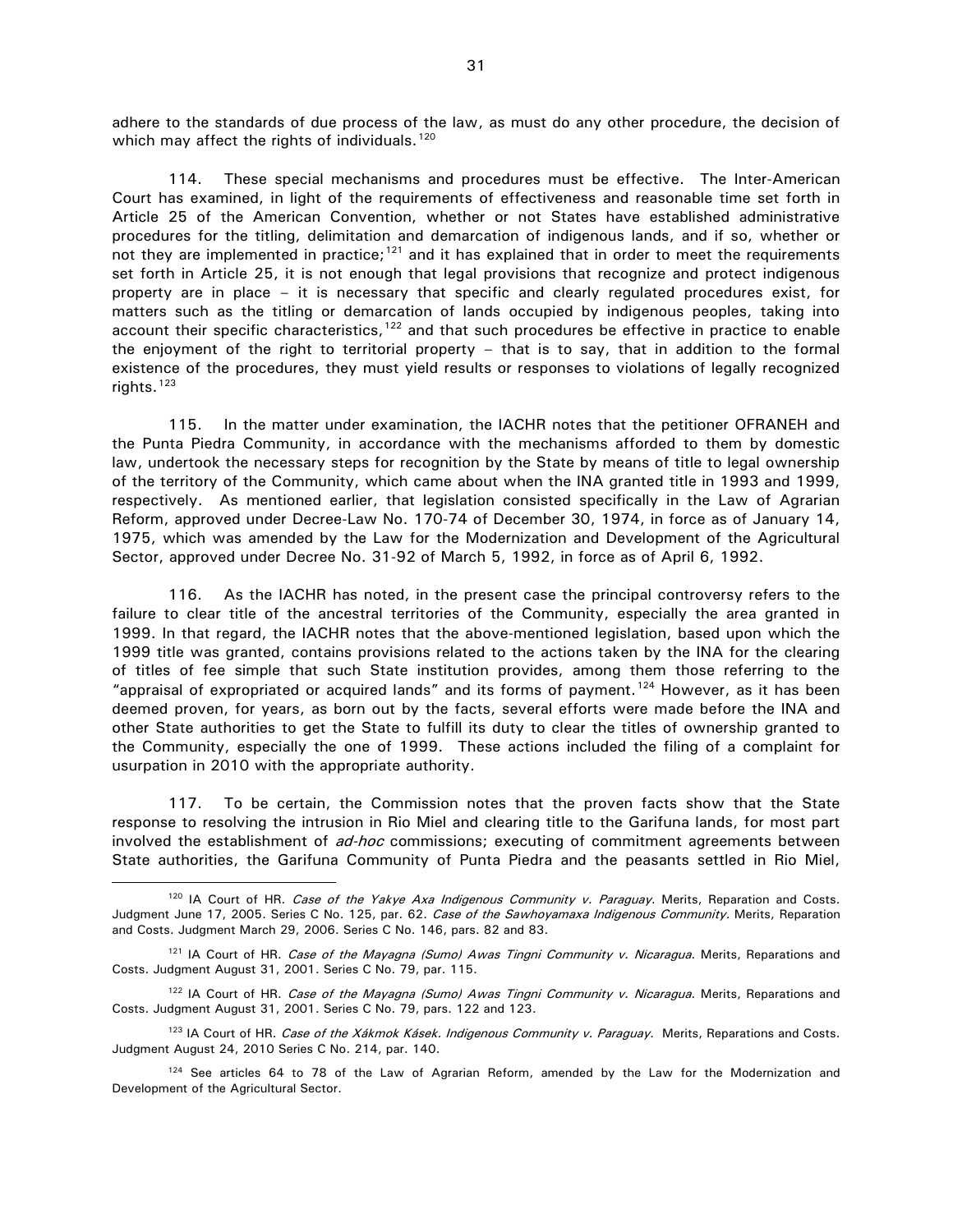giving a high priority to negotiation and mediation between both communities; different efforts of the INA aimed at identifying the third parties who are occupying the territory of the Garífuna of Punta Piedra and assess the improvements made by them; as well as some steps taken by the authorities of the Office of the Public Prosecutor with regard to the complaint for usurpation brought by the Community in 2010.

118. In fact, as the IACHR has established as fact in the preceding paragraphs, in April 2001, the ad-hoc Inter-Institutional Commission made up of INA representatives, the National Human Rights Commissioner and the Social Ministries of the Diocese of Trujillo, was established "as a body of conciliation and consensus-building in the effort to reach a peaceful solution to the conflict." Later, on February 20, 2007, an agreement was reached to create an Inter-Institutional Commission made up of representatives from the INA, SERNA, Office of the Attorney General of the Republic, Secretariat of the Interior, Office of the Prosecutor for Ethnic Groups and the Punta Piedra Community. Furthermore, as corroborated by the facts, a total of three commitments were reached: (i) on December 13, 2001, between State authorities, the petitioning organization and the Punta Piedra Community; (ii) on September 28, 2006, between State authorities, the petitioning organization and the Punta Piedra Community; and (iii) on April 20, 2007, between the State authorities and representatives of the Rio Miel peasants. In addition, the INA made no less than two assessments to determine the improvements to be paid to clear the property title.

119. However, as the Commission has deemed proven, this clearing of title was not done effectively. In the opinion of the IACHR, the foregoing does not represent an adequate and effective mechanism as described above, since it does not enable the clearing of title and effective protection of the ancestral territory of the Garifuna Community of Punta Piedra, without taking into account their particular profile, their economic and social characteristics, as well as their customary law, values, practices and customs. Based on the legal precedents cited above, the IACHR deems as insufficient the creation of "commissions," which due to their very nature are temporary entities, lacking any authority clearly established by law, and which do not contribute to legal certainty of territorial rights of indigenous and tribal peoples. This being so, in light of the refusal of the peasants of Rio Miel to abandon the area in exchange for payment for the improvements made by them, the Punta Piedra Community had no effective remedy to recover its ancestral territory, which took into account particular aspects of indigenous peoples, such as the special significance that the lands hold for them. On this score, it must be recalled that in the cases referred to the Inter-American Court against Paraguay, said Court specifically identified as one of the "structural problems" of the administrative procedure for claims to traditional indigenous lands "subjecting [it] […] to the existence of a voluntary agreement between the parties."<sup>[125](#page-32-0)</sup>

120. The IACHR notes that the lack of a mechanism to protect and clear title to the Garifuna lands, due to the ineffectiveness of the actions of the State after nearly twenty years from the time of the first intrusions into Rio Miel, generated the exacerbation of the situation. This is evident, in other ways as well, in that the failure to comply with the first commitment entered into on December 13, 2001 and payment of the amount assessed for the improvements to the land, contributed to generating a climate of increased tension and violence, bolstering the peasants' resistance to abandoning the area, and to raising the amount to be paid for the improvements made.

121. On a separate matter, the IACHR has deemed proven the existence of a permanent conflict situation caused by third parties interested in the ancestral lands of the Community,

<span id="page-32-0"></span><sup>&</sup>lt;sup>125</sup> IA Court of HR. Case of the Yakye Axa Indigenous Community v. Paraguay. Merits, Reparation and Costs. Judgment June 17, 2005. Series C No. 125, par. 97; Case of the Sawhoyamaxa Indigenous Community v. Paraguay. Merits, Reparations and Costs. Judgment March 29, 2006. Series C No. 146, par. 104; and Case of the Xákmok Kásek. Indigenous Community v. Paraguay. Merits, Reparations and Costs. Judgment August 24, 2010 Series C No. 214, pars. 151-152.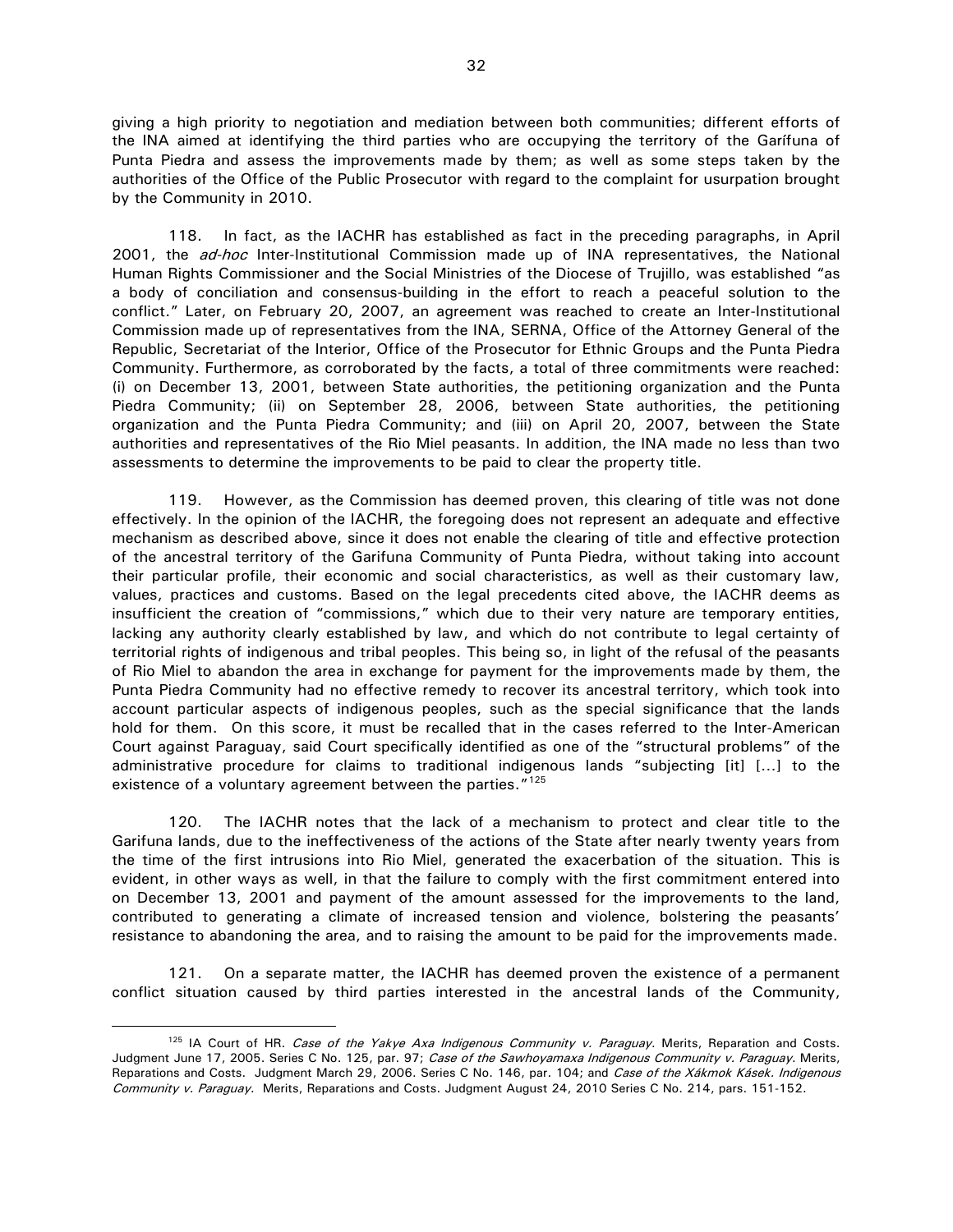characterized by constant threats, harassment, and violent actions. It is a credited fact that this situation was known by the State of Honduras, as shown in the "Commitment Agreement" of December 13, 2001, executed by state authorities, which states that "from that point in time [referring to the arrival of the first peasants in Rio Miel] up to the present date, problems have been arising that not only involve the land dispute, but that also jeopardizes the safety and some of the property of the inhabitants of the communities."

122. Additionally, according to the facts deemed proven, members of the Punta Piedra Community reported these acts to the state authorities on multiple occassions, as shown in the report filed in connection with the murder of Félix Ordóñez Suazo, a member of the Community, in June 2007; the report for unlawful occupation filed by the leaders of the Community on April 13, 2010; and the one presented on the same date for death threats against a member of the Community by no garifunas who had invaded community lands. The State indicated in the proceedings before the IACHR, in relation to the report for the death of Félix Ordóñez, that the investigation was pending at the General Directorate of Criminal Investigation, and the Special Prosecutor for Ethnicities and Patrimony; and, in connection with the April 2010 reports, it informed that a visit to the lands was programmed, which "could not be carried out … for lack of travel expenses and transportation for the people assigned to carry out those activities."

123. In this regard, the IACHR recalls that the Inter-American Court has interpreted Article 25 as guaranteeing a simple and prompt recourse for the protection of rights, but also an effective recourse for protecting individuals from acts of the State that violate their fundamental rights.<sup>[126](#page-33-0)</sup> For that reason, the right to judicial protection is considered to be an extremely important right since it becomes a fundamental mechanism for exercising the defense of any other right that has been violated by bringing appropriate actions or remedies before the competent judicial authority.

124. Consequently, the States' Parties have the obligation to take all kinds of measures to ensure that nobody is deprived of judicial protection and from exercising his or her right to a simple and effective recourse.<sup>[127](#page-33-1)</sup> According to the jurisprudence of the Inter-American Court, the State has the obligation to ensure that "each State act that composes the investigation proceeding, and the entire investigation in itself, should be oriented at a specific purpose: the determination of the truth and the investigation, finding, arrest, prosecution and, if applicable, punishment of those responsible for the events."<sup>[128](#page-33-2)</sup> As the Court has repeatedly pointed out, it is an obligation with respect to means, and not outcomes, that the State should adopt as a juridical obligation of its own and not as a simple formality destined to fail from the start.<sup>[129](#page-33-3)</sup> In that sense, the investigation must be carried out with due diligence, and in an effective, serious, and impartial manner.<sup>[130](#page-33-4)</sup>

<span id="page-33-0"></span><sup>126</sup> I/A Court H.R., Tibi v. Ecuador Case. Judgment of September 7, 2004. Series C No. 114. paragraph 130; "Five Pensioners" Case. Judgment of February 28, 2003. Series C No. 98, paragraph 126.

<sup>&</sup>lt;sup>127</sup> I/A Court H.R., Case of Barrios Altos v. Peru. Judgment of March 14, 2001. Series C No. 75, paragraph 43.

<span id="page-33-2"></span><span id="page-33-1"></span><sup>&</sup>lt;sup>128</sup> I/A Court H.R., Case of Kawas Fernández v. Honduras. Merits, Reparations, and Costs. Judgment of April 3<sup>rd</sup>, 2009. Series C No. 196, paragraph 101.

<span id="page-33-3"></span><sup>&</sup>lt;sup>129</sup> I/A Court H.R., Case of Velásquez Rodríguez v. Honduras. Judgment of July 29, 1988. Series C No. 4, paragraph 177; I/A Court H.R., Case of Cantoral Huamaní and García Santa Cruz v. Peru. Preliminary Objection, Merits, Reparations, and Costs. Judgment of July 10, 2007. Series C No. 167, paragraph 131; and I/A Court H.R., Case of Zambrano Vélez et al v. Ecuador. Merits, Reparations and Costs. Judgment of July 4, 2007. Series C No. 166, paragraph 120.

<span id="page-33-4"></span><sup>&</sup>lt;sup>130</sup> I/A Court H.R. *Case of García Prieto et al v. El Salvador*. Preliminary Objection, Merits, Reparations, and Costs. Judgment of November 20, 2007. Series C No. 168, paragraph 101; I/A Court H.R., Case of the Gómez Paquiyauri Brothers v. Peru. Judgment of July 8, 2004. Series C No. 110, paragraph 146; I/A Court H.R., Case of Cantoral Huamaní and García Santa Cruz v. Peru. Preliminary Objection, Merits, Reparations, and Costs. Judgment of July 10, 2007. Series C No. 167, paragraph 130.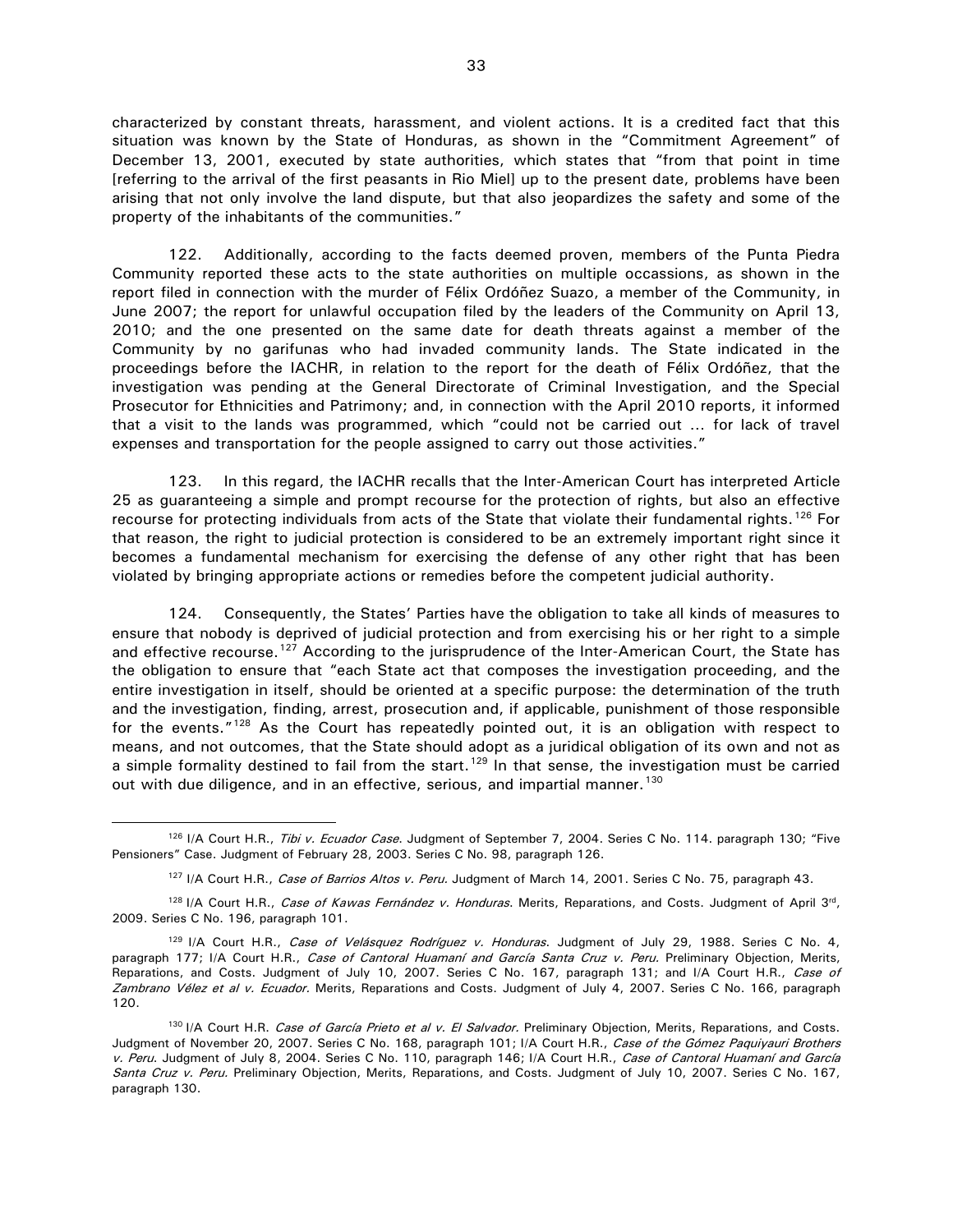125. Pursuant to the foregoing, the IACHR notes that, during the years relevant for this case, numerous reports were filed with state agencies, which tell of a multiplicity of acts of violence encompassed in the situation of lack of protection of the ancestral territory of the Punta Piedra Garifuna Community. However, based on the evidence of reports contained in the file of the IACHR, in none of the cases did the State notify regarding the undertaking of a serious and effective investigation, without delays and directed at uncovering the truth and assigning liabilities. The IACHR considers, based on the information at its disposal, that the lack of a State response to the attempted remedies, left the victims in a situation of lack of protection and has resulted in the Community of Punta Piedra and its members remaining in a continuous situation of uncertainty, desperation and fear, in relation to both the lack of control of their territories as well as the continuity of the conflict situation.

126. In light of the above, the Commission concludes that the Honduran State has not guaranteed adequate and effective remedy for responding to claims to land titled in favor of the Garífuna Community of Punta Piedra, nor has it carried out the investigations relating to the complaints lodged by the Community and its members for damage to property and threats, attacks, harassment, and persecution. This has prevented them from being heard in proceedings with due guarantees, so that the Commission concludes that the State of Honduras violated Article 25 of the American Convention, in relation with articles 1.1 and 2.

#### **VI. CONCLUSIONS**

<span id="page-34-0"></span>127. Based on the considerations of fact and law set forth in the instant report, the Inter-American Commission on Human Rights concludes that:

1. The State of Honduras violated the right to property enshrined in Article 21 of the American Convention on Human Rights, in connection with Articles 1.1 and 2 thereof, to the detriment of the Garifuna Community of Punta Piedra and its members.

2. The State of Honduras violated the right to judicial protection enshrined in Article 25 of the American Convention on Human Rights, in connection with Articles 1.1 and 2 thereof, to the detriment of the Garifuna Community of Punta Piedra and its members.

# <span id="page-34-1"></span>**VII. RECOMMENDATIONS**

128. Based on the analysis and conclusions in the instant report,

# **THE INTER-AMERICAN COMMISSION ON HUMAN RIGHTS RECOMMENDS THE STATE OF HONDURAS TO:**

1. Adopt as soon as possible the necessary measures to make effective the right to communal property and possession of the Garifuna Community of Punta Piedra and its members, with respect to their ancestral territory; and, in particular, the legislative, administrative and other measures necessary to effectively clear their title, in accordance with their customary law, values, practices and customs and ensure the members of the Community to be able to continue to lead their traditional way of life, in keeping with their cultural identity, social structure, economic system, distinct customs, beliefs and traditions.

2. Take the necessary steps to prevent that the Garifuna Community of Punta Piedra and its members are subject to discriminatory acts and, in particular, are exposed to violence by third parties by virtue of their ethnic origin.